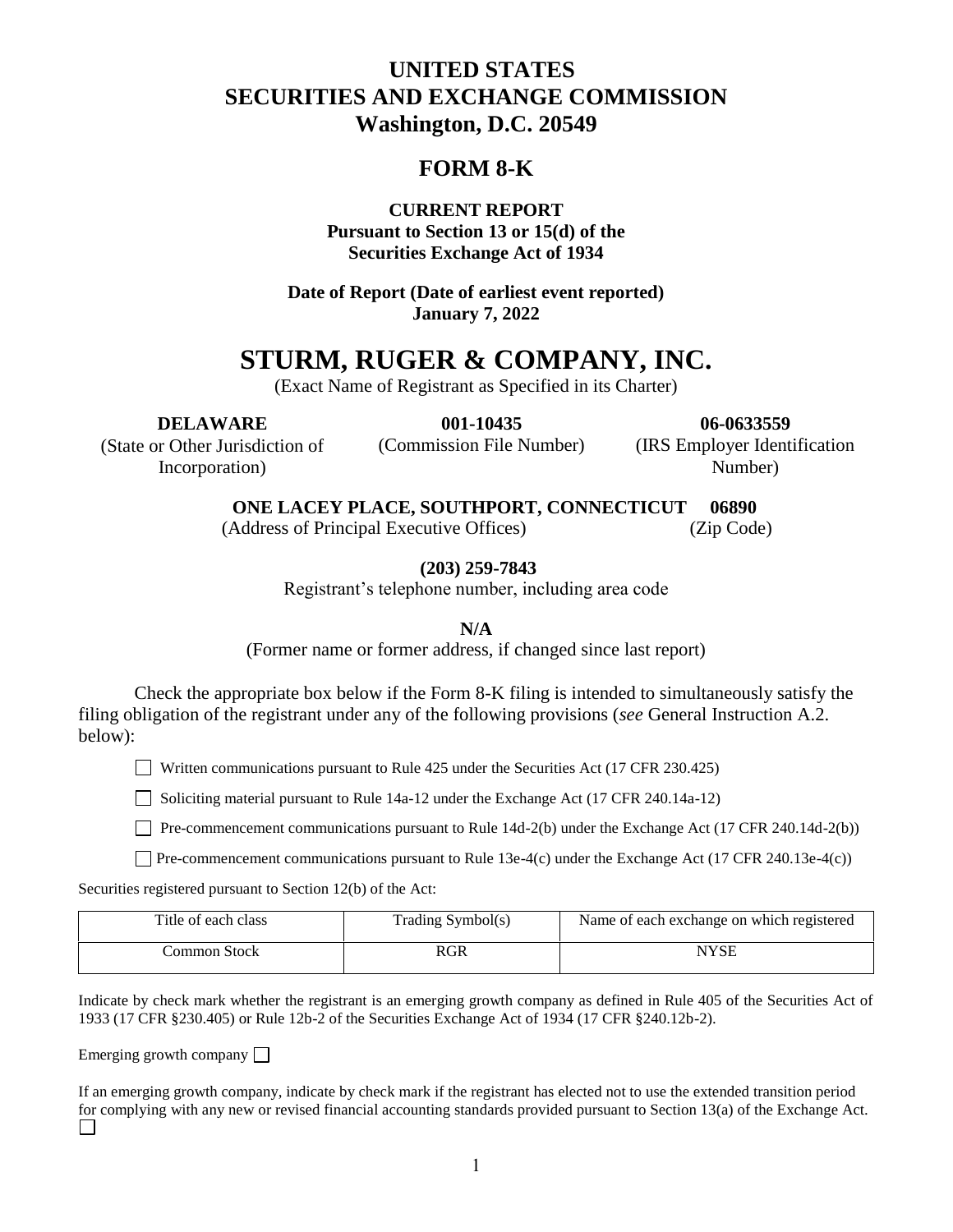#### **Item 1.01 Entry into a Material Definitive Agreement**

As described in Item 2.03 of this Form 8-K, on January 7, 2022, the Company entered into a loan agreement with Regions Bank. The disclosure provided in Item 2.03 of this Form 8-K is hereby incorporated by reference into this Item 1.01.

#### **Item 2.03 Creation of a Direct Financial Obligation or an Obligation under an Off-Balance Sheet Arrangement of a Registrant**

On January 7, 2022, the Company entered into a Loan Agreement ("Loan Agreement") with Regions Bank ("Bank"). The Loan Agreement provides for a revolving line of credit of up to \$40 million, with a \$10 million sublimit for letters of credit. Advances made under the line of credit can be used for working capital and other general corporate purposes. Outstanding amounts under the line of credit will bear interest at either 1) the Bloomberg Short-Term Bank Yield Index – 1 Month plus 150 basis points, or 2) a fluctuating rate per annum equal to the greater of (i) the Bank's prime rate, or (ii) the Federal funds rate plus 50 basis points. All amounts outstanding under the Loan Agreement are due on January 7, 2024.

Pursuant to the Loan Agreement, the credit facility is available to the Company provided that no event of default under the Loan Agreement shall have occurred and be continuing. Upon the occurrence of an event of default under the Loan Agreement, including payment defaults, covenant defaults, and other customary defaults, the Company's obligations under the Loan Agreement may be accelerated. The Company may repay loans in whole or in part at any time. The Company's obligations under the Loan Agreement are unsecured and have not been guaranteed by any other person or entity.

This description of the Company's revolving line of credit under the Loan Agreement does not purport to be complete and is qualified in its entirety by reference to the full text of the Loan Agreement, a copy of which is filed herewith as Exhibit 10.1 and is incorporated by reference into this Item 2.03.

#### **Item 9.01 Financial Statements and Exhibits.**

10.1 Loan Agreement, dated January 7, 2022 between Sturm, Ruger & Company, Inc. and Regions Bank.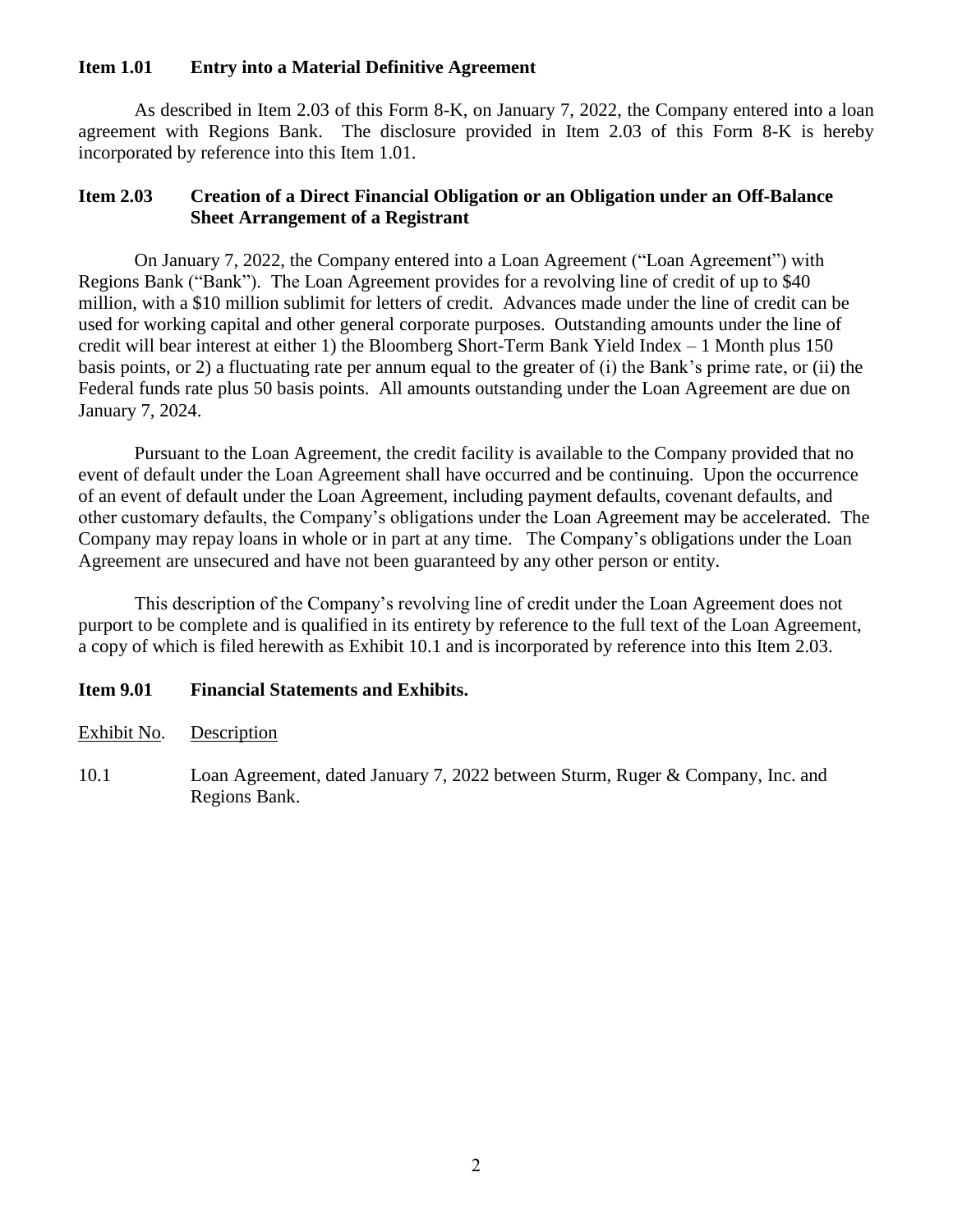#### **SIGNATURES**

Pursuant to the requirements of the Securities Exchange Act of 1934, the registrant has duly caused this report to be signed on its behalf by the undersigned, hereunto duly authorized.

STURM, RUGER & COMPANY, INC.

By: **/S/ THOMAS A. DINEEN** 

Name: Thomas A. Dineen<br>Title: Principal Financial Principal Financial Officer, Principal Accounting Officer, Senior Vice President, Treasurer and Chief Financial Officer

Dated: January 11, 2022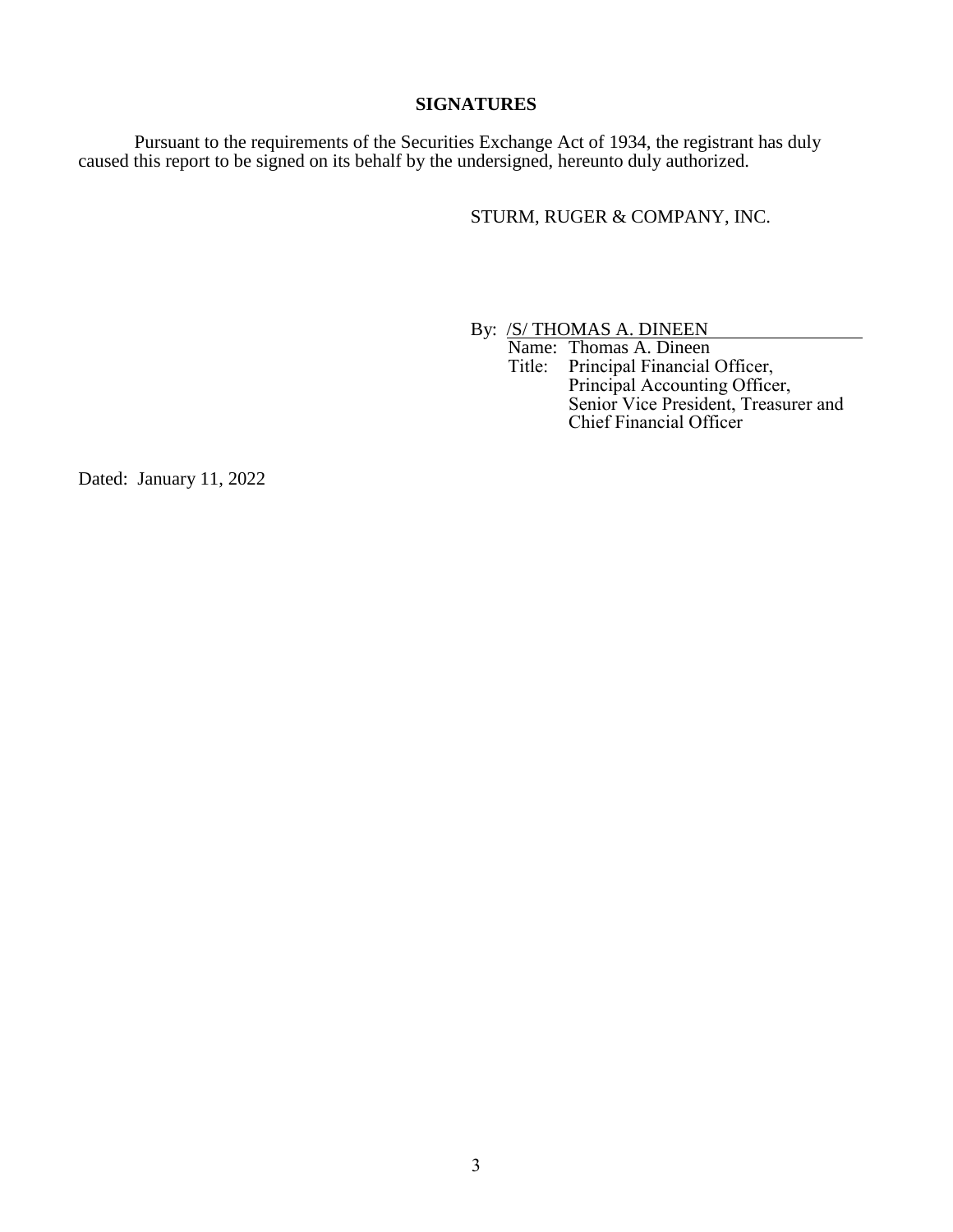# **Loan Agreement**

**by and between**

# **STURM, RUGER & COMPANY, INC.**

**and**

**as the "Borrower"**

*and*

# **REGIONS BANK**

**as the "Lender"**

**January 7, 2022**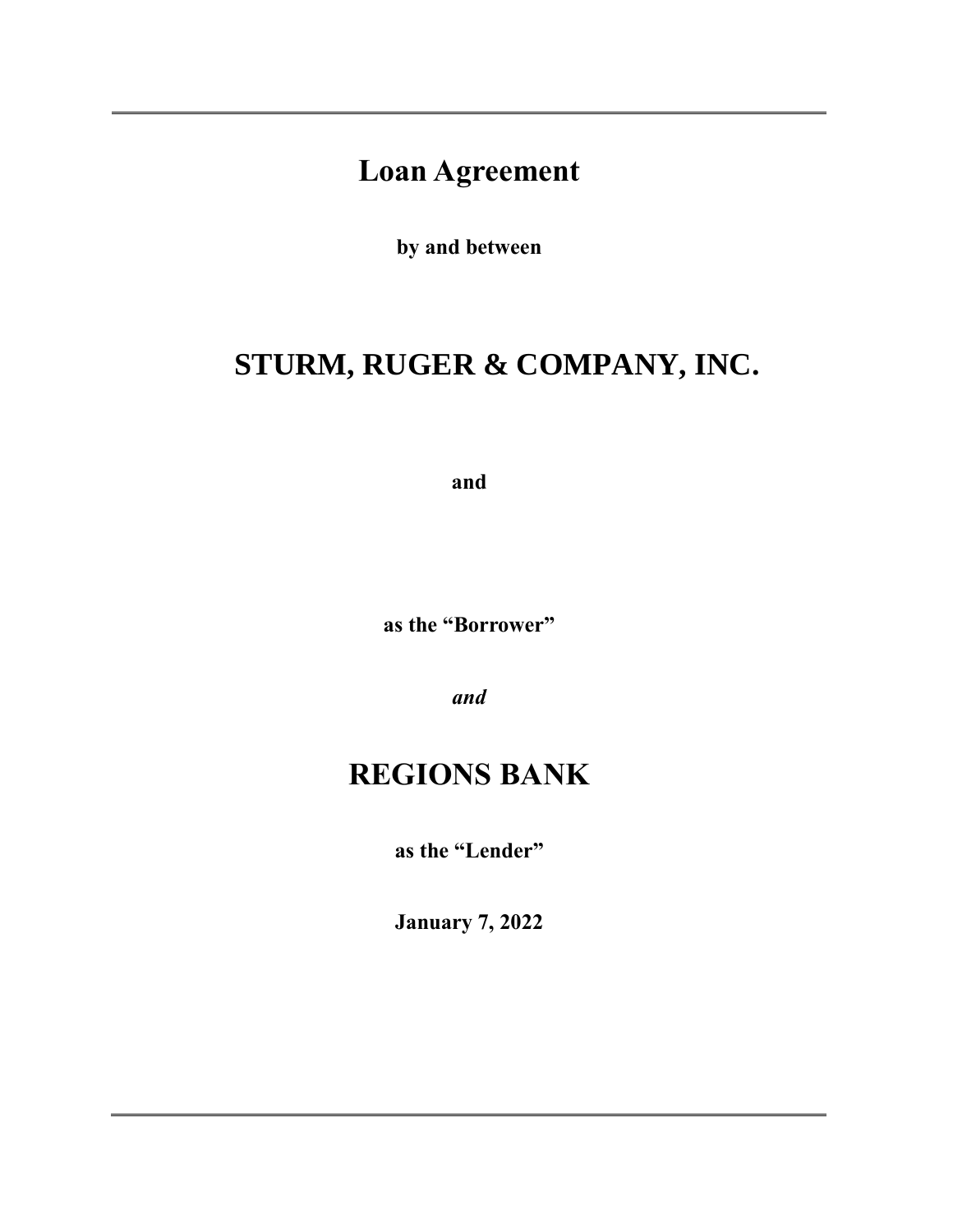# **TABLE OF CONTENTS**

| 1. |      |                                                          |  |
|----|------|----------------------------------------------------------|--|
|    | 1.1  |                                                          |  |
|    | 1.2  |                                                          |  |
|    | 1.3  |                                                          |  |
| 2. |      |                                                          |  |
|    | 2.1  |                                                          |  |
|    | 2.2  |                                                          |  |
|    | 2.3  |                                                          |  |
|    | 2.4  |                                                          |  |
|    | 2.5  |                                                          |  |
|    | 2.6  |                                                          |  |
|    | 2.7  |                                                          |  |
|    | 2.8  |                                                          |  |
|    | 2.9  |                                                          |  |
|    | 2.10 |                                                          |  |
|    | 2.11 |                                                          |  |
|    | 2.12 |                                                          |  |
|    | 2.13 |                                                          |  |
|    | 2.14 |                                                          |  |
| 3. |      | CONDITIONS PRECEDENT TO EXTENSIONS OF CREDIT 31          |  |
|    | 3.1  |                                                          |  |
|    | 32   | CONDITIONS PRECEDENT TO EACH LOAN AND LETTER OF CREDIT33 |  |
| 4. |      |                                                          |  |
|    | 4.1  |                                                          |  |
|    | 4.2  |                                                          |  |
|    | 4.3  |                                                          |  |
|    | 4.4  |                                                          |  |
|    | 4.5  |                                                          |  |
|    | 4.6  |                                                          |  |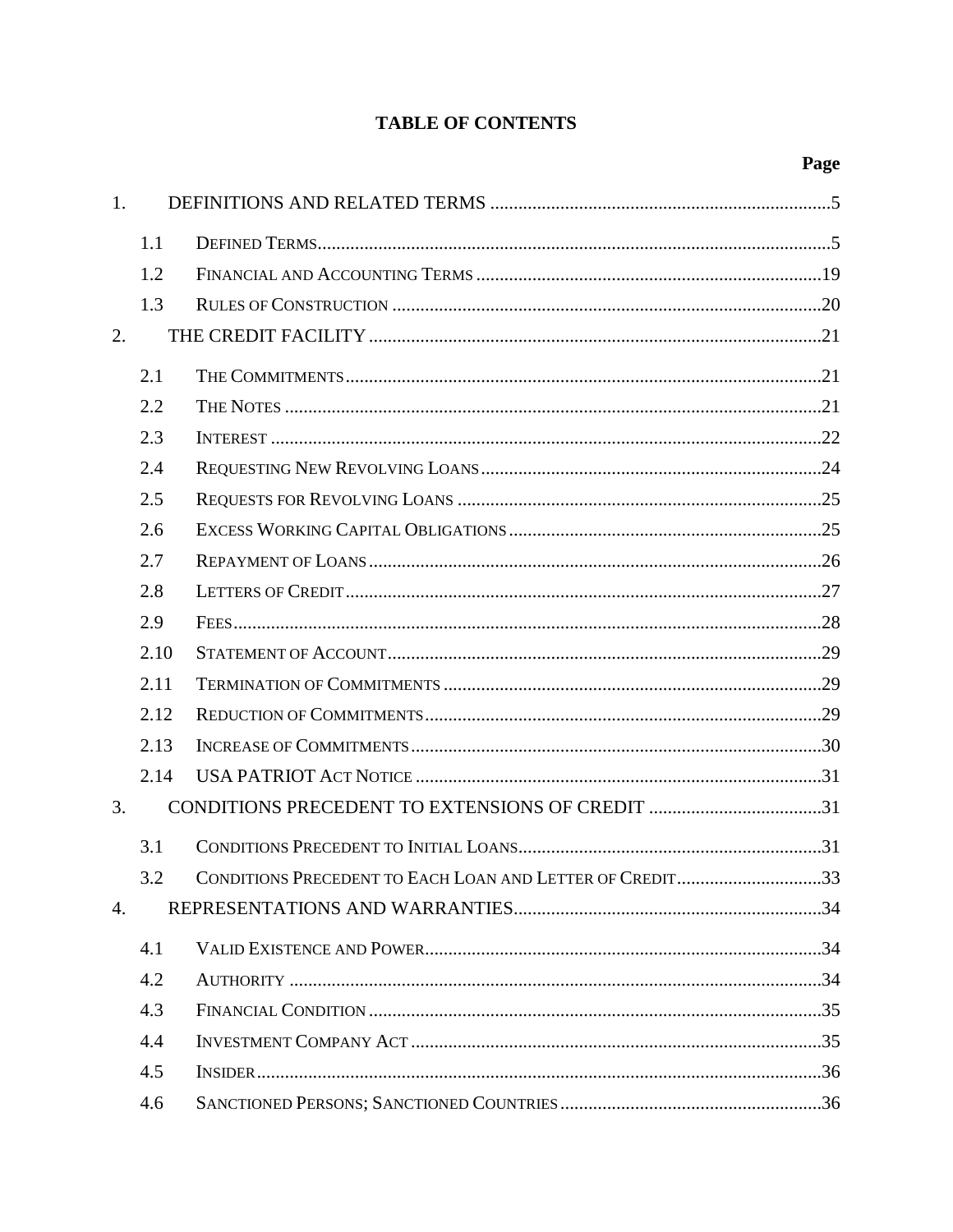|    | 4.7 |  |
|----|-----|--|
|    | 4.8 |  |
| 5. |     |  |
|    | 5.1 |  |
|    | 5.2 |  |
|    | 5.3 |  |
| 6. |     |  |
|    | 6.1 |  |
|    | 6.2 |  |
|    | 6.3 |  |
|    | 6.4 |  |
|    | 6.5 |  |
|    | 6.6 |  |
|    | 6.7 |  |
|    | 6.8 |  |
|    | 6.9 |  |
| 7. |     |  |
|    | 7.1 |  |
| 8. |     |  |
|    | 8.1 |  |
|    | 8.2 |  |
|    | 8.3 |  |
|    | 8.4 |  |
| 9. |     |  |
|    | 9.1 |  |
|    | 9.2 |  |
|    | 9.3 |  |
|    | 9.4 |  |
|    | 9.5 |  |
|    | 9.6 |  |
|    | 9.7 |  |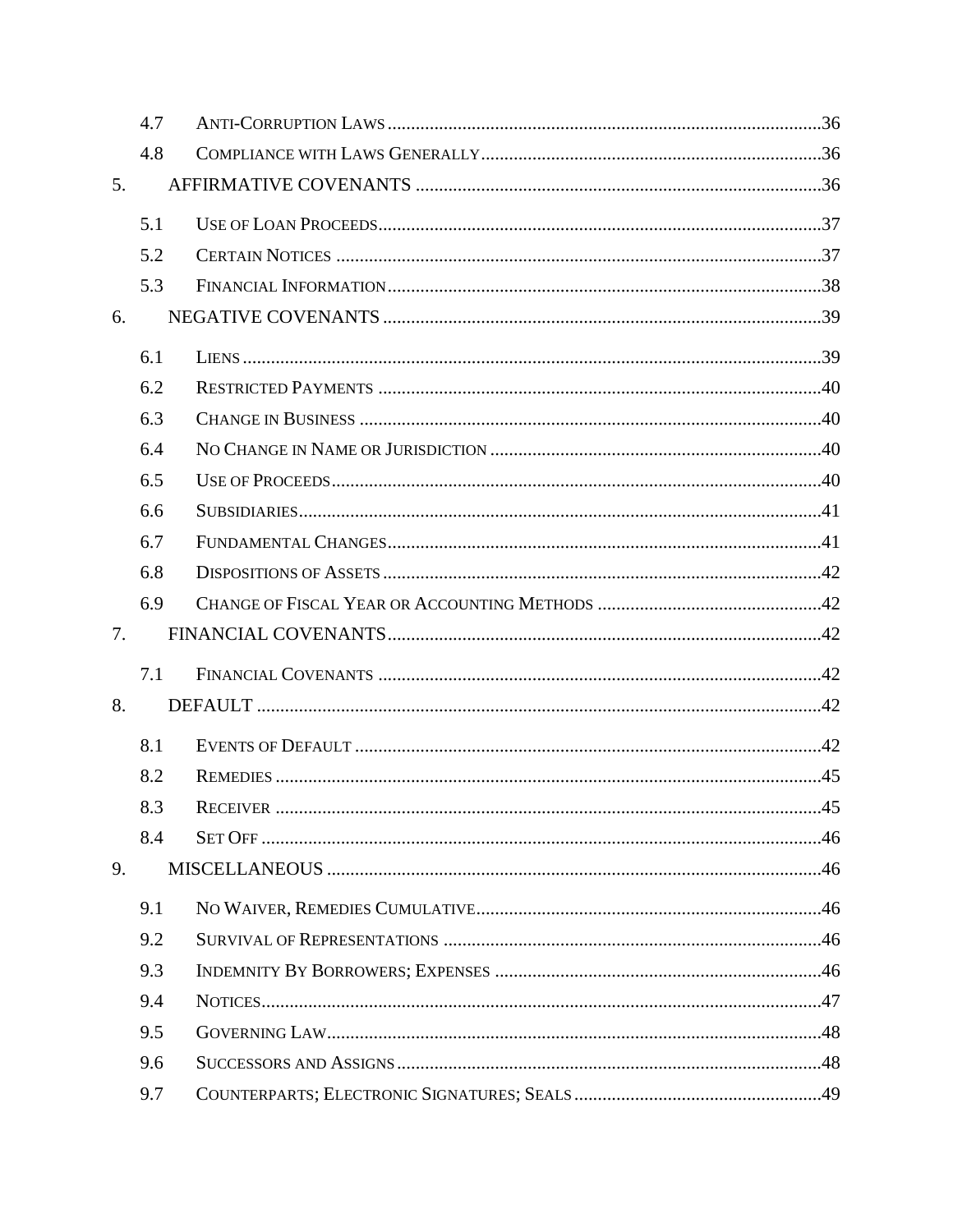| 9.8  |                                                        |
|------|--------------------------------------------------------|
| 9.9  |                                                        |
| 9.10 |                                                        |
| 9.11 |                                                        |
| 9.12 |                                                        |
| 9.13 |                                                        |
| 9.14 |                                                        |
| 9.15 | LIMITATION ON LIABILITY; WAIVER OF PUNITIVE DAMAGES 52 |
| 9.16 |                                                        |
| 9.17 |                                                        |
| 9.18 |                                                        |
| 9.19 |                                                        |
| 9.20 |                                                        |
| 9.21 |                                                        |
| 9.22 |                                                        |
| 9.23 |                                                        |
|      |                                                        |

# **EXHIBITS AND SCHEDULES**

# **EXHIBITS:**

| Exhibit $2.2(a)$       | $\sim$   | Form of Revolving Note          |
|------------------------|----------|---------------------------------|
| Exhibit $2.5(a)$       | $\sim$   | Form of Notice of Borrowing     |
| Exhibit $4.1(a)(v)$    | $\equiv$ | Form of Secretary's Certificate |
| Exhibit $4.1(a)(vi)$ – |          | Form of Authorization Agreement |
| Exhibit $4.1(a)(ix)$ – |          | Form of Closing Certificate     |
| Exhibit $6.6(d)$       |          | Form of Compliance Certificate  |
|                        |          |                                 |

### **SCHEDULES:**

| Schedule 4.3 | - Financial Condition                        |
|--------------|----------------------------------------------|
| Schedule 4.4 | - Pending Litigation; Commercial Tort Claims |
| Schedule 6.1 | - Existing Liens                             |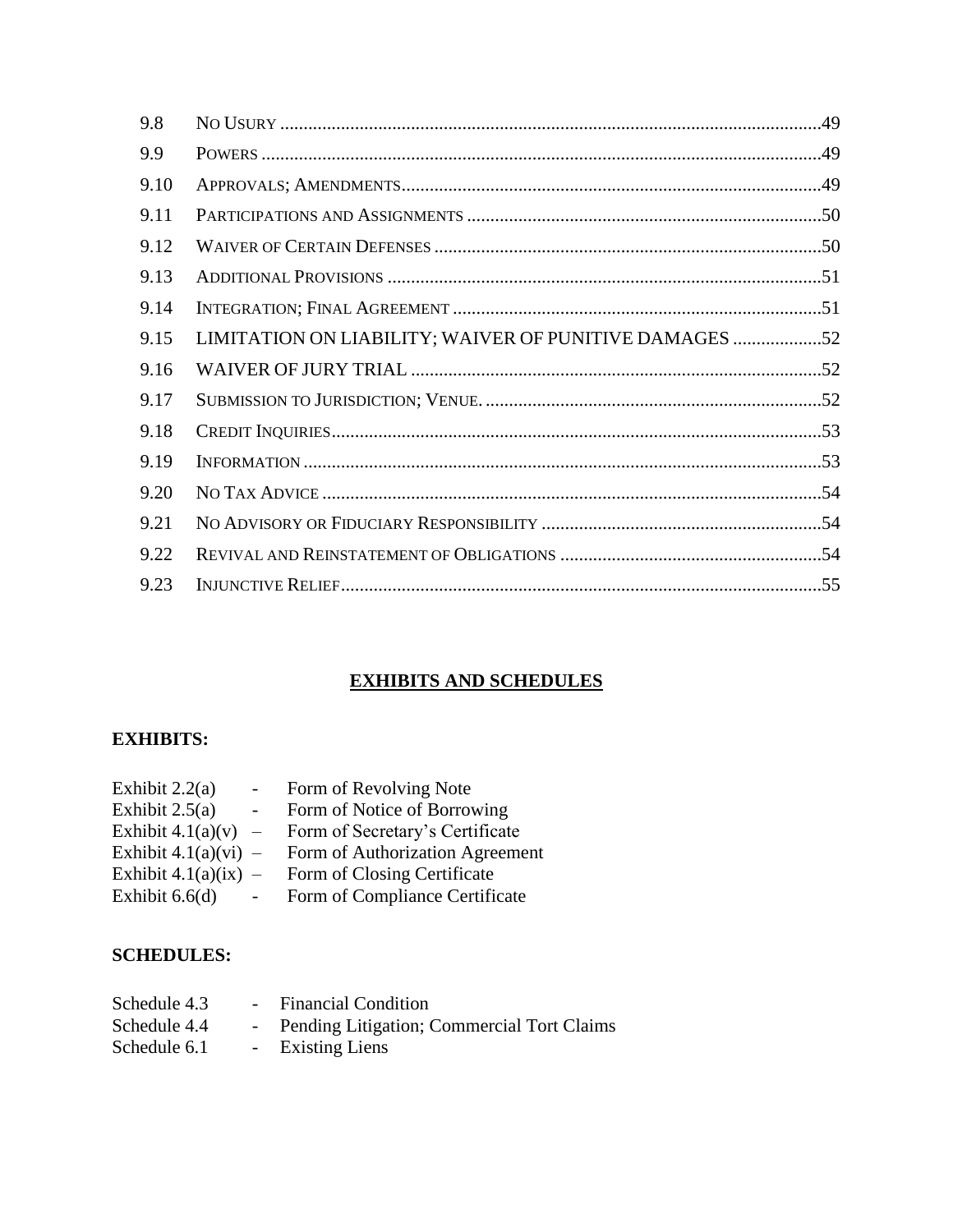#### **LOAN AGREEMENT**

THIS LOAN AGREEMENT (the "Agreement"), dated as of January 7, 2022, is made by and between: STURM, RUGER & COMPANY, INC., a Delaware corporation ("Sturm"), and together with any other Persons who become a "Borrower" hereunder pursuant to the operation of Section 7.14 or otherwise, hereinafter sometimes collectively called "Borrowers" and individually called a "Borrower") and (ii) REGIONS BANK, an Alabama bank ("Lender").

#### **W I T N E S S E T H :**

In consideration of the mutual covenants herein contained, to induce Lender to extend credit and make other financial accommodations available to Borrowers pursuant hereto, and for other good and valuable consideration, the receipt and sufficiency of which are hereby mutually acknowledged, each of the parties hereto, intending to be legally bound, covenants and agrees as follows:

#### **1. DEFINITIONS AND RELATED TERMS**.

1.1 Defined Terms. Capitalized terms that are not otherwise defined herein or in any other Loan Document shall have the meanings set forth in this Section 1.1. Certain terms Certain terms related to Financial Covenants are defined in Section 8 below.

"Acquisition" means any acquisition by a Borrower or any Subsidiary (whether by purchase, exchange, issuance of stock, or other equity or debt securities, merger, Division, reorganization, amalgamation, or any other method and whether by a single transaction or a series of related or unrelated transactions) of (a) any Voting Equity Interests issued by any other Person, (b) all or substantially all of the assets of any other Person; or (c) all or any substantial part of any division, line of business or other operating unit of the business of any other Person.

"Affiliate" means, with respect to any Person, (a) any other Person directly or indirectly owning five percent (5%) or more of the Voting Equity Interests of such Person or of which such Person owns five percent (5%) or more of such Voting Equity Interests and (b) any other Person Controlling, Controlled by, or under common Control with, such Person.

"Agreement" has the meaning given to such term in the preamble to this Agreement.

"Anti-Corruption Laws" means any laws relating to bribery or corruption, including the Foreign Corrupt Practices Act, 15 U.S.C. Sections 78dd-1 et seq.

"Applicable Law" means all laws, rules, regulations, and governmental guidelines applicable to the Person, conduct, transaction, agreement, or matter in question, including all applicable statutory law, common law, and equitable principles, and all provisions of constitutions, treaties, statutes, rules, regulations, orders, and decrees of all Governmental Entities.

"Applicable Margin" means as to Revolving Loans, one and one-half percent (1.5%) per annum; provided, however, that if the Loans are required to be made as, or be converted to, Base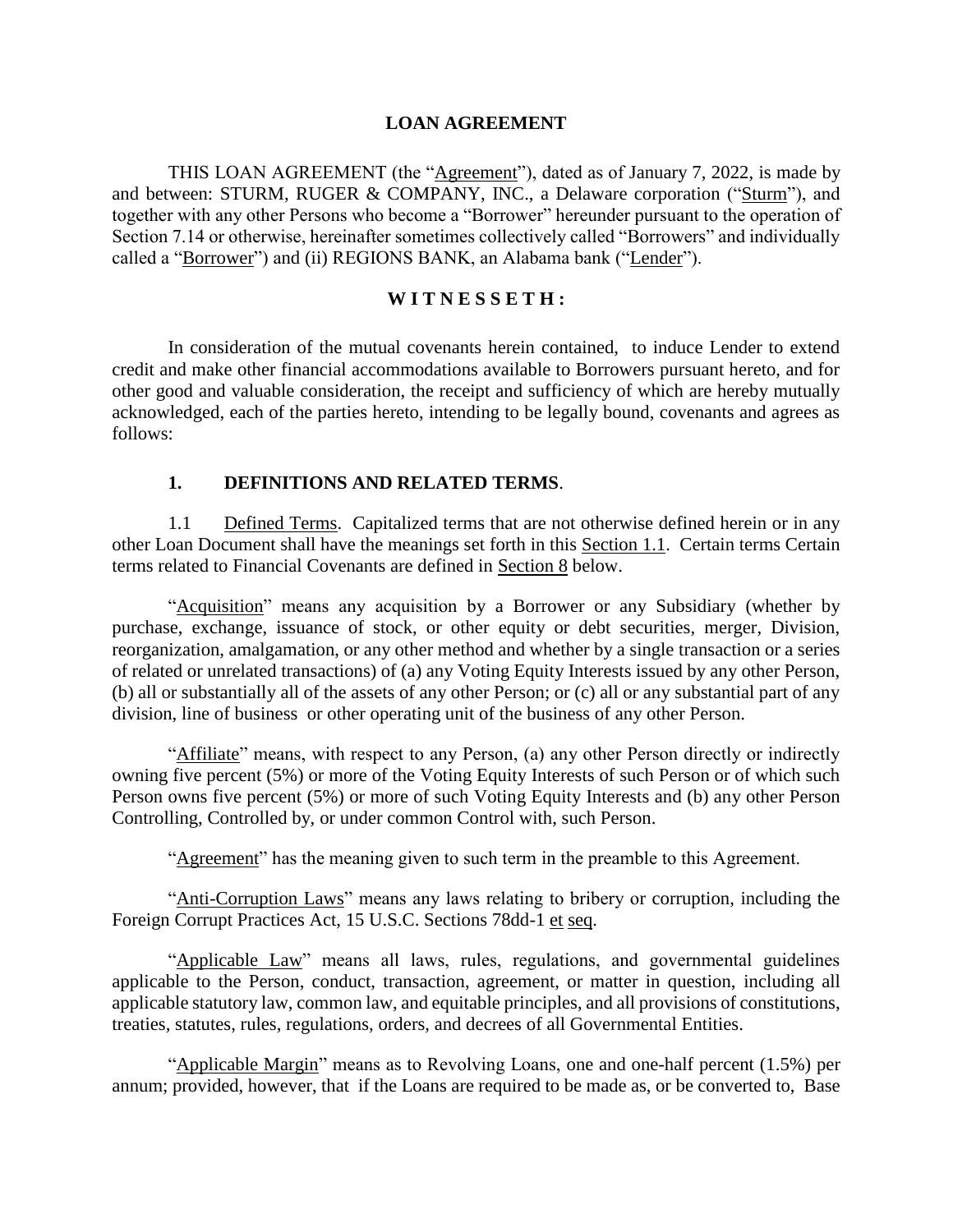Rate Loans because of the operation of Section 2.3(g), then, the Applicable Margin shall mean as to any Revolving Loans so made or converted, one-half percent (0.50%) per annum.

"Applicable Tax Percentage" means the highest effective marginal combined rate of Federal, state, and local income taxes (taking into account the deductibility of state and local taxes for Federal income tax purposes) to which the Person holding the greatest number of shares of each Borrower's Voting Equity Interests would be subject in the relevant year of determination, taking into account only such Person's share of income and deductions attributable to its equity ownership interest in such Borrower.

"Applicable Threshold" means Five Million Dollars (\$5,000,000), or such greater or lesser sum.

"Asset Disposition" means, with respect to any Person, a sale, issuance, assignment, lease, license, Consignment, transfer, hypothecation, abandonment, or other disposition of such Person's Property, including a disposition of Property in connection with a merger, Division, consolidation, sale-leaseback transaction, synthetic lease, securitization or similar arrangement, and the sale of any Equity Interests in any Subsidiary (or otherwise).

"Bank Products" means all bank, banking, financial, and other similar or related products and services, including, without limitation, (a) merchant card services, credit cards or stored value cards, and purchasing cards; (b) cash management or related services, including, without limitation, the automated clearing house ("ACH") transfers of funds and any other ACH services, remote deposit capture services, account reconciliation services, lockbox services, depository and checking services, fraud protection services, Deposit Accounts, Securities Accounts, controlled disbursement services, and wire transfer services; (c) bankers' acceptances, drafts, letters of credit in addition to the Letters of Credit (and the issuance, amendment, renewal, or extension thereof), documentary services and foreign currency exchange services; (d) Swap Agreements; (e) supply chain finance arrangements; (f) insurance; and (g) leases.

"Bankruptcy Code" means Title 11 of the United States Code, entitled "Bankruptcy," as now and hereafter in effect, or any successor statute.

"Base Rate" means, for any day, the rate per annum (rounded upwards, if necessary, to the nearest whole multiple of 1/16th of 1%) equal to the greatest of (a) the Federal Funds Rate in effect on such day plus one-half of one percent  $(\frac{1}{2}$  of 1%) per annum, or (b) the Prime Rate in effect on such day. If for any reason Lender shall have determined (which determination shall be conclusive absent manifest error) that it is unable, after due inquiry, to ascertain the Federal Funds Rate for any reason, including the inability or failure of Lender to obtain sufficient quotations in accordance with the terms hereof, the Base Rate shall be determined without regard to clause (a) of the first sentence of this definition until the circumstances giving rise to such inability no longer exist. Any change in the Base Rate due to a change in the Federal Funds Rate or the Prime Rate shall be effective on the effective date of such change therein, respectively, and without necessity of notice to any Person. Notwithstanding anything contained herein to the contrary, if the Base Rate, as so determined, is ever less than zero percent (0%) per annum, then, the Base Rate shall be deemed to be zero percent (0%) per annum.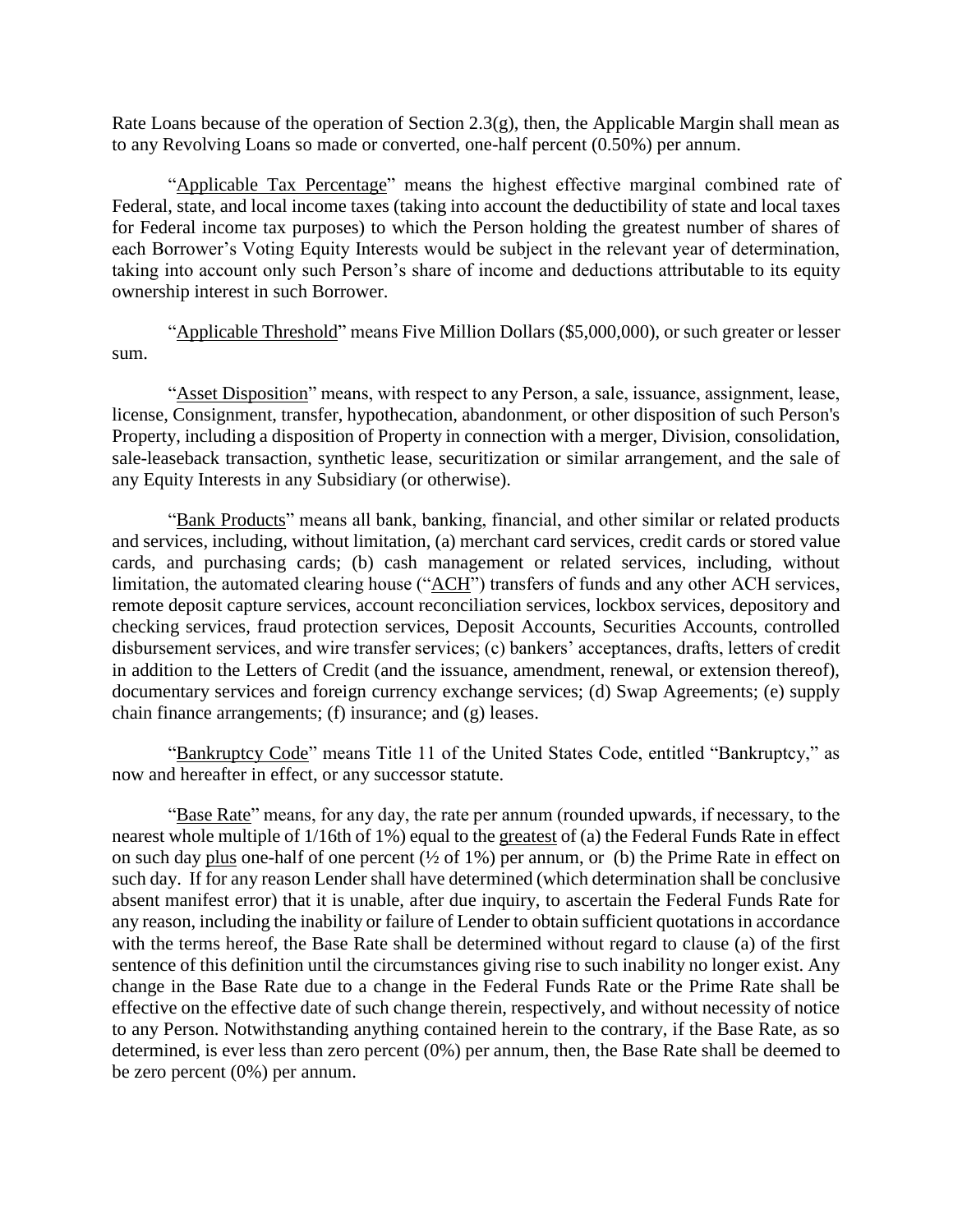"Base Rate Loan" means a Loan, or portion thereof, during any period in which it bears interest at a rate based on the Base Rate. No Loan shall be a Base Rate Loan unless required to be made or continued as such pursuant to Section 2.3(g).

"Book Net Worth" means, as of the last day of any Fiscal Quarter, the following amount calculated for the Consolidated Companies: (a) the sum of (i) common and preferred stock, (ii) capital in excess of stated value (paid in capital) and (iii) retained earnings minus (b) treasury stock.

"Borrower" and "Borrowers" each has the meaning given to such term in the preamble to this Agreement.

"Borrower Representative" means Sturm.

"BSBY Business Day" means any day that is not (i) a Saturday, (ii) a Sunday, or (iii) a day on which the Securities Industry and Financial Markets Association recommends that the fixed income departments of its members be closed for the entire day for purposes of trading in United States government securities.

"BSBY Index Rate" means, for any BSBY Loan and at any time of determination, a per annum rate equal to the BSBY Rate at such time. The BSBY Index Rate shall be determined daily by Lender on each BSBY Business Day and shall be increased or decreased, as applicable, automatically and without notice to any Person on the date of each such determination. Each calculation by Lender of the BSBY Index Rate shall be conclusive and binding for all purposes, absent manifest error.

"BSBY Loan" means a Loan, or portion thereof, during any period in which it bears interest at a rate based on the BSBY Index Rate.

"BSBY Rate" means to that rate of interest per annum which equals the BSBY Screen Rate (as defined below) two (2) BSBY Business Days (or such lesser or greater number of "look back" days as Lender, in its discretion, may elect to use at any time or from time to time) preceding the determination date provided that if such rate is not published on such determination date, then, "BSBY Rate" means the BSBY Screen Rate on the first BSBY Business Day immediately prior thereto on which such rate is published. In any event, the BSBY Rate, as so determined, will not be less than [zero percent (0%)] per annum.

"BSBY Rate Conforming Changes" means, with respect to the use or administration by Lender of, or any conventions associated with, the BSBY Index Rate or any implementation of a Replacement Index, any technical, administrative or operational changes (including changes to the definition of "BSBY Index Rate", the definition of the "BSBY Rate," the definition of "BSBY Screen Rate", the definition of "BSBY Business Day," the timing and frequency of determining rates and making payments of interest, the timing of borrowing requests or prepayment, conversion or continuation notices, the length of any "lookback" periods, the applicability of breakage provisions, and other technical, administrative or operational matters) that Lender decides in its discretion may be appropriate to reflect the adoption and implementation of such applicable rate and to permit the administration thereof by Lender in a manner substantially consistent with market practice; or, if Lender decides that adoption of any portion of such market practice is not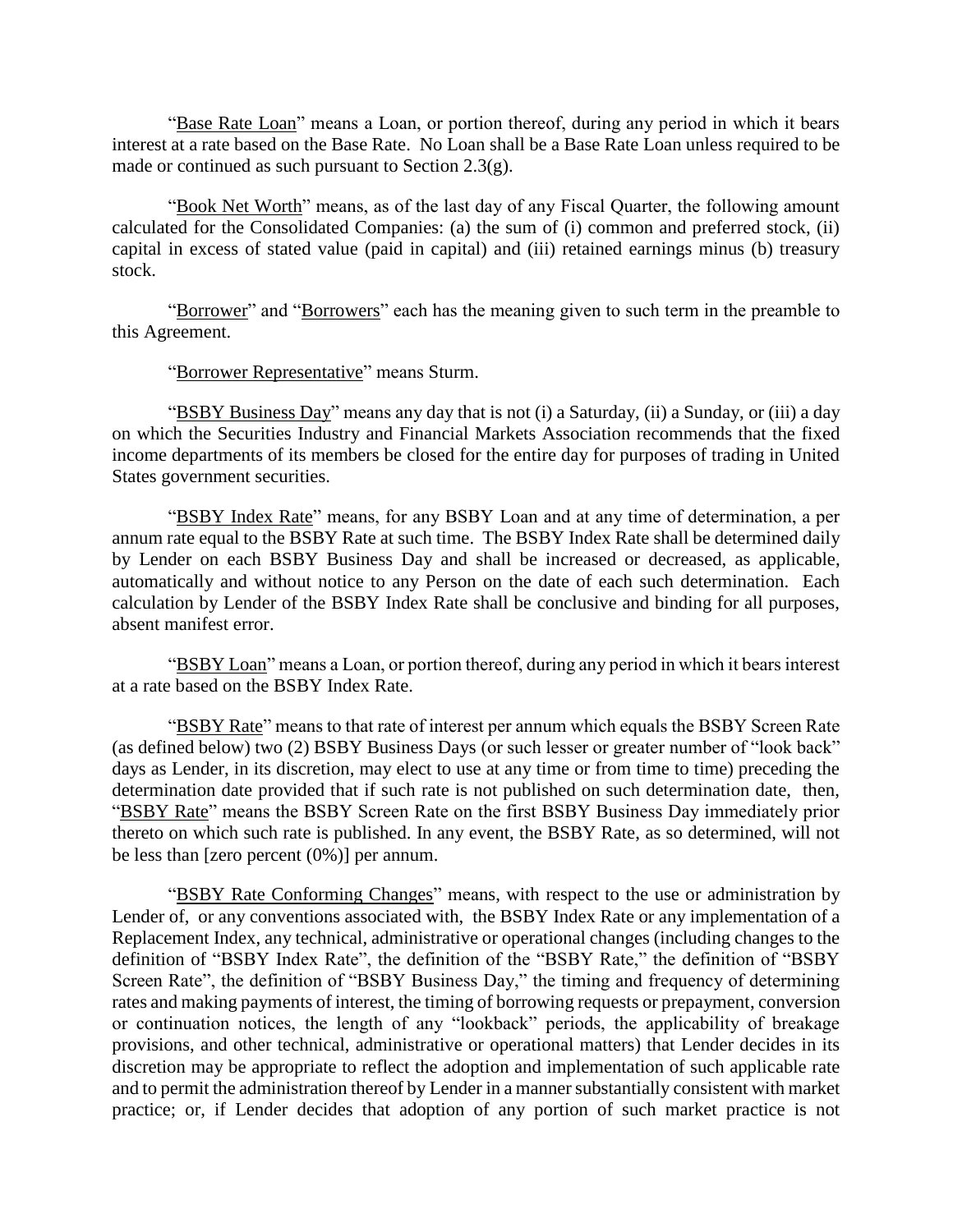administratively feasible or if Lender determines that no market practice for the administration of such applicable rate exists, in such other manner of administration as Lender decides is necessary in connection with the administration of this Agreement and any other Loan Document.

"BSBY Screen Rate" means the U.S. Dollar wholesale funding rate known as the Bloomberg Short-Term Bank Yield Index – 1 Month, administered by Bloomberg Index Services Limited (or any successor administrator) and published on the applicable Bloomberg screen page (or by such successor administrator or such other commercially available source providing such quotations as may be designated by the Lender in its discretion from time to time).

"Business Day" means (a) any day excluding Saturday, Sunday and any day which is a legal holiday under the laws of the State of New York or is a day on which banking institutions located in such state are authorized or required by law or other governmental action to close.

"Capital Expenditures" means, for any period, the aggregate cost of all capital assets acquired by Borrowers and their respective Subsidiaries during such period (including gross leases to be capitalized under GAAP and leasehold improvements), as determined in accordance with GAAP.

"Capital Lease" means a lease that is required to be capitalized for financial reporting purposes in accordance with GAAP.

"Capitalized Lease Obligation" means that portion of the obligations under a Capital Lease that is required to be capitalized in accordance with GAAP.

"Change in Control" means any Person or "group" (as such term is used in Sections 13(d) and 14(d) of the Securities Exchange Act of 1934) who is not an owner on the date of this Agreement is or becomes the "beneficial owner" (as defined in Rules 13d-3 and 13d-5 under the Securities Exchange Act of 1934, except that a Person will be deemed to have "beneficial ownership" of all securities that such Person has the right to acquire, whether such right is exercisable immediately or only after the passage of time), directly or indirectly, of more than 30% of the voting power of all classes of owners of Borrower.

"Commodity Exchange Act" means the Commodity Exchange Act (7 U.S.C. § 1 *et seq*.).

"Closing Date" means the date on which all of the conditions precedent in Section 4.1 and Section 4.2 of this Agreement are satisfied (or waived by Lender in accordance with the terms of this Agreement) and the initial Loan is made or initial Letter of Credit is issued under or pursuant to this Agreement. Unless otherwise determined or approved by Lender, the "Closing Date" shall be the "as of' date of this Agreement, as first specified hereinabove.

"Code" means the Internal Revenue Code of 1986, as amended.

"Commercial Tort Claim" means a claim arising in tort with respect to which: (a) the claimant is an organization or (b) the claimant is an individual and the claim (i) arose in the course of the claimant's business or profession and (ii) does not include damages arising out of personal injury to or the death of an individual.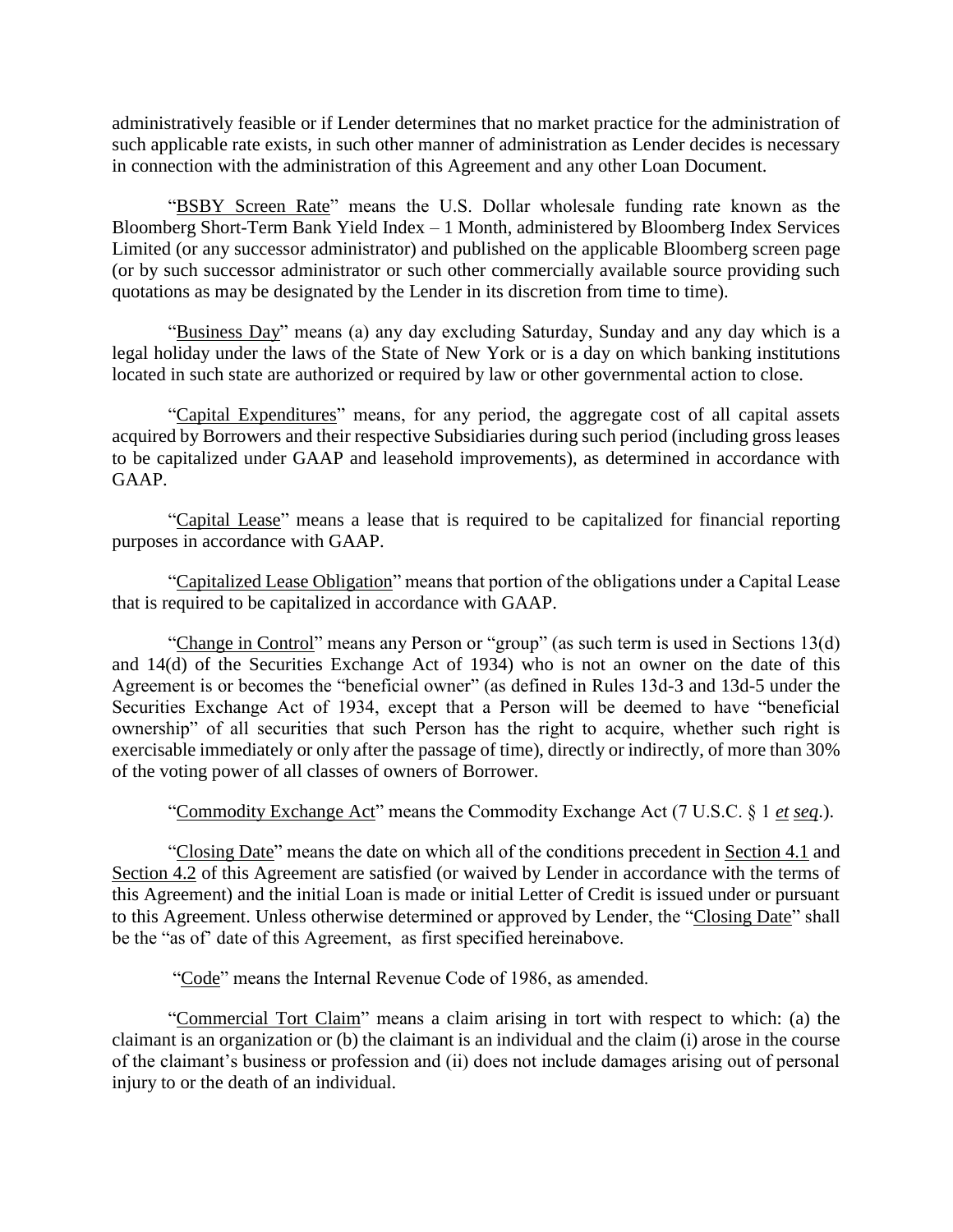"Commitments" means the Revolving Loan Commitment, initially, together with any other commitments to extend credit or other financial accommodations that Lender hereafter may make in writing to Borrowers, or a Borrower, hereunder or pursuant hereto.

"Commodity Exchange Act" means the Commodity Exchange Act, 7 USC Section 1 et seq.

"Compliance Certificate" means a certificate in the form of Exhibit 6.6 (d), attached hereto and made a part hereof, executed by a Senior Officer of Borrower Representative, certifying to Lender (among other matters, as applicable) that as of the date thereof: (i) the absence of any Default or Event of Default, or, if a Default or Event of Default then exists, the nature and duration thereof and Borrowers' intentions with respect thereto and (ii) compliance by Borrowers with the Financial Covenants as of and through the then most recently reported fiscal period of Borrowers then being tested (including therein a spreadsheet showing Borrowers' calculations of all such Financial Covenants, which must be in such detail as requested by Lender from time to time).

"Consolidated" means, when used to modify a financial term, test, statement, or report of a Person, the application or preparation of such term, test, statement or report (as applicable) on a consolidated basis in accordance with the applicable principles of consolidation under GAAP consistently applied. The term "Consolidating" when used in such regard shall have a correlative meaning.

"Consolidated Companies" means Borrowers and their respective Subsidiaries, if any, on a Consolidated basis.

"Control" (and any correlative terms, including "common control," "controlling" and "controlled by") means the power to control, or have a controlling influence over, the management or policies of a Person or any property, whether by ownership, the ownership or control of Voting Equity Interests, by contract or otherwise.

"Credit Facility" means the Loans, Letters of Credit and other financial accommodations made available to or on behalf of Borrowers pursuant hereto.

"Credit Party" means each Borrower, each Guarantor and each other Person that at any time becomes obligated to Lender under any Loan Document.

"Debt" means all liabilities of a Person as determined under GAAP and all obligations that such Person has guaranteed or endorsed or is otherwise secondarily or jointly liable for, and shall include, without limitation, (a) all obligations for borrowed money or purchased assets; (b) obligations secured by assets whether or not any personal liability exists; (c) any Capitalized Lease Obligations; (d) the unfunded portion of pension or benefit plans or other similar liabilities; (e) obligations as a general partner; (f) contingent obligations pursuant to guaranties, endorsements, bonds, letters of credit and other secondary liabilities; (g) obligations for deposits; and (h) obligations under Swap Agreements.

"Debtor Relief Laws" means the Bankruptcy Code, and all other liquidation, conservatorship, bankruptcy, assignment for the benefit of creditors, moratorium, rearrangement, receivership, insolvency, reorganization, or similar laws providing debtor relief or otherwise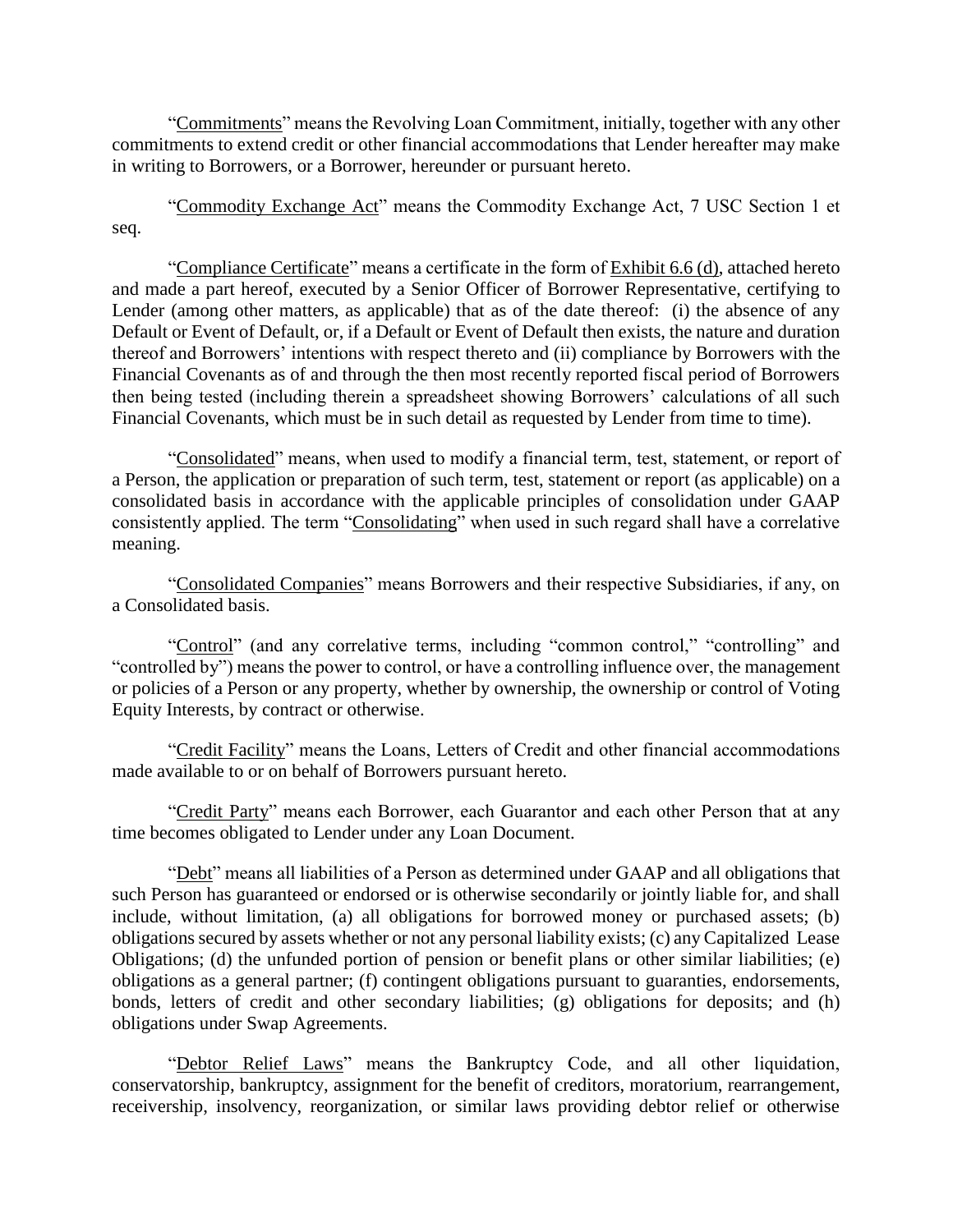affecting the enforcement of creditors' rights generally, of the United States or other applicable jurisdictions from time to time in effect.

"Default" means any event or circumstance that, upon satisfaction of any requirement for the giving of notice or the lapse of time, or both, would constitute an Event of Default.

"Default Rate" means, as of any date, a rate per annum that is equal to (a) in the case of each Loan outstanding on such date, two percent (2%) in excess of the rate otherwise applicable to such Loan on such date; (b) in the case of fees payable with respect to Letters of Credit, two percent (2%) in excess of the fees otherwise applicable to Letters of Credit; and (c) in the case of any other Obligations outstanding on such date, two percent (2%) in excess of the rate otherwise applicable thereto on such date, or if no such rate is applicable thereto, a rate per annum equal to the Base Rate plus two percent (2%); provided, however, that, notwithstanding the foregoing, Obligations arising under any Swap Agreement between Borrowers, or any Borrower, and Lender or any of its Affiliates shall bear interest after default therein at the rates and on the terms set forth in such Swap Agreement, unless otherwise expressly provided therein.

"Deposit Account" means any checking or other demand deposit account maintained by the Credit Parties, including any "Deposit Accounts" within the meaning given to such term in Article 9 of the UCC.

"Division," in reference to any Person that is an Entity, means the division of such Person into two (2) or more separate such Persons, with the dividing Person either continuing or terminating its existence as part of such division, including as contemplated under Section 18-217 of the Delaware Limited Liability Company Act for limited liability companies formed under Delaware law, or any analogous action taken pursuant to any other Applicable Law with respect to any other Entity. The word "Divide," when capitalized, shall have a correlative meaning.

"Dollars" means United States Dollars.

"Entity" means any Person that is not a natural Person.

"Equity Interest" means, with respect to any Person, any and all shares, interests, rights to purchase, warrants, options, participations or other equivalents of or interest in (however designated) equity of such Person, including, without limitation, any common stock, preferred stock, limited or general partnership interests, and limited liability company membership interests, whether voting or non-voting.

"ERISA" means the Employee Retirement Income Security Act of 1974, as amended.

"ERISA Affiliate" means any trade or business (whether or not incorporated) under "common control" with any Credit Party or any of its Subsidiaries within the meaning of Section 414(b) or (c) of the Code (and Sections 414(m) and (o) of the Code for purposes of provisions relating to Section 412 of the Code).

"ERISA Event" means (a) a Reportable Event with respect to a Pension Plan; (b) a withdrawal by any Credit Party any of its Subsidiaries or any ERISA Affiliate from a Pension Plan subject to Section 4063 of ERISA during a plan year in which it was a substantial employer (as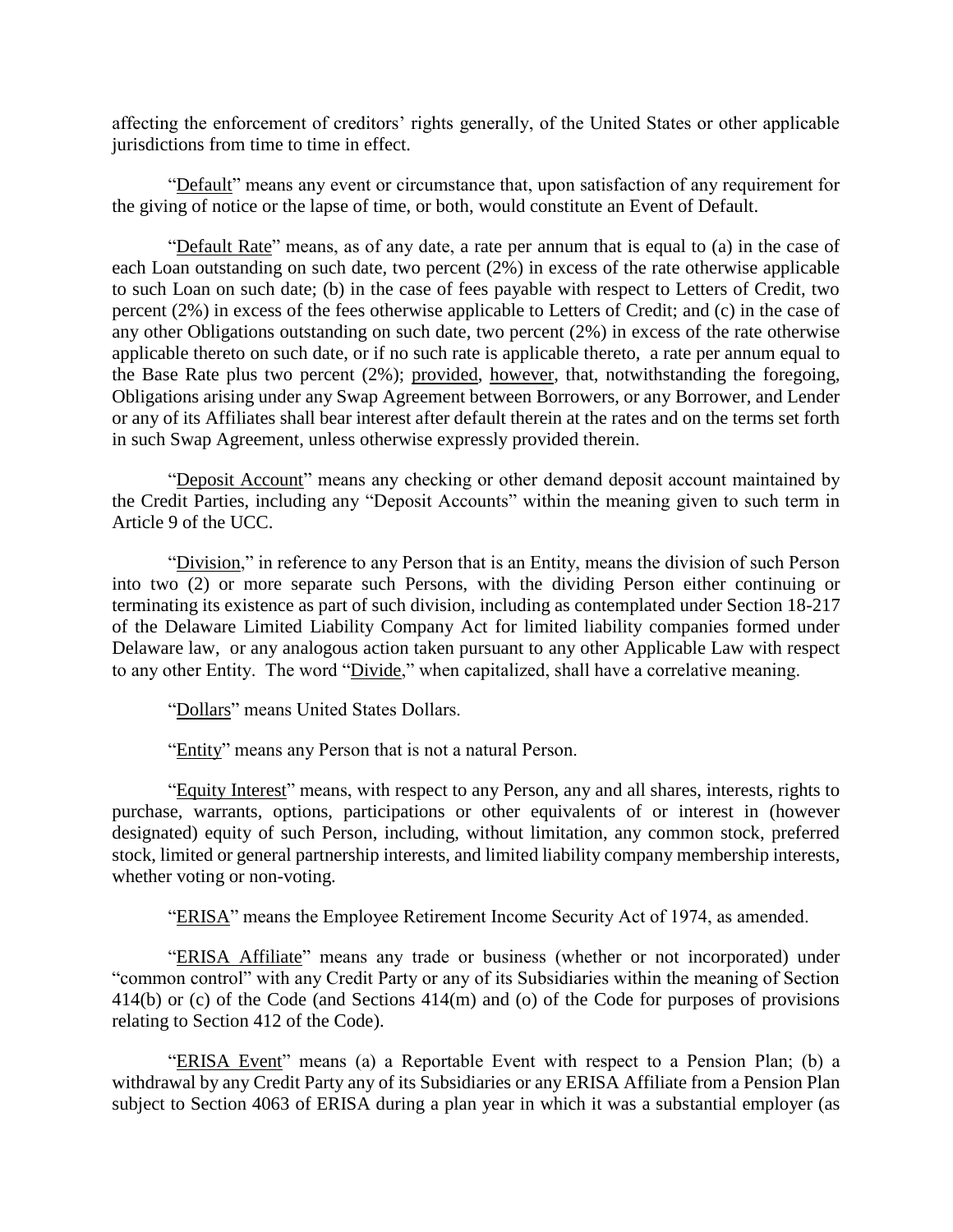defined in Section  $4001(a)(2)$  of ERISA) or a cessation of operations that is treated as such a withdrawal under Section 4062(e) of ERISA or the termination of any such Pension Plan resulting in liability pursuant to Sections 4063 or 4064 of ERISA; (c) a complete or partial withdrawal by any Credit Party any of its Subsidiaries or any ERISA Affiliate from a Multiemployer Plan or notification that a Multiemployer Plan is in reorganization or insolvency within the meaning of Title IV of ERISA or that it intends to terminate or has terminated under Sections 4041A or 4042 of ERISA; (d) the filing of a notice of intent to terminate, the treatment of a Plan amendment as a termination under Section 4041 or 4041A of ERISA, or the commencement of proceedings by the PBGC to terminate a Pension Plan; (e) an event or condition that constitutes grounds under Section 4042 of ERISA for the termination of, or the appointment of a trustee to administer, any Pension Plan or Multiemployer Plan; (f) the imposition of any liability under Title IV of ERISA, other than for PBGC premiums due but not delinquent under Section 4007 of ERISA, upon any Credit Party, any of its Subsidiaries, or any ERISA Affiliate; (g) with respect to a Pension Plan, the failure of any Credit Party or any ERISA Affiliate to satisfy the minimum funding standards of Sections 412 and 430 of the Code and Sections 302 and 303 of ERISA, whether or not waived, or the failure to make by its due date a required installment under Section 430(j) of the Code or Section 303(j) of ERISA or the failure by any Credit Party or any ERISA Affiliate to make any required contribution to a Multiemployer Plan; (h) the imposition of a Lien pursuant to Section 401(a)(29) or 430(k) of the Code or pursuant to Section 303(k) of ERISA or a violation of Section 436 of the Code with respect to any Pension Plan; (i) a Pension Plan is, or to the knowledge of a Credit Party or an ERISA Affiliate, is expected to be, in "at-risk" status within the meaning of Section 430(i)(4) of the Code or Section 303(i)(4) of ERISA; or (j) a Multiemployer Plan, to the knowledge of a Credit Party or an ERISA Affiliate (i) is in "endangered status" (under Section 432(b)(1) of the Code or Section 305(b)(1) of ERISA or (ii) is in "critical status" (under Section 432(b)(2) of the Code or Section 305(b)(2) of ERISA).

"Event of Default" has the meaning given such term in Section 9.1.

"Excluded Swap Obligation" means, with respect to any Credit Party, any Swap Obligation if, and to the extent that, all or a portion of any Guaranty of such Credit Party of, or the grant under a Loan Document by such Credit Party of a Lien to secure, such Swap Obligation (or any Guaranty thereof) is or becomes illegal under the Commodity Exchange Act (or the application or official interpretation thereof) by virtue of such Credit Party's failure for any reason to constitute an "contract participant" as defined in the Commodity Exchange Act (determined after giving eligible effect to the "keepwell" in Section 10.12 hereof and any and all guaranties of such Credit Party's Swap Obligations by other Credit Parties) at the time the Guaranty of such Credit Party, or grant by such Credit Party of a Lien, becomes effective with respect to such Swap Obligation. If a Swap Obligation arises under a master agreement governing more than one Swap Agreement, such exclusion shall apply only to the portion of such Swap Obligation that is attributable to Swap Agreements for which such Guaranty or Lien becomes illegal.

"Federal Funds Rate" means for any day, the rate per annum (expressed, as a decimal, rounded upwards, if necessary, to the next higher one one-sixteenth of one percent (1/16th of 1%)) equal to the weighted average of the rates on overnight federal funds transactions with members of the Federal Reserve System arranged by federal funds brokers on such day, as published by the Federal Reserve Bank of New York on the Business Day next succeeding such day; provided, (a) if such day is not a Business Day, the Federal Funds Rate for such day shall be such rate on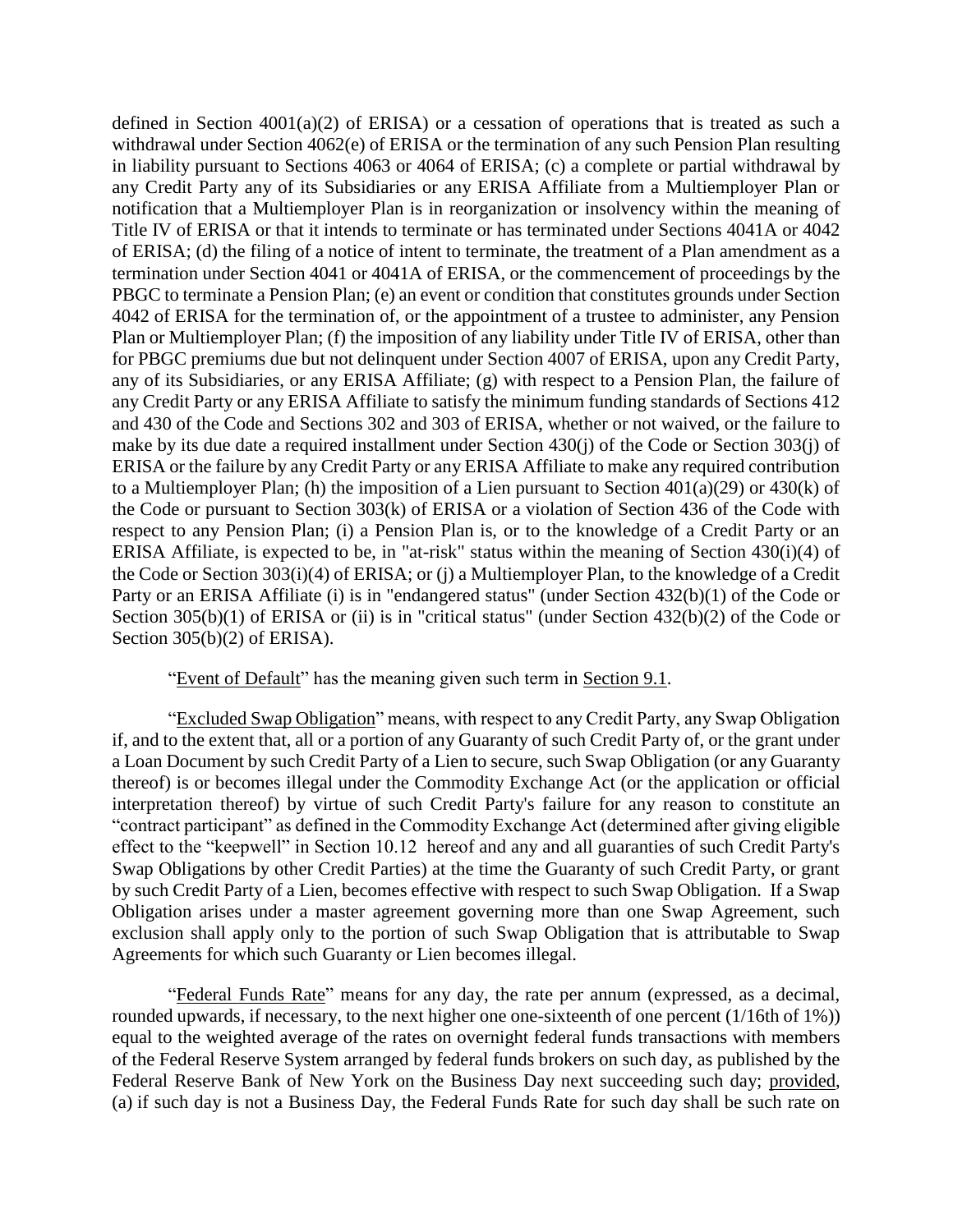such transactions on the next preceding Business Day as so published on the next succeeding Business Day, and (b) if no such rate is so published on such next succeeding Business Day, the Federal Funds Rate for such day shall be the average rate charged to Regions Bank on such day on such transactions as determined by Lender. Notwithstanding anything contained herein to the contrary, if the Federal Funds Rate, as so determined, is ever less than zero percent (0%) per annum, then, the Federal Funds Rate shall be deemed to be zero percent (0%) per annum. Each calculation by Lender of the Federal Funds Rate shall be conclusive and binding for all purposes, absent manifest error.

"Financial Covenants" means the financial covenants set forth in Section 8.2 plus such other financial covenants as may be set forth elsewhere herein or in any other Loan Document and designated as such by Lender.

"Fiscal Month," "Fiscal Quarter," and "Fiscal Year" means each of Borrowers' fiscal months, fiscal quarters, or fiscal years, as applicable, as in effect on the Closing Date.

"Funded Debt" has the meaning given such term in Section 8.1.

"Funding Account" means any Deposit Account maintained by a Borrower, or multiple Borrowers, collectively, with Lender for the purpose of depositing the proceeds of Loans.

"GAAP" means generally accepted accounting principles as in effect in the United States from time to time.

"Governing Board" means (i) in the case of a corporation, its board of directors, (ii) in the case of a limited liability company, its members or managers, as applicable; and (iii) in the case of a partnership (including any limited partnership), its partners or, as applicable, its general partner.

"Governing Documents" means (i) in the case of a corporation, its articles (or certificate) of incorporation and its bylaws, (ii) in the case of a limited liability company, its articles (or certificate) of organization and its bylaws or operating agreement; and (iii) in the case of a partnership (including any limited partnership), its partnership agreement.

"Governmental Entity" means any (a) court (whether in law or at equity or trial or appellate), tribunal, or arbitrator or arbitration proceeding and (b) any local, city, state, Federal, municipal or quasi-municipal, foreign, or international government or any subdivision, agency, authority, commission, bureau, branch, regulatory body, or other body thereof.

"Guarantor" means any Person now or hereafter guaranteeing, endorsing, acting as surety of, or otherwise becoming liable for any Obligations pursuant to any Guaranty. As of the Closing Date, there is no Guarantor, except that each Borrower guarantees the Obligations of each other Borrower pursuant to Section 10.12(d).

"Guaranty" means any writing (including, as applicable, this Agreement) evidencing the guaranty, endorsement, suretyship or other liability of a Guarantor for all or any of the Obligations now or hereafter executed and delivered by any Guarantor to Lender, as the same may be amended, restated, supplemented, or otherwise modified from time to time.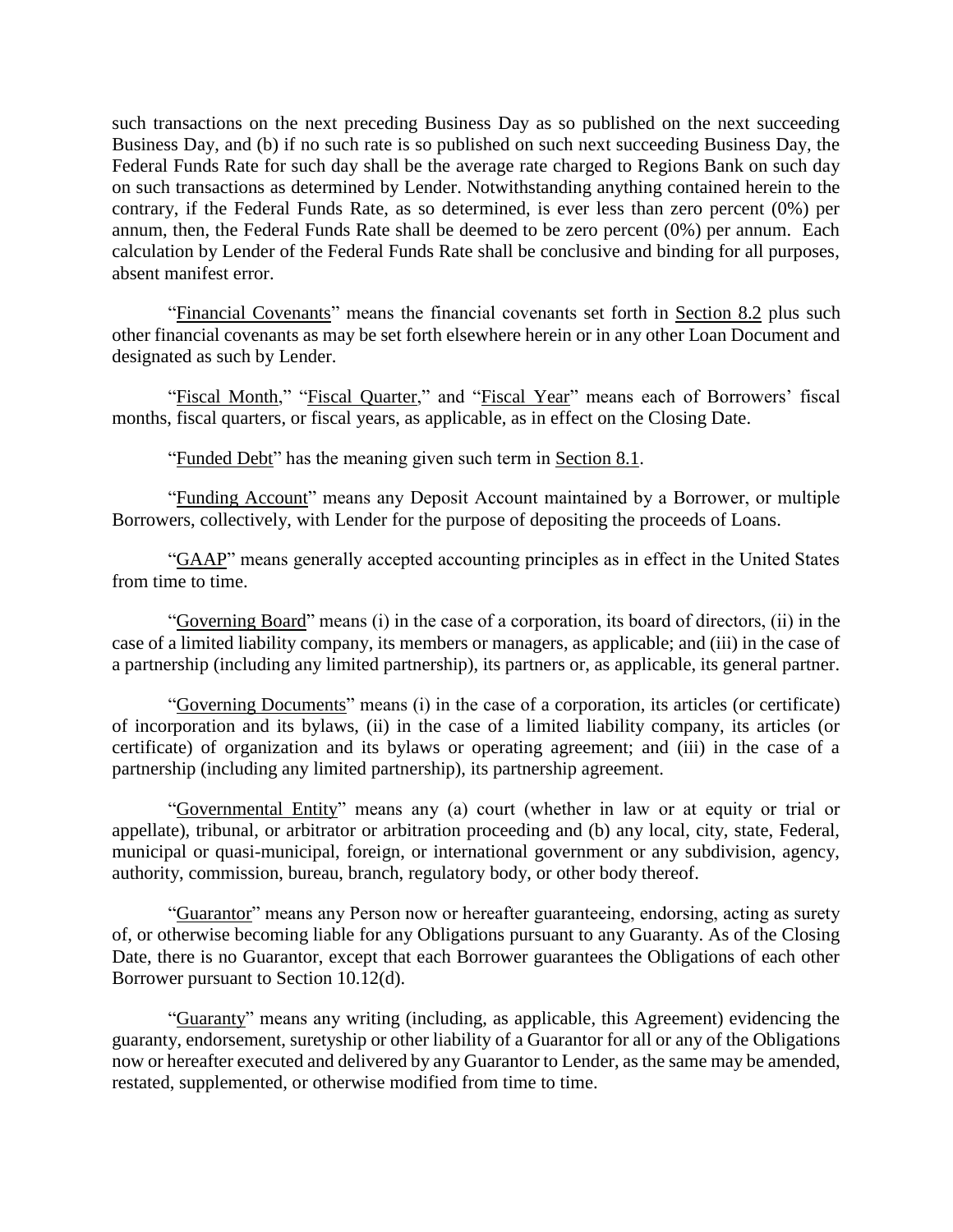"Intellectual Property" means all intellectual property and similar property, or interests in property, of a Person including (a) all inventions, designs, patents, patent applications, copyrights, trademarks, trademark applications, service marks, trade names, trade secrets, confidential or proprietary information, customer lists, know-how, software, and databases and other similar intangible rights, whether statutory or common law, whether registered or unregistered, and whether established or registered in the United States or any other country or any political subdivision thereof; (b) all embodiments or fixations thereof and all related documentation, applications, registrations, and franchises; (c) all licenses or other rights to use any of the foregoing; and (d) all books and records relating to the foregoing, together with (but not exclusive of) all (i) registrations and applications for the foregoing, (ii) income, fees, royalties, damages and payments now and hereafter due and/or payable thereunder and with respect thereto, including, without limitation, damages, claims and payments for past, present or future infringements or other violations thereof, (iii) rights to sue for past, present and future infringements and other violations thereof, and (iv) rights corresponding thereto throughout the world.

"Jurisdiction" means the State of New York.

"LC Documents" has the meaning given to such term in Section 2.9 (a).

"LC Obligations" means, at any time of determination, the aggregate undrawn and unreimbursed amounts under all Letters of Credit.

"LC Sublimit" means Ten Million Dollars (\$10,000,000), or such greater or lesser amount as Lender may approve or impose from time to time.

"Lender" has the meaning given to such term in the preamble to this Agreement.

"Letter of Credit" means a letter of credit issued by Lender for the account of a Borrower or Borrowers, collectively, as provided in Section 2.1(a) and Section 2.9(a).

"Lien" means any lien (statutory or otherwise), mortgage, deed of trust, deed to secure debt, pledge, hypothecation, security interest, trust arrangement, security deed, financing lease, collateral assignment, encumbrance, Consignment, conditional sale, title retention agreement, bonding or other surety obligation, or any other interest in property designed to secure the repayment or performance of any obligation, whether arising by agreement or under any statute or law or otherwise. Without limitation of the foregoing, in the case of Real Property, or interests therein, the term "Lien" also extends to and includes exceptions, encroachments, easements, rights-of-way, covenants, conditions, restrictions, leases, and other title exceptions and encumbrances affecting such property.

"Loan Documents" means this Agreement and each other now existing or hereafter arising document, agreement, or instrument evidencing, describing, guaranteeing, or securing the Obligations or delivered in connection with this Agreement (including any agreement made in respect of Bank Products, but excluding any Swap Agreement between a Borrower or Borrowers collectively and Lender or any of its Affiliates, except as otherwise expressly may be set forth therein), including, without limitation, each Note, Guaranty, Notice of Borrowing, and LC Documents, as the same may be amended, restated, supplemented, or otherwise modified from time to time.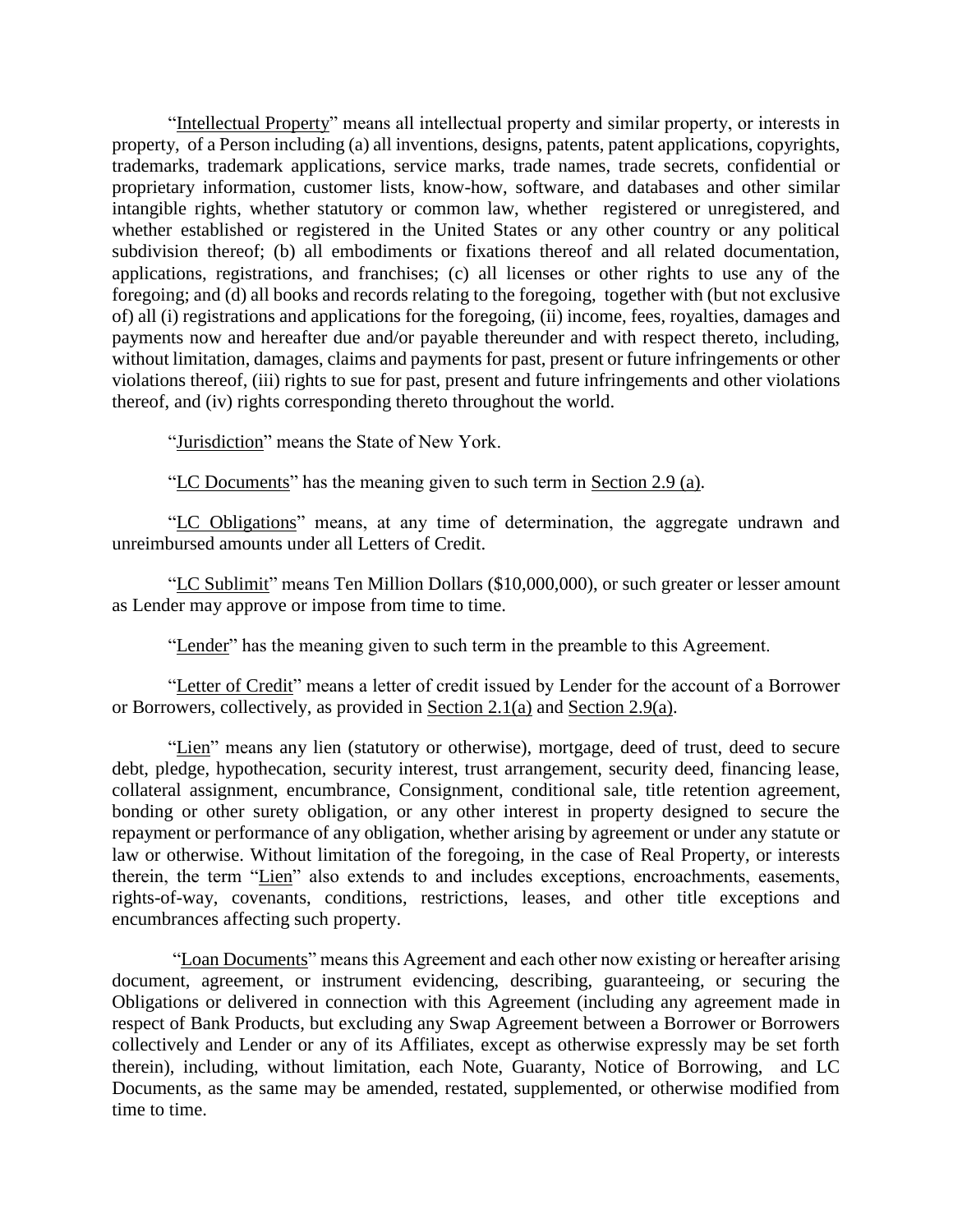"Loans" means the Revolving Loans and any other loans or extensions of credit that Lender hereafter may make to Borrowers, or a Borrower, hereunder or pursuant hereto.

"Material Adverse Effect" means any (a) material adverse effect upon the validity, performance, or enforceability of any of the Loan Documents or any of the transactions contemplated hereby or thereby; (b) material adverse effect upon the properties, operations, business, prospects, or condition (financial or otherwise) of any Credit Party; or (c) material adverse effect upon the ability of any Credit Party to fulfill any obligation under any of the Loan Documents.

"Material Agreement" means an agreement to which any Credit Party is a party (other than the Loan Documents) that either (i) constitutes one of its Governing Documents; (ii) evidences or pertains to (A) any Funded Debt, (B) Capital Leases, (C) operating leases with aggregate annual rentals exceeding the Applicable Threshold, (D) the sale or purchase of any goods or services, or any Real Property, by or to a Borrower, or Borrowers collectively, for a sale or purchase price in excess of the Applicable Threshold, or (E) any franchise or license that is material to the operation of a Borrower's (or Borrowers') business, (F) the employment of any executive officer of a Borrower, or Borrowers collectively, (G) an Acquisition, including in respect of any earn out payment; (iii) is a non-compete agreement, (iv) is with an Affiliate, or (v) separate and apart from any agreement specified in clauses (i) through (v) above, any other agreement the breach, termination, cancellation or nonperformance of which, or the failure to renew which, could reasonably be expected to have a Material Adverse Effect.

"Multiemployer Plan" means any employee benefit plan of the type described in Section 4001(a)(3) of ERISA, to which any Credit Party, any of its Subsidiaries, or any ERISA Affiliate makes or is obligated to make contributions, or during the preceding five plan years, has made or been obligated to make contributions.

"Note" means each of the Revolving Note and any other promissory note issued by Borrowers, or any of them, now or hereafter evidencing any Obligations, as the same may be amended, restated, supplemented, or otherwise modified from time to time.

"Notice of Borrowing" means each written request for a Revolving Loan substantially in the form of Exhibit 2.5(a), attached hereto and made a part hereof.

"Obligations" means all Debts, liabilities, obligations and covenants now or hereafter from time to time owed to Lender or any Affiliate of Lender by Borrowers, or any of them, or any Subsidiary, any Guarantor or other Credit Party, whether related or unrelated to the Loans, this Agreement, or the Loan Documents, including, without limitation or duplication, (a) the Loans; (b) the LC Obligations; (c) all fees, charges, interest, commissions, expenses, obligations, and liabilities arising from, related to, or on account of any Bank Products issued to, accepted for or on behalf of, used by, or provided to or on behalf of Borrowers, or any of them, or any Subsidiary, any Guarantor or other Credit Party by Lender or any Affiliate of Lender, including, without limitation, (i) all existing and future obligations under any Letters of Credit and (ii) all existing and future obligations under any Swap Agreements between Borrowers, or any of them, or any Subsidiary, any Guarantor or other Credit Party and Lender or any of its Affiliates whenever executed (including, without limitation, obligations under Swap Agreements entered into prior to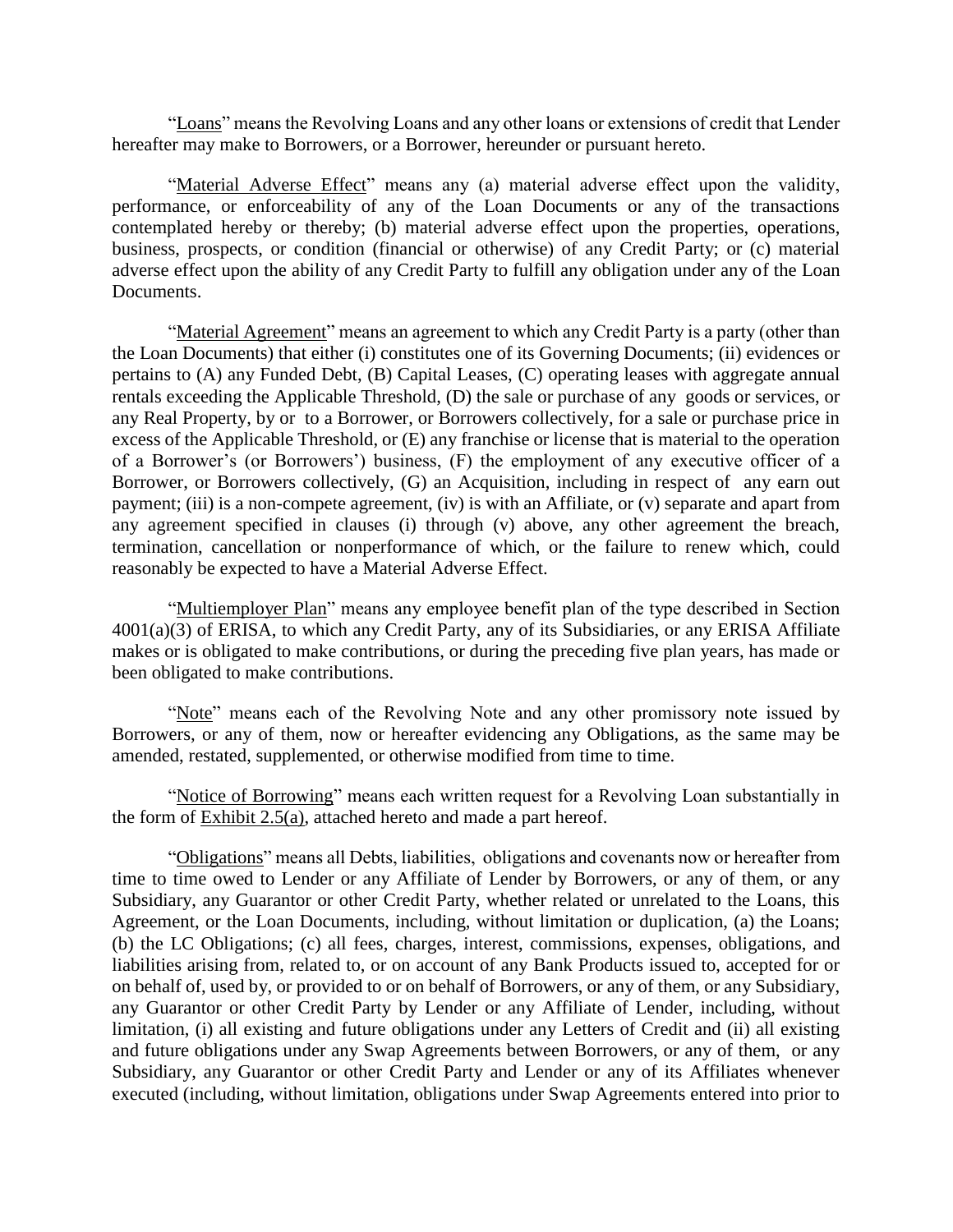any transfer or sale of Lender's or such Affiliate's interests hereunder if Lender or such Affiliate ceases to be a party hereto); and (d) all other amounts now owed or hereafter from time to time owed by Borrowers, or any of them, or any Subsidiary, any Guarantor or other Credit Party under the terms of this Agreement and the other Loan Documents, or arising out of the transactions described herein or therein, including, without limitation, principal, interest, commissions, fees (including, without limitation, attorneys' fees), charges, costs, expenses, and all amounts due or from time to time becoming due under the indemnification and reimbursement provisions of this Agreement and the other Loan Documents (including, without limitation, Section 10.3), together, in each of the foregoing cases in this definition, with all interest accruing thereon, including any interest on pre-petition Debt accruing after bankruptcy (whether or not allowable in such bankruptcy), and whether any of the foregoing amounts are now due or from time to time hereafter become due, are direct or indirect, or are certain or contingent, and whether such amounts due are from time to time reduced or entirely extinguished and thereafter re-incurred. Notwithstanding the foregoing, however, the Obligations of a Credit Party shall exclude any Excluded Swap Obligations with respect to such Credit Party

"OFAC" means The Office of Foreign Assets Control of the United States Department of the Treasury, or any successor thereto.

"Ordinary Course" means the ordinary course of business of any Credit Party or Subsidiary, consistent (where applicable) with past practices and, in each case, undertaken in good faith.

"PBGC" means the United States Pension Benefit Guaranty Corporation.

"Pension Plan" means any employee pension benefit plan (as such term is defined in Section 3(2) of ERISA), other than a Multiemployer Plan, that is subject to Title IV of ERISA and is sponsored or maintained by any Credit Party, any of its Subsidiaries, or any ERISA Affiliate or to which any Credit Party, any of its Subsidiaries, or any ERISA Affiliate contributes or has an obligation to contribute or with respect to which any Credit Party, any of its Subsidiaries, or any ERISA Affiliate has any liability, or in the case of a multiple employer or other plan described in Section 4064(a) of ERISA, has made contributions at any time during the preceding five plan years.

"Permitted Debt" has the meaning set forth in Section 7.1 hereof.

"Permitted Liens" has the meaning set forth in Section 7.2 hereof.

"Permitted Purposes," in reference to the use(s) of the proceeds of the Loans and any Letters of Credit, purposes that are limited to working capital and other corporate or company purposes, but which, in any event, do not violate in any respect any of the terms or conditions set forth in regard thereto in Section 7.12.

"Person" means any natural person or Entity.

"Plan" means any employee benefit plan (as such term is defined in Section 3(3) of ERISA) established, maintained or contributed to by any Credit Party, any of its Subsidiaries, or, with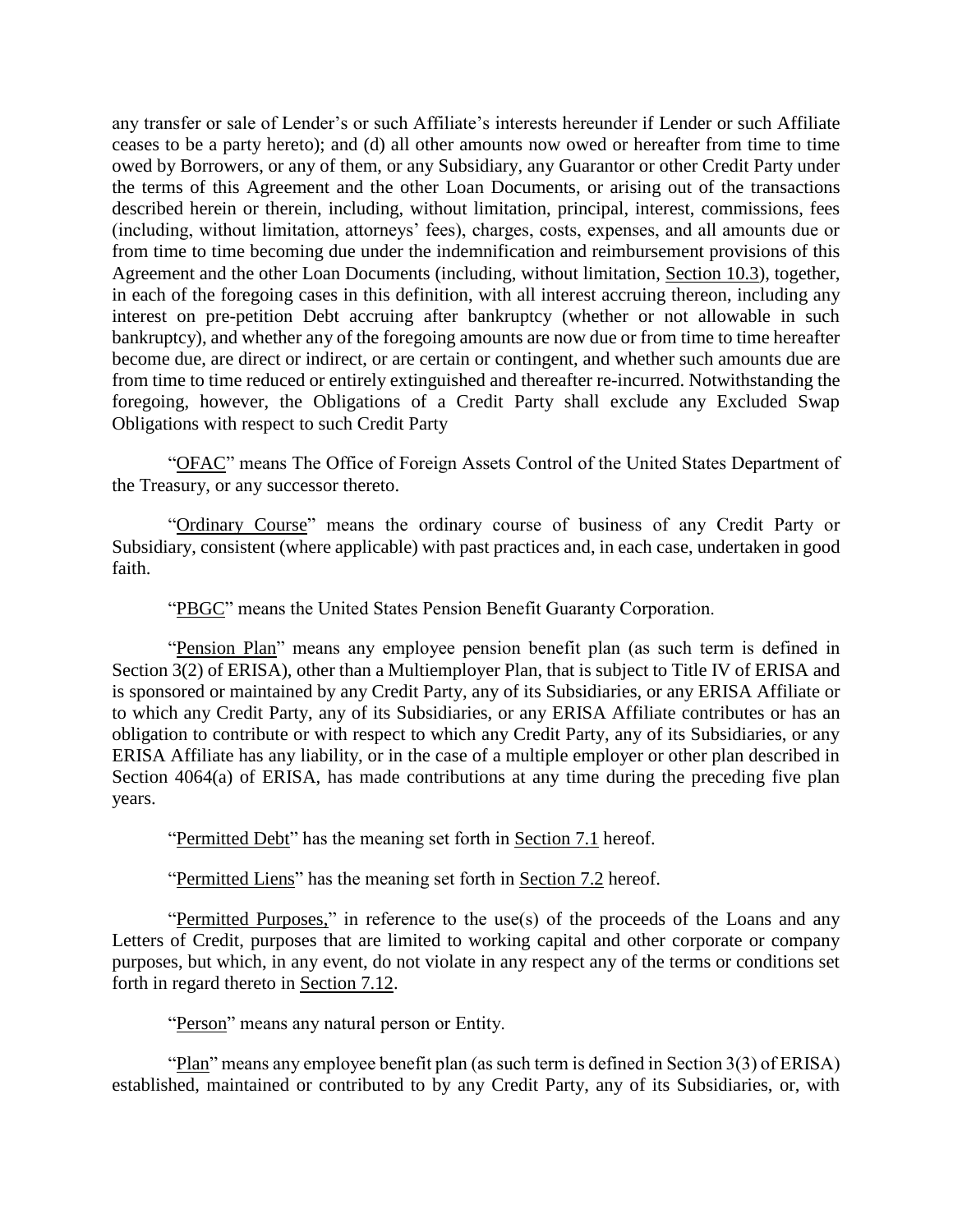respect to any such plan that is subject to Section 412 of the Code or Title IV of ERISA, an ERISA Affiliate.

"Prime Rate" means that rate announced by Lender from time to time as its prime rate and is one of several interest rate bases used by Lender. Lender lends at rates both above and below its prime rate, and Borrowers acknowledge that Lender's prime rate is not represented or intended to be the lowest or most favorable rate of interest offered by Lender.

"Projections" means, for any period and as to such period, for the Consolidated Companies and, if requested by Lender, separately, for each Borrower and its Subsidiaries forecasted Consolidated and Consolidating (a) balance sheets, (b) profit and loss statements, (c) cash flow statements, and (d) Financial Covenant calculations, all prepared on a quarter to quarter basis (as requested) and on a basis consistent with such Persons' historical financial statements, together with appropriate supporting details and a statement of underlying assumptions.

"Properly Contested" means, in the case of any Debt of any Credit Party (including any taxes) that is not paid when due or payable by reason of such Credit Party's bona fide dispute over its liability in regard thereto or the amount thereof, (a) such Debt is being properly contested in Good Faith by appropriate proceedings promptly instituted and diligently conducted; (b) such Credit Party has established appropriate reserves in accordance with GAAP; (c) the non-payment of such Debt will not have a Material Adverse Effect and will not result in a forfeiture or sale of any of such Credit Party's assets; (d) no Lien is imposed upon any of such Credit Party's assets with respect to such Debt unless such Lien is a Permitted Lien and enforcement of such Lien is stayed pending the final resolution or disposition of such dispute; (e) if the Debt results from, or is determined by the entry, rendition, or issuance against such Credit Party or any of its assets of a judgment, writ, order, or decree, enforcement of such judgment, writ, order, or decree is stayed pending a timely appeal or other judicial review; and (f) if such contest is abandoned, settled, or determined adversely (in whole or in part) to such Credit Party, such Credit Party forthwith pays such Debt and all penalties, interest, and other amounts due in connection therewith. Only that portion of the Debt that is in dispute may be Properly Contested.

"Real Property" means any real property, or interests in real property, owned or operated under lease at any time by one or more Borrowers.

"Replacement Index" has the meaning given to such term in Section 2.3(h).

"Reportable Event" means any of the events set forth in Section 4043(c) of ERISA, other than any event for which the thirty (30) day notice period has been waived.

"Restricted Payment" means each of the following, individually, or, if more than one or all, then, collectively: (a) any dividend or other distribution, whether in cash or in property (other than additional such Equity Interests), direct or indirect, on account of any Equity Interests issued by a Borrower or any of its Subsidiaries, as the case may be, now or hereafter outstanding, (b) any redemption, retirement, sinking fund or similar payment, purchase or other acquisition for value, direct or indirect, of any Equity Interests issued by a Borrower or any of its Subsidiaries now or hereafter outstanding by a Borrower or any of its Subsidiaries, as the case may be, except for any redemption, retirement, sinking funds or similar payment payable solely in such other shares or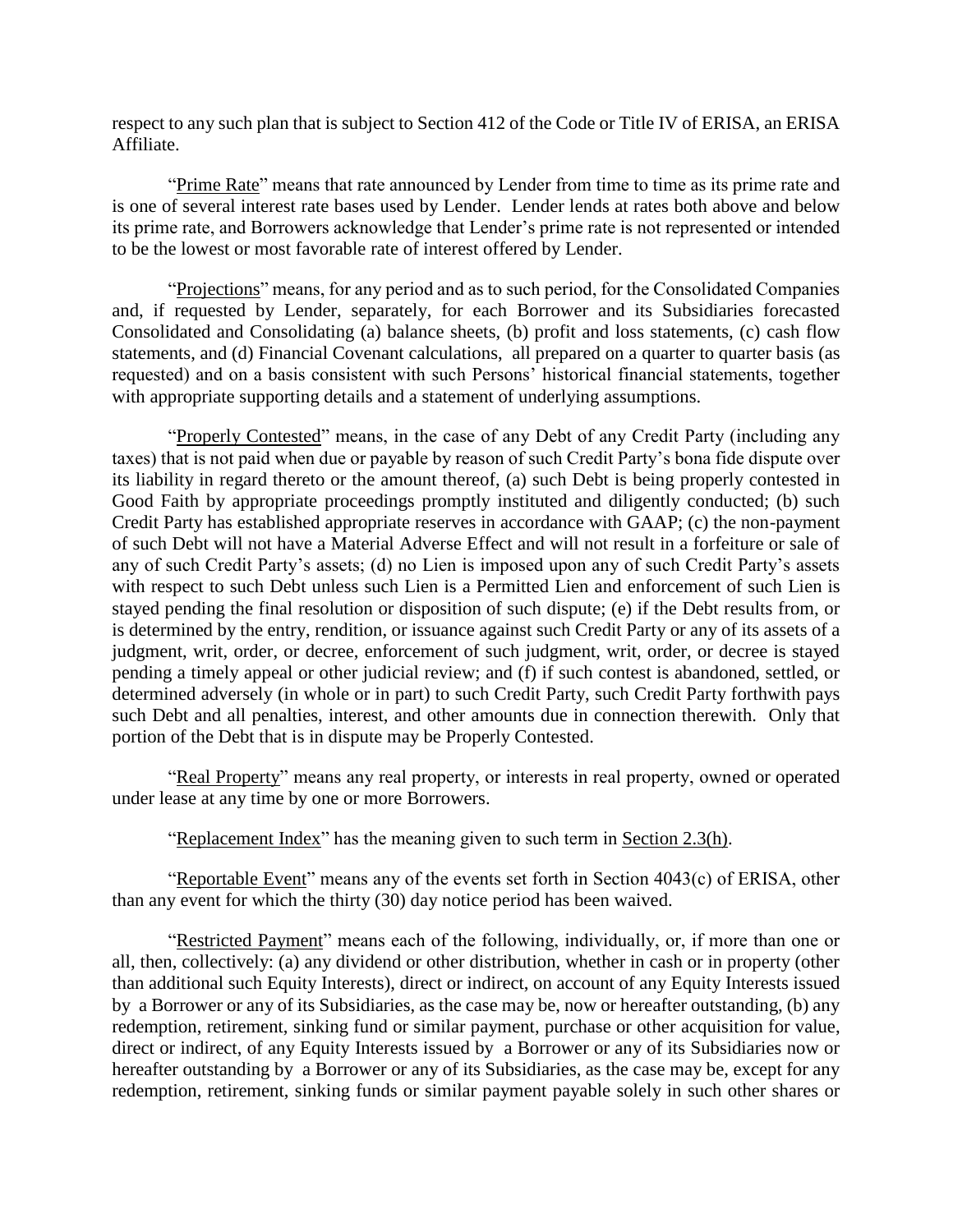units of the same class of Equity Interests or any class of Equity Interests that are junior to that class of Equity Interests, or (c) any cash payment made to redeem, purchase, repurchase or retire, or to obtain the surrender of, any outstanding warrants, options or other rights to acquire any Equity Interests issued by a Borrower or any of its Subsidiaries now or hereafter outstanding.

"Revolving Loan Commitment" means the commitment of Lender, subject to the terms and conditions herein, to make Revolving Loans and issue Letters of Credit in accordance with the provisions of Section 2.1(a) in an aggregate amount not to exceed Forty Million Dollars (\$40,000,000) at any one time, subject, however, to (i) reduction in accordance with and subject to Section 2.13 and (ii) increase in accordance with, and subject to, Section 2.13.

"Revolving Loan" means a revolving loan made by Lender pursuant to Section 2.1(a).

"Revolving Note" has the meaning set forth in Section 2.2(a).

"Sanctioned Country" means (a) a country, territory or a government of a country or territory, (b) an agency of the government of a country or territory, or (c) an organization directly or indirectly owned or controlled by a country, territory or its government, that is subject to Sanctions.

"Sanctioned Person" means (a) a Person named on the list of "Specially Designated Nationals" or any other Sanctions related list of designated Persons maintained by OFAC, the U.S. Department of State, the United Nations Security Council, Her Majesty's Treasury, the European Union or any European Union member state, (b) any Person operating, organized or resident in a Sanctioned Country or (c) any Person owned or Controlled by any such Person or Persons described in the foregoing clauses (a) or (b).

"Sanctions" means economic or financial sanctions or trade embargoes imposed, administered or enforced from time to time by (a) the U.S. government, including those administered by OFAC or the U.S. Department of State, (b) the United Nations Security Council, (c) the European Union, (d) any European Union member state, (e) Her Majesty's Treasury of the United Kingdom or (f) any other relevant sanctions authority.

"Senior Officer" means, as to any Credit Party that is an Entity, the chairperson of the Governing Board, the chief executive officer (including president), chief operating officer, chief financial officer (including treasurer), chief legal officer (including general counsel), manager (with respect to any manager-managed limited liability company), general partner (with respect to any limited partnership) or secretary of such Credit Party, or, with respect to any such Credit Party that has none of such Persons acting on its behalf then the authorized representative(s) of such Credit Party as designated by its Governing Board.

"Shareholder" means, at any time, as to any Person that is an Entity, a Person that owns any Equity Interests issued by such Entity then outstanding at such time, including all "beneficial owners," as that term is defined in the Beneficial Ownership Regulation. "Shareholders" means, collectively, all such Persons in relation to the referenced Entity at such time.

"Solvent" means, as to any Person, that such Person (a) owns property whose fair salable value is greater than the amount required to pay all of its liabilities (including contingent,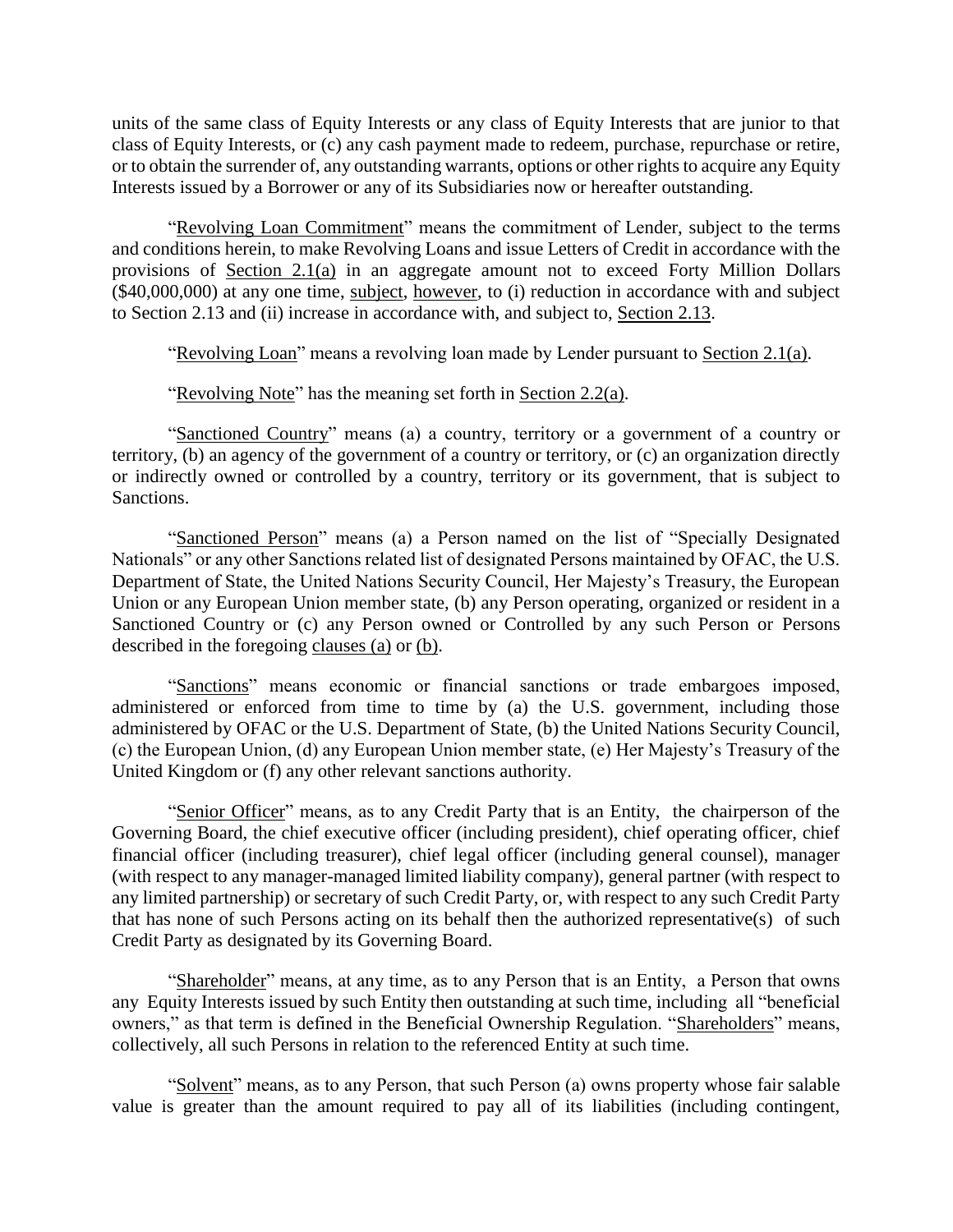subordinated, un-matured, and unliquidated liabilities); (b) owns property whose present fair salable value is greater than the probable total liabilities (including contingent, subordinated, unmatured, and unliquidated liabilities) of such Person as they become absolute and matured; (c) is able to pay all of its debts as they mature; (d) has capital that is not unreasonably small for its business and is sufficient to carry on its business and transactions and all business and transactions in which it is about to engage; (e) is not "insolvent" within the meaning of Section 101(32) of the Bankruptcy Code; and (f) has not incurred (by way of assumption or otherwise) any obligations or liabilities (contingent or otherwise) under any Loan Documents, or made any conveyance in connection therewith, with actual intent to hinder, delay or defraud either present or future creditors of such Person or any of its Affiliates. For purposes of this definition, "fair salable value" means the amount that could be obtained for assets within a reasonable time, either through collection or through sale under ordinary selling conditions by a capable and diligent seller to an interested buyer who is willing (but under no compulsion) to purchase.

"Special Dividend" shall have the meaning given to such term in Section 7.3(iii).

"Subsidiary" means, as to any Person, (a) any other Person of which more than fifty percent (50%) of the Equity Interests issued by such other Person are directly or indirectly owned or Controlled by such Person or (b) any other Person of which such Person is a general partner. Any unqualified reference to "Subsidiary" when used herein or in any other Loan Document shall be deemed to be a reference to each Borrower's or, collectively, Borrowers' direct and indirect Subsidiaries (if any), unless the context requires otherwise.

"Swap Agreement" means (a) any and all rate swap transactions, basis swaps, credit derivative transactions, forward rate transactions, commodity swaps, commodity options, forward commodity contracts, equity or equity index swaps or options, bond or bond price or bond index swaps or options or forward bond or forward bond price or forward bond index transactions, interest rate options, forward foreign exchange transactions, currency swap transactions, crosscurrency rate swap transactions, currency options, cap transactions, floor transactions, collar transactions, spot contracts, or any other similar transactions or any combination of any of the foregoing (including any options or warrants to enter into any of the foregoing), whether or not any such transaction is governed by, or otherwise subject to, any master agreement or any netting agreement, and (b) any and all transactions or arrangements of any kind, and the related confirmations, that are subject to the terms and conditions of, or governed by, any form of master agreement (or similar documentation) published from time to time by the International Swaps and Derivatives Association, Inc., any "International Foreign Exchange Master Agreement", or any other master agreement (any such agreement or documentation, together with any related schedules, a "Master Agreement"), including any such obligations or liabilities under any such Master Agreement.

"Swap Obligation" means with respect to any Credit Party, any obligation to pay or perform under any agreement, contract or transaction that constitutes a "swap" within the meaning of Section 1a(47) of the Commodity Exchange Act.

"Tax Distributions" means, for so long as a Borrower either qualifies as an "S Corporation" within the meaning of Section 1361 of the Code or if not a corporation otherwise qualifies as a "pass-through" Entity for the payment of federal income taxes, cash distributions made by such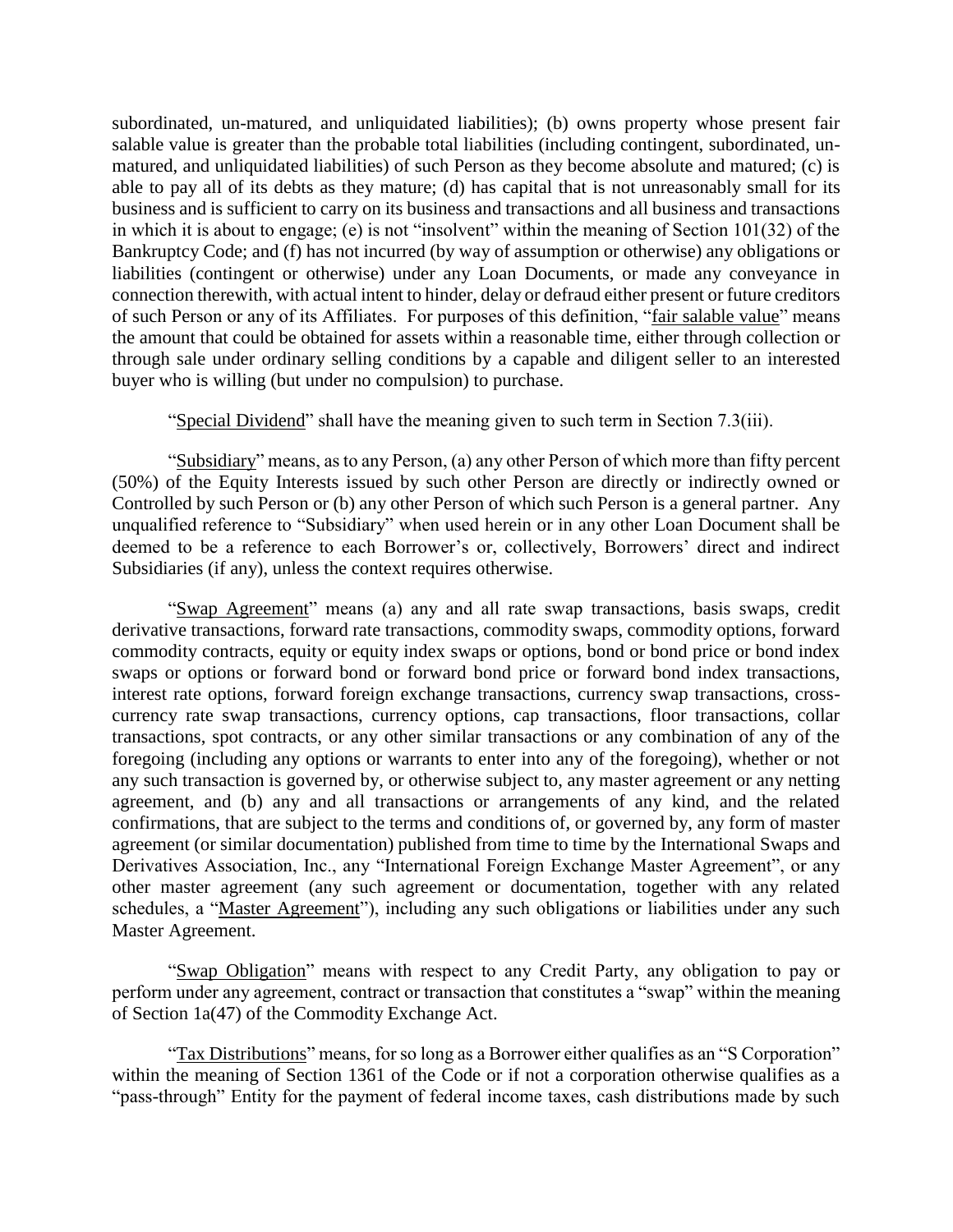Borrower to its Shareholders (that, for purposes hereof, shall mean and include all owners of its Equity Interests) in an amount not to exceed, with respect to any period, an amount equal to (a) the product of (i) the taxable income of such Borrower for such period times (ii) the Applicable Tax Percentage, minus (b) to the extent not previously taken into account, any income tax benefit attributable to such Borrower that could be utilized by its Shareholders, in the current or any prior year, or portion thereof, from and after the Closing Date (including any tax losses or tax credits), computed at the Applicable Tax Percentage of the year that such benefit is taken into account for purposes of this computation; provided, however, that the computation of distributions under this definition shall also take into account (x) the deductibility of state and local taxes for federal income tax purposes and (y) any difference in the Applicable Tax Percentage resulting from the nature of the taxable income (such as capital gain as opposed to ordinary income).

"Term" means the period from and including the Closing Date to but not including the Termination Date.

"Termination Date" means the earliest to occur of (a) January 7, 2024; (b) the date on which Borrowers terminate this Agreement and the Commitments pursuant to Section 2.13; and (c) the date on which Lender terminates the Commitments pursuant to Section 9.2(a) hereof.

"UCC" means the Uniform Commercial Code (or any successor statute), as adopted and in force in the Jurisdiction.

"U.S." or "United States" means, in each case, the United States of America.

"USA PATRIOT Act" means the Uniting and Strengthening America by Providing Appropriate Tools Required to Intercept and Obstruct Terrorism (USA PATRIOT) Act of 2001, as the same may be amended, restated, supplemented, or otherwise modified from time to time.

"Voting Equity Interest" means, with respect to any Person, those classes of Equity Interests issued by such Person (however designated), the holders of which are at the time entitled, as such holders, to vote for the election of a majority of the directors, managers (or persons performing similar functions) of such Person, whether or not the right so to vote exists by reason of the happening of a contingency.

"Working Capital Obligations" means the sum (without duplication) of (a) the aggregate principal amount of all Revolving Loans and (b) all LC Obligations.

1.2 Financial and Accounting Terms. Under this Agreement and any other affected Loan Documents (except as otherwise specified herein or therein), all accounting terms shall be interpreted, all accounting determinations shall be made, and all financial statements shall be prepared, in accordance with GAAP applied on a basis consistent with the most recent audited financial statements of Borrowers delivered to Lender at or before the Closing Date and using the same inventory valuation method as used in such financial statements, except for any change required or permitted by GAAP if Borrowers' certified public accountants concur in such change; provided, however, that, despite the adoption of any such change, Borrowers shall in addition to delivery of financial statements pursuant to subsections (b) and (c) to Section 6.6, and on each date that such financial statements are required to be delivered pursuant thereto, furnish the adjustments and reconciliations necessary to enable Borrowers and Lender to determine compliance with each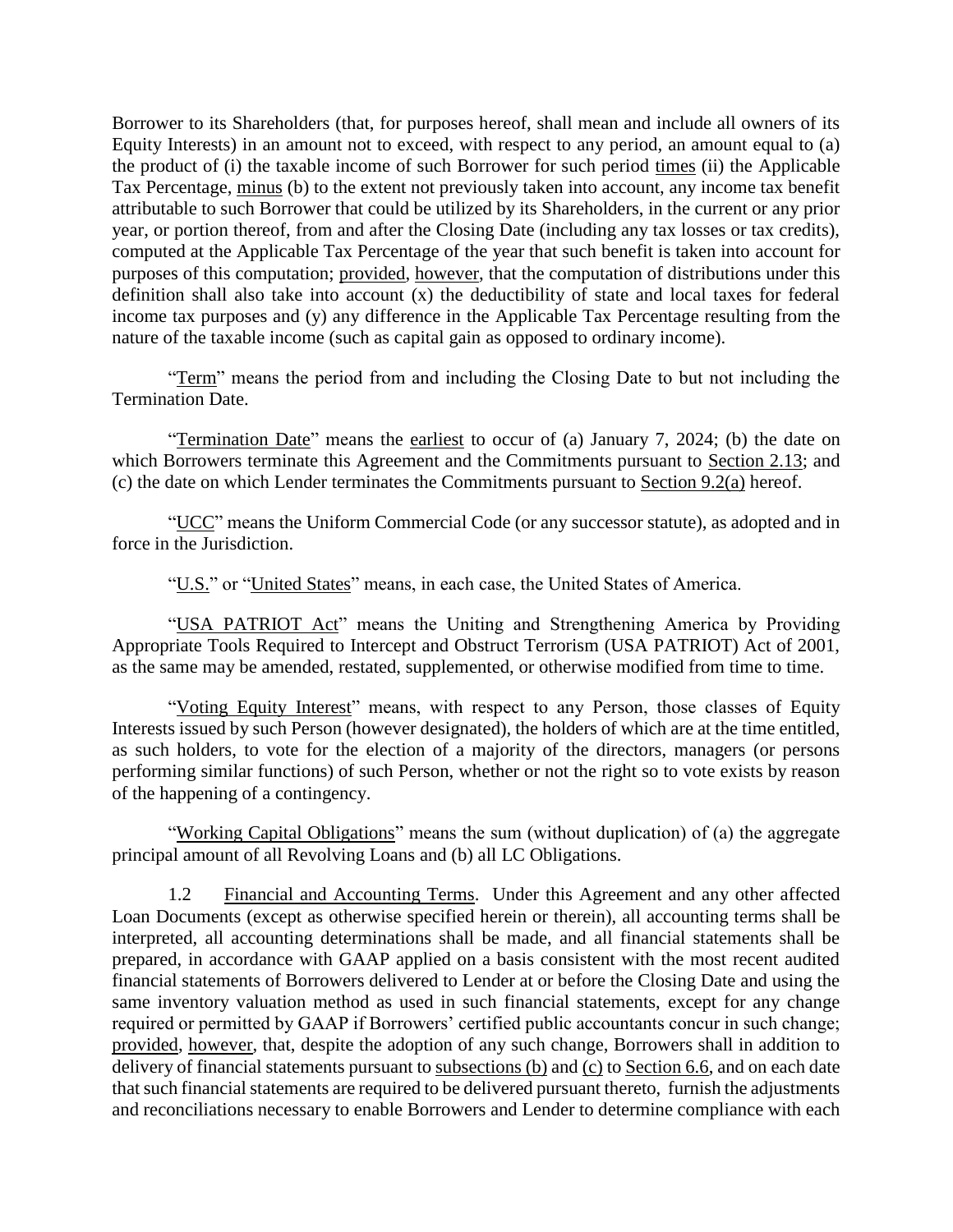of the Financial Covenants, all of which shall continue to be determined in accordance with GAAP but without giving effect to such change, and Section 8 hereof and any other Section of this Agreement or any other Loan Document that is affected thereby is amended in a manner satisfactory to Lender in its discretion to take into account the effects of the change. Notwithstanding the foregoing or any other provision contained herein or in any other Loan Document to the contrary, (i) all financial statements delivered hereunder shall be prepared, and all Financial Covenants shall be calculated, without giving effect to any election under Statement of Financial Accounting Standards 159 (or any similar accounting principle) permitting a Person to value its financial liabilities at the fair value thereof, and (ii) any obligations related to a lease (whether now or hereafter existing) that would be accounted for by Borrowers as an operating lease in accordance with GAAP as of the Closing Date (whether or not such lease exists as of the Closing Date or is thereafter entered into) shall be accounted for as an operating lease and not a Capital Lease for all purposes under this Agreement and the other Loan Documents. The term "unqualified opinion," as used herein or in any Loan Document, in reference to any opinion given by accountants in a financial statement or report, means an opinion that (i) is unqualified, and (ii) does not include any explanation, supplemental comment or other comment calling into question the ability of the applicable Person to continue as a going concern or concerning the scope of the audit or report. Financial Covenants shall be calculated by dividing the appropriate component by the other component, carrying the result to one place more than the number of places by which such ratio is expressed herein or in any other Loan Document and rounding the result up or down to the nearest number (with a rounding-up if there is no nearest number).

1.3 Rules of Construction. As used in this Agreement or in any other Loan Document, the terms "herein", "hereof," and "hereunder" and other words of similar import shall refer to this Agreement or such Loan Document as a whole and not to any particular section, paragraph, or subdivision hereof or thereof. Any pronoun used herein or in any other Loan Document shall be deemed to cover all genders. In the computation of periods of time from a specified date to a later specified date, whether made herein or in any other Loan Document, the word "from" means "from and including" and the words "to" and "until" each means "to but excluding." The section titles, table of contents, and list of exhibits appear as a matter of convenience only and shall not affect the interpretation of this Agreement or any other Loan Document. All references herein and in any other Loan Document to (a) statutes and related regulations shall include all related rules and implementing regulations and any amendments of same and any successor statutes, rules, and regulations; (b) any agreement, instrument or other document (including any to this Agreement and any of the other Loan Documents) shall include any and all amendments, modifications and supplements thereto and any and all restatements, extensions, or renewals thereof to the extent such modifications, supplements, restatements, extensions, or renewals of any such documents, if not made to this Agreement or any of the other Loan Documents, are permitted by the terms hereof or thereof; (c) any Person (including any Borrower, any other Credit Party or Lender) shall mean and include the successors and permitted assigns of such Person; (d) "including" and "include" shall be understood to mean "including, without limitation," regardless of whether the "without limitation" is included in some instances and not in others (and, for purposes of each Loan Document, the parties agree that the rule of *ejusdem generis* shall not be applicable to limit a general statement, that is followed by or referable to an enumeration of specific matters to matters similar to the matters specifically mentioned); (e) unless otherwise expressly provided herein or in any other Loan Document, such as by use of the word "permitted," the "discretion" of Lender shall mean the sole and absolute discretion of Lender; (f) if there is more than one Borrower, the word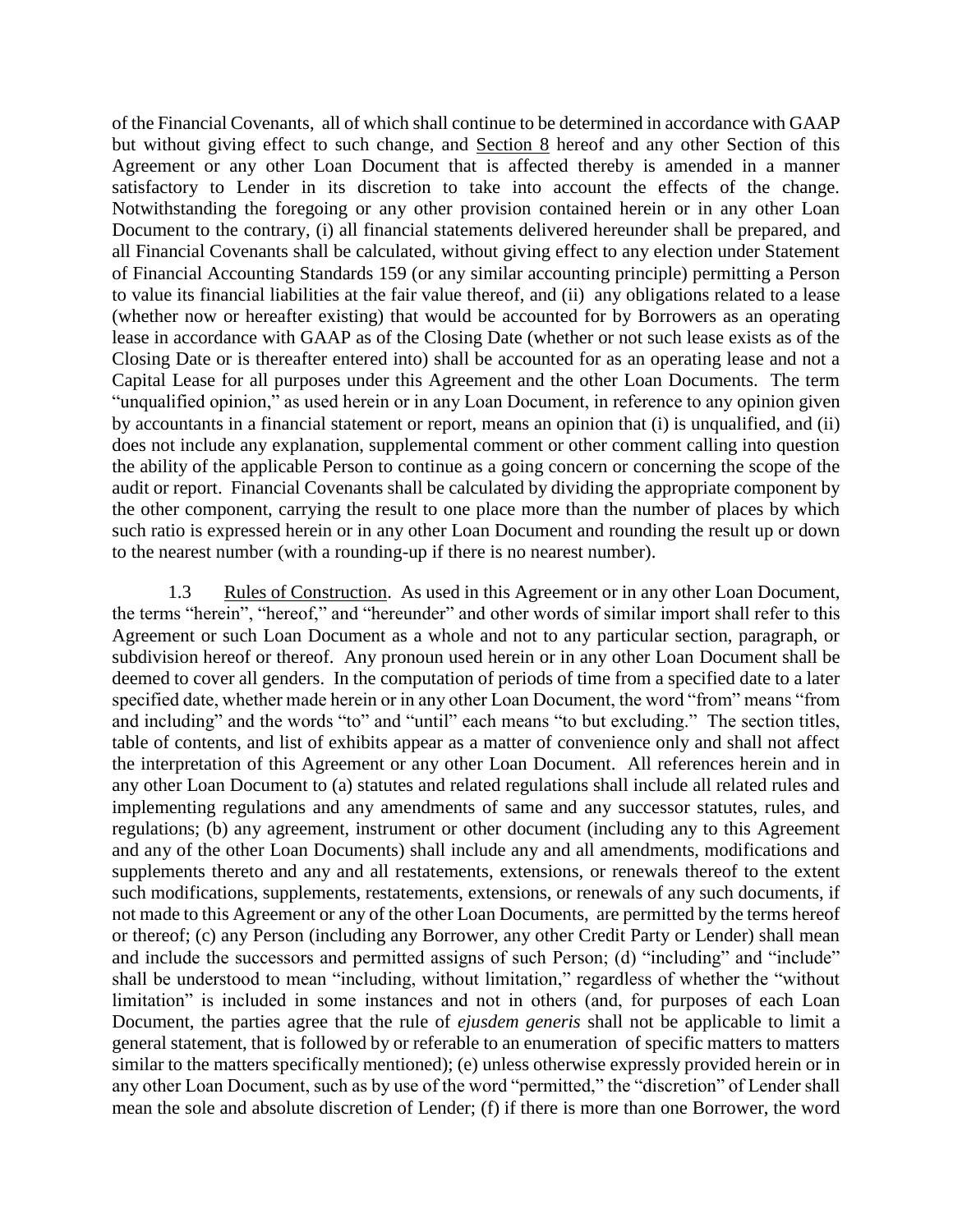"Borrower" shall mean and refer to each and every Borrower, unless the context otherwise requires; and (g) if there is only one Borrower, all references to "Borrowers,", "each Borrower," "such Borrower" or the like shall mean and refer to that one Borrower. A Default or an Event of Default shall be deemed to exist at all times during the period commencing on the date that such Default or Event of Default occurs to the date on which such Default or Event of Default is waived in writing by Lender pursuant to this Agreement or, in the case of a Default, which is not then an Event of Default, is cured to Lender's satisfaction within any period of cure expressly provided in this Agreement. An Event of Default shall "continue" or be "continuing" until such Event of Default has been waived in writing by Lender. Whenever the phrase "to Borrowers' knowledge" or "to a Borrower's knowledge" or words of similar import relating to the knowledge or the awareness of Borrowers or a Borrower are used in this Agreement or other Loan Documents, such phrases shall mean and refer to (i) the actual knowledge of the Senior Officer(s) of Borrower(s) or (ii) the knowledge that the Senior Officer(s) of Borrower(s) would have obtained if he (or she) had engaged in Good Faith and diligent performance of his (or her) duties. including a Good Faith attempt to ascertain the matter to which such phrase relates. Any Loan Document signed by a Senior Officer acting in such capacity or behalf of a Borrower, the Borrowers, the Borrower Representative or any other Credit Party shall be conclusively presumed to have been authorized by all necessary action on the part of such Borrower, Borrowers, Borrower Representative or Credit Party and such Senior Officer shall be conclusively presumed to have acted with authority on behalf of such party. Whenever the phrase "paid in full" or "fully and finally paid and performed" (or words of similar import relating to the Obligations) are used in this Agreement, including without limitation in Section 2.12, or in any other Loan Document, the phrase shall mean (a) the full and indefeasible payment in full of all Obligations, in immediately available funds, transmitted to a Deposit Account designated by Lender in its name, and (b) the release of all claims of Borrowers and the other Credit Parties against Lender and its Affiliates arising on or before the payment date. Unless otherwise expressly so provided, all references herein and in any other Loan Document to date and time of day shall mean and refer to the date and time of day in New York, New York.

### **2. THE CREDIT FACILITY**.

#### 2.1 The Commitments.

(a) Revolving Loan Commitment. Subject to the terms and conditions of this Agreement, Lender agrees to make Revolving Loans to Borrowers and issue Letters of Credit for Borrowers' account from time to time during the Term. Without limitation of Section 2.6 and Section 4.2, and subject thereto, Lender shall have no obligation to make any Revolving Loan or issue any Letter of Credit if doing so would, after giving effect thereto, cause the Working Capital Obligations to exceed the Revolving Loan Commitment. Within the foregoing limit and subject to the terms and conditions of this Agreement, Borrowers may borrow, repay, and re-borrow the principal amount of the Revolving Loans at any time during the Term. Borrowers shall use the proceeds of the Revolving Loans only for Permitted Purposes..

#### 2.2 The Notes.

(a) Revolving Note. On the Closing Date, Borrowers shall execute and deliver to Lender a promissory note in the form of Exhibit 2.2 (a), attached hereto and made a part hereof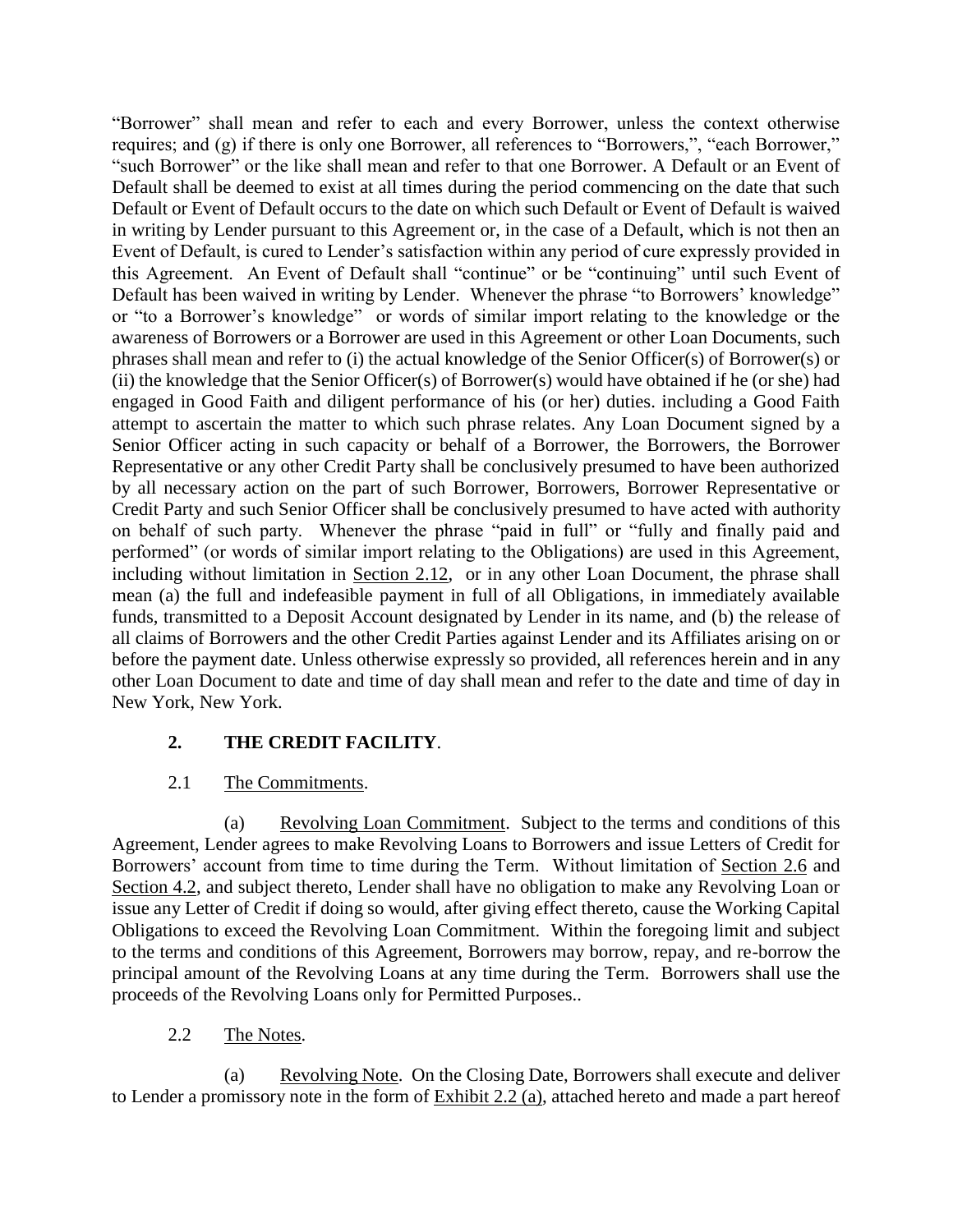in a principal amount equal to the Revolving Loan Commitment (as the same may be amended, restated, supplemented, or otherwise modified from time to time, the "Revolving Note"), which Revolving Note, together with Lender's records, shall evidence Borrowers' joint and several obligations in respect of the Revolving Loans and interest accruing thereon.

#### 2.3 Interest.

(a) Types of Loans. Unless otherwise required by the terms of Section  $2.3(g)$ , all Revolving Loans shall be BSBY Loans.

(b) Agreement to Pay Interest. Subject only to Section 10.8, Borrowers agree to pay interest on all unpaid principal amounts of the Loans from the respective date each such Loan is made until such Loan is paid in full (whether at stated maturity, upon acceleration, or otherwise) at the rates of interest and at the times set forth in this Agreement and the other Loan Documents. Obligations, other than Loans outstanding, that become owing hereunder shall bear interest at the same rate as payable on Base Rate Loans until paid in full, and at the default Rate from after default in, or, as applicable, demand for, the payment thereof, unless and except as otherwise may be expressly provided therefor as to the payment of interest in the Loan Agreement or in any other Loan Document.

(c) Interest Rate. Subject to Section 2.3(g) and, as applicable, Section 2.3(h), all BSBY Loans shall bear interest at a rate per annum equal to the BSB Index Rate plus the Applicable Margin. If any BSBY Loan is converted into a Base Rate Loan because of Section 2.3(g), then, such Base Rate Loan shall bear interest at a rate per annum equal to the Base Rate plus the Applicable Margin. If any BSBY Loan is ever required to bear interest at a rate per annum equal to any Replacement Index (or, as applicable, Adjusted Replacement Index) plus the Applicable Margin because of the operation of Section 2.3(h), such BSBY Loan shall bear interest at a rate per annum equal to such Replacement Index (or, as applicable, Adjusted Replacement Index) plus the Applicable Margin.

(d) 360 Days. All interest on any Loan and on all other Obligations, together with any fees chargeable hereunder or under any other Loan Documents at a per annum rate, shall be calculated on the presumed basis of a year of 360 days, for the actual number of days elapsed.

(e) Adjustment of Interest Rate. The rate of interest on any BSBY Loan shall be adjusted as provided in the definition of the BSBY Index Rate, shall be to further adjustment in accordance with Section  $2.3(g)$  or, as applicable, Section  $2.3(h)$ . If any BSBY Loan is converted into a Base Rate Loan because of Section 2.3(g), the rate of interest on such Base Rate Loan shall be adjusted automatically and without notice on and as of the date of any change in the Base Rate as provided in the definition thereof.

(f) Default Rate. At Lender's option, during the existence of any Event of Default, the principal amount of all Obligations (other than Obligations arising under Swap Agreements between Borrower and Lender or any of its Affiliates, unless so provided therein) shall bear interest at the Default Rate. In any event, the Default Rate shall automatically and without notice to any Person apply from the time the Obligations have become due and payable under Section 9.2 (whether because of Lender's exercising its right to accelerate the Obligations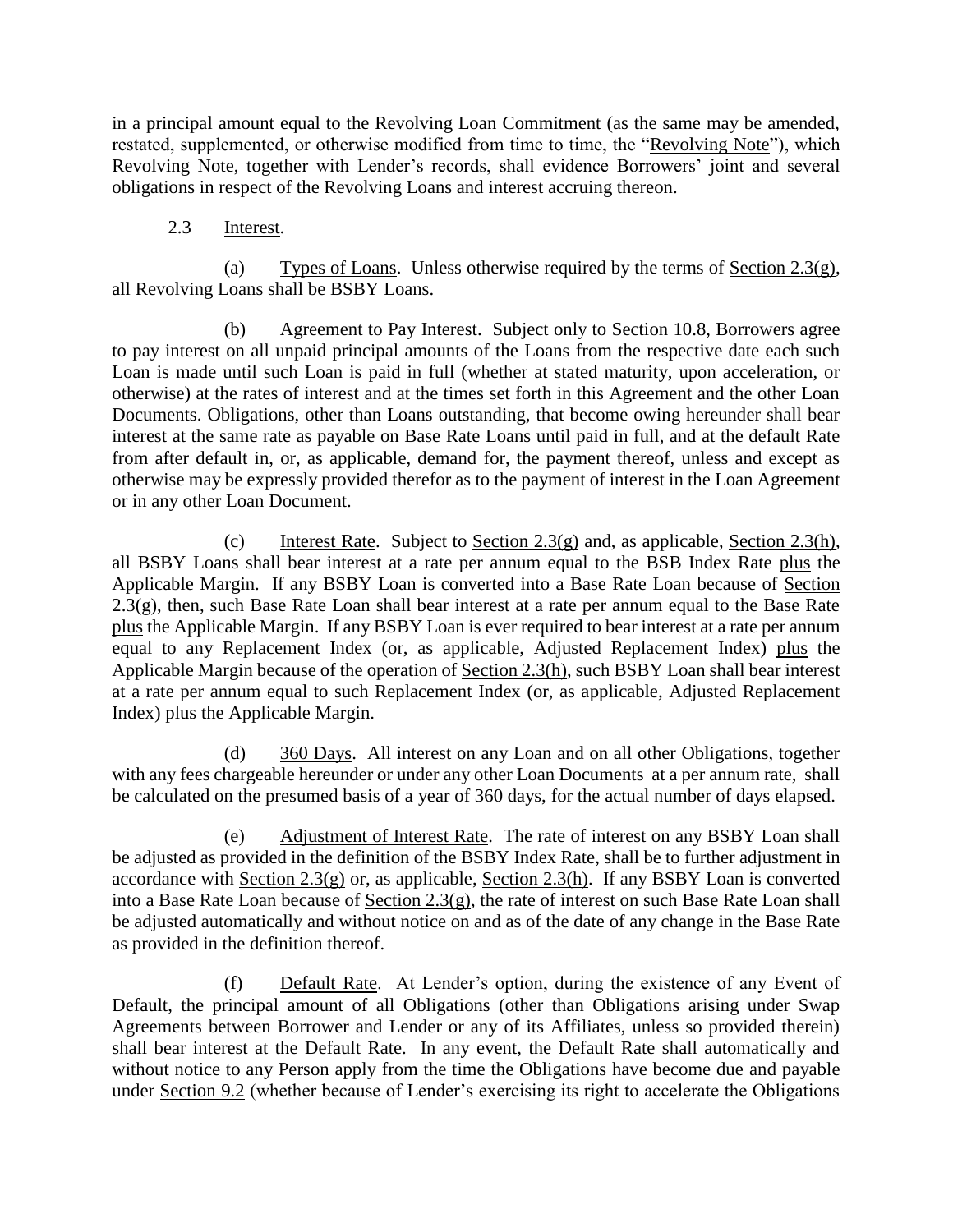under Section 9.2 or because the Obligations have automatically become due and payable under Section 9.2) until the Obligations or any judgment thereon are paid in full.

(g) Automatic Conversion to Base Rate. Any provision of this Agreement to the contrary notwithstanding, if Lender at any time or from time to time determines that (i) the BSBY Rate is unavailable, (ii) the BSBY Rate cannot be determined, (iii) the BSBY Rate does not adequately reflect the cost to Lender of making, funding, or maintaining any Loan, (iv) the use of the BSBY Rate has become impracticable or unreliable, (v) the BSBY Rate is no longer representative of the underlying market or economic reality, (vi) it is no longer lawful for Lender to lend at an interest rate based on the BSBY Rate, or (vii) an Event of Default exists and at any time during its continuation Lender shall so elect, then, in each case, unless and except to the extent otherwise provided in subsection (h) below, (A) all affected BSBY Loans shall automatically and without notice be converted into Base Rate Loans and (B) all obligations of Lender to make BSBY Loans shall cease until such time as Lender shall have determined that it is able to determine the BSBY Rate or that such illegality or other condition described above shall have been reversed, or that such Event of Default shall have been waived, as applicable.

(h) Replacement Index. Notwithstanding anything to the contrary contained in this Agreement or any other Loan Document, but without limiting subsection (g) above, if Lender shall have determined (which determination shall be final and conclusive and binding upon all parties hereto), that any of the circumstances described in clauses (i), (ii), (iii), (iv), (v) or (vi) of subsection (g) above have arisen, and that such circumstances are unlikely to be temporary, Lender may elect, in lieu of exercising its rights under subsection (g) above, to designate in place of BSBY Index Rate a substitute interest rate index applicable to all BSBY Loans then and thereafter outstanding (the "Replacement Index"). If Lender so designates a Replacement Index, Lender may also determine at such time or at any time or from time to time thereafter that an index adjustment is necessary to produce a comparable interest rate to the interest rate that would have applied to the BSBY Loans based on the BSBY Index Rate. Upon such determination, Lender will designate the amount of such index adjustment (which may be a positive or a negative number) and adjust the Replacement Index by that amount (the result being the "Adjusted Replacement Index"). Lender will provide notice to Borrower Representative of the Replacement Index and any Adjusted Replacement Index, as applicable, and their respective effective dates. Thereafter, the Replacement Index or, as applicable, the Adjusted Replacement Index shall be deemed to be and shall become the operative interest rate index instead of the BSBY Index Rate for purposes of making (or continuing) BSBY Loans under this Agreement and any other Loan Documents, and all BSBY Loans shall continue to bear interest on the unpaid principal amount thereafter from the effective date of such designation(s) through repayment thereof at the Replacement Index (or the Adjusted Replacement Index, as applicable) plus the Applicable Margin (subject to increase to the Default Rate, as applicable). The Replacement Index or, as applicable, Adjusted Replacement Index will not be less than zero percent (0.00%) per annum in any event. The Replacement Index or, as applicable, the Adjusted Replacement Index, may not necessarily be Lender's most favorable lending rate or interest rate index. Any determination or designation made by Lender under this subsection (h) shall be made in Lender's discretion and shall be conclusive and binding absent manifest error, and any such determination or designation shall become effective at 5:00 p.m. on the fifth Business Day after Lender shall have notified Borrower Representative of such determination or designation. For avoidance of any doubt, the institution (or adjustment) of any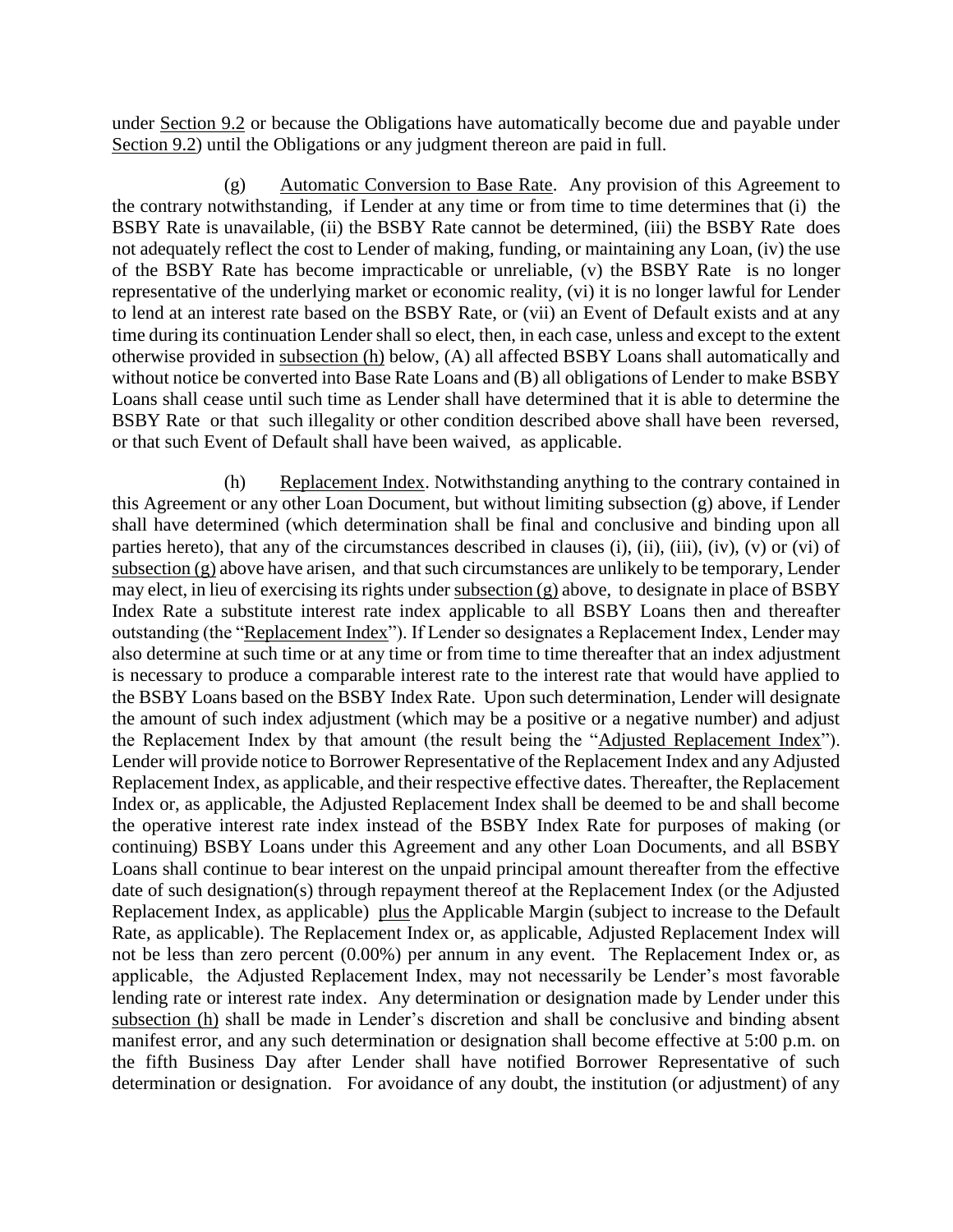Replacement Index or any Adjusted Replacement Index, as applicable, by Lender shall not require the consent of, or consultation with, Borrowers or Borrower Representative.

(i) No Warranty on Rate Selection. Lender does not warrant, nor does Lender accept responsibility for, nor shall the Lender have any liability with respect to, the administration, submission or any other matter related to the rates in the definition of "BSBY Rate" (or "BSBY Index Rate") or with respect to any interest rate (including, for the avoidance of doubt, the selection of such rate and any related spread or other adjustment) that is an alternative or replacement for or successor to any of such rates or the effect of any of the foregoing (including, without limitation, (i) any such alternative, successor or replacement rate implemented pursuant to subsection (h) above, and (ii) the implementation of any conforming changes pursuant to subsection (j) below), including without limitation, whether the composition or characteristics of any such alternative, successor or replacement reference rate will be similar to, or produce the same value or economic equivalence of, the BSBY Rate or have the same volume or liquidity as did the BSBY Rate prior to its discontinuance, unavailability, illegality or impracticability of use.

(j) BSBY Rate Conforming Changes. With respect to the BSBY Rate (and BSBY Index Rate), Lender will have the continuing right to make BSBY Rate Conforming Changes from time to time and, notwithstanding anything to the contrary herein or in any other Loan Document, any amendments implementing such BSBY Rate Conforming Changes will become effective without any further action or consent of any other party to this Agreement or any other Loan Document; provided that, with respect to any such amendment effected, Lender shall post each such amendment implementing such BSBY Rate Conforming Changes to Borrowers reasonably promptly after such amendment becomes effective.

#### 2.4 Requesting New Revolving Loans.

(a) Revolving Loans. Revolving Loans shall be deemed requested pursuant to the following clauses (i) and (ii) or when requested pursuant to the following clause (iii):

> (i) Subject to Subsection 2.4(b), the becoming due of any Obligation (whether as principal, accrued interest, fees, or other charges owed to Lender or any Affiliate of Lender and whether payable on demand or otherwise) shall in all respects be deemed to constitute Borrowers' irrevocable request for a Revolving Loan in an amount equal to such Obligations, and Lender may (but shall not be obligated to) make such Revolving Loan and apply the proceeds thereof to the payment of such Obligations.

> (ii) Subject to Subsection 2.4(b), the presentment for payment of any Item drawn on, or request for any wire or other transfer from, a Funding Account at a time when there are insufficient funds in such Funding Account to cover such Item shall in all respects be deemed to constitute Borrowers' irrevocable request for a Revolving Loan in an amount equal to the amount payable on such Item to be made by Lender, and Lender may make such Revolving Loan and apply the proceeds thereof to such Funding Account for payment of such Item.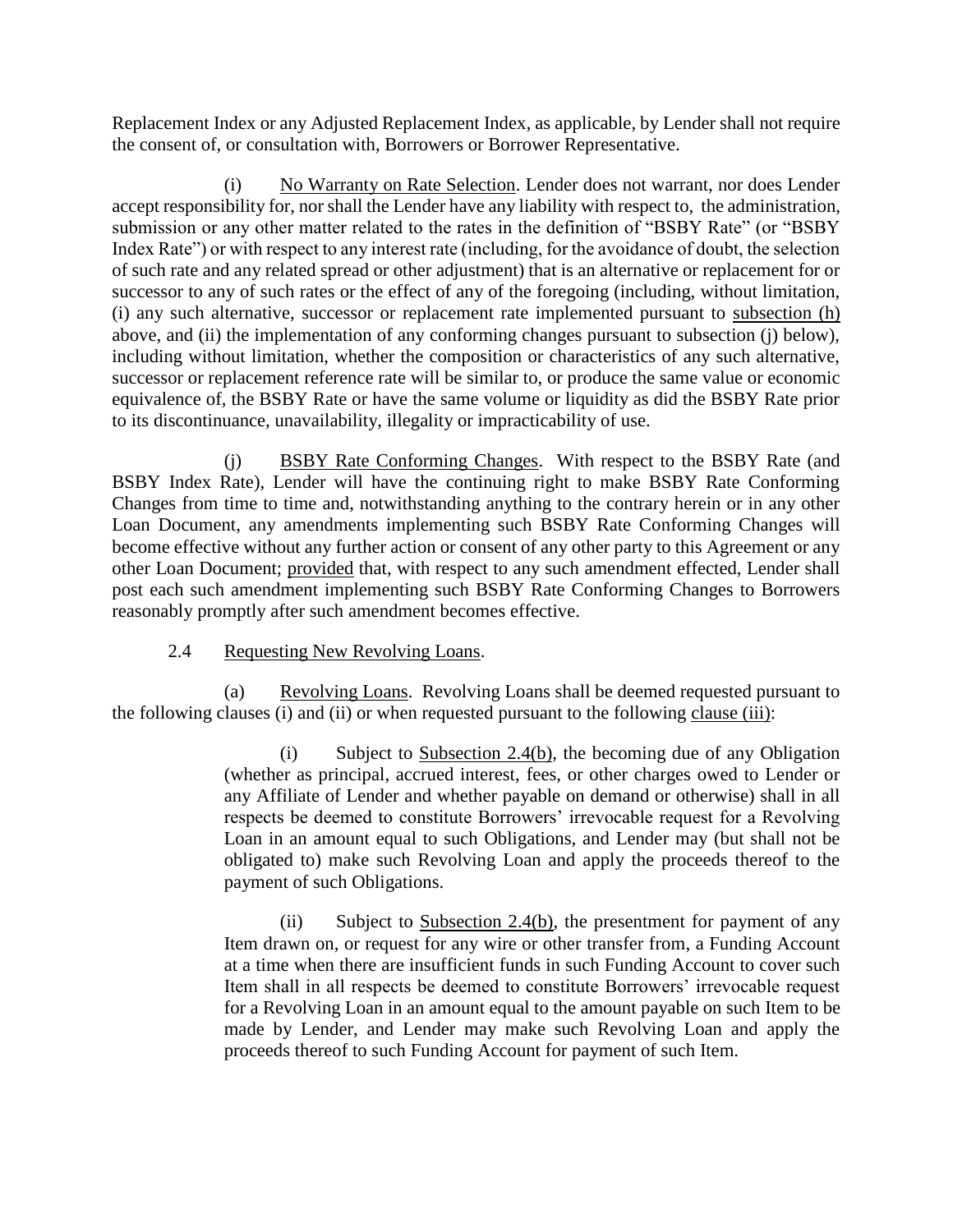(iii) For all other Revolving Loans, Borrower Representative shall provide Lender with a written request for borrowing pursuant to a Notice of Borrowing in accordance with Section 2.5.

(b) Provisions Regarding Deemed Requests for Revolving Loans. Lender shall have no obligation to honor any deemed request for a Revolving Loan under clauses (i) or (ii) of Section 2.4(a), if (i) such request is deemed made after the Termination Date, (ii) doing so would cause total Working Capital Obligations then outstanding (inclusive of such Loan) to exceed the Revolving Loan Commitment, or (iii) Lender determines that any condition precedent in Section 4.2 hereof or any other condition precedent to the making of such Loan is not then satisfied or will not be satisfied when such Loan is to be made; provided, that, notwithstanding the foregoing, Lender may make such Revolving Loan in its discretion and without regard to the existence of, and without being deemed to have waived, any Default or Event of Default which may then exist or arise from the making of such Revolving Loan and without regard to the absence of satisfaction of any condition precedent, whether set forth in Section 4.2 or otherwise. Lender may make Revolving Loans under clauses (i) and (ii) of Section 2.4(a) without Borrower Representative's having submitted a Notice of Borrowing in regard thereto. Subject to Section 2.3(g) and Section 2.3(h), as applicable, all Revolving Loans made pursuant to clauses (i) and (ii) of Section 2.4(a) shall be made as BSBY Loans.

#### 2.5 Requests for Revolving Loans.

(a) Making Requests for New Revolving Loans. Each request for the making of a new Revolving Loan shall be in writing, and Borrower Representative shall submit a Notice of Borrowing in respect thereof. Each such request shall specify (i) the date for the making of the applicable Revolving Loan, which date must be a Business Day; (ii) the principal amount of the applicable Revolving Loan to be made; (iii) instructions for the disbursement of the proceeds of such Revolving Loan for Permitted Purposes (provided that, if such instructions for the disbursement of such proceeds are not included in the notice, the proceeds will be deposited by Lender into a Funding Account); and (iv) such other information as Lender may require from time to time in connection with, or to facilitate, such request.

(b) Timing and Acceptance of Requests. Requests for the making of a new Revolving Loan made under this Section 2.5 are irrevocable. Requests under this Section 2.5 that Lender receives after 11:00 a.m. (Birmingham, Alabama, time) on any Business Day shall be deemed received on the next Business Day. Lender's acceptance of a request for the making of a new Revolving Loan under this Section 2.5 shall be indicated by its making the Revolving Loan requested, and Lender shall not be obliged to give Borrowers or Borrower Representative any other notice of acceptance (or rejection). Lender shall make any such Revolving Loans in immediately available funds on the same Business Day it receives or is deemed to have received a request for such borrowing in accordance herewith and subject hereto.

2.6 Excess Working Capital Obligations. Any provision of this Agreement to the contrary notwithstanding, Lender may, in its discretion, make or permit to remain outstanding Revolving Loans which are causing or would cause the Working Capital Obligations to exceed the Revolving Loan Commitment, and all such excess amounts shall (i) be part of the Obligations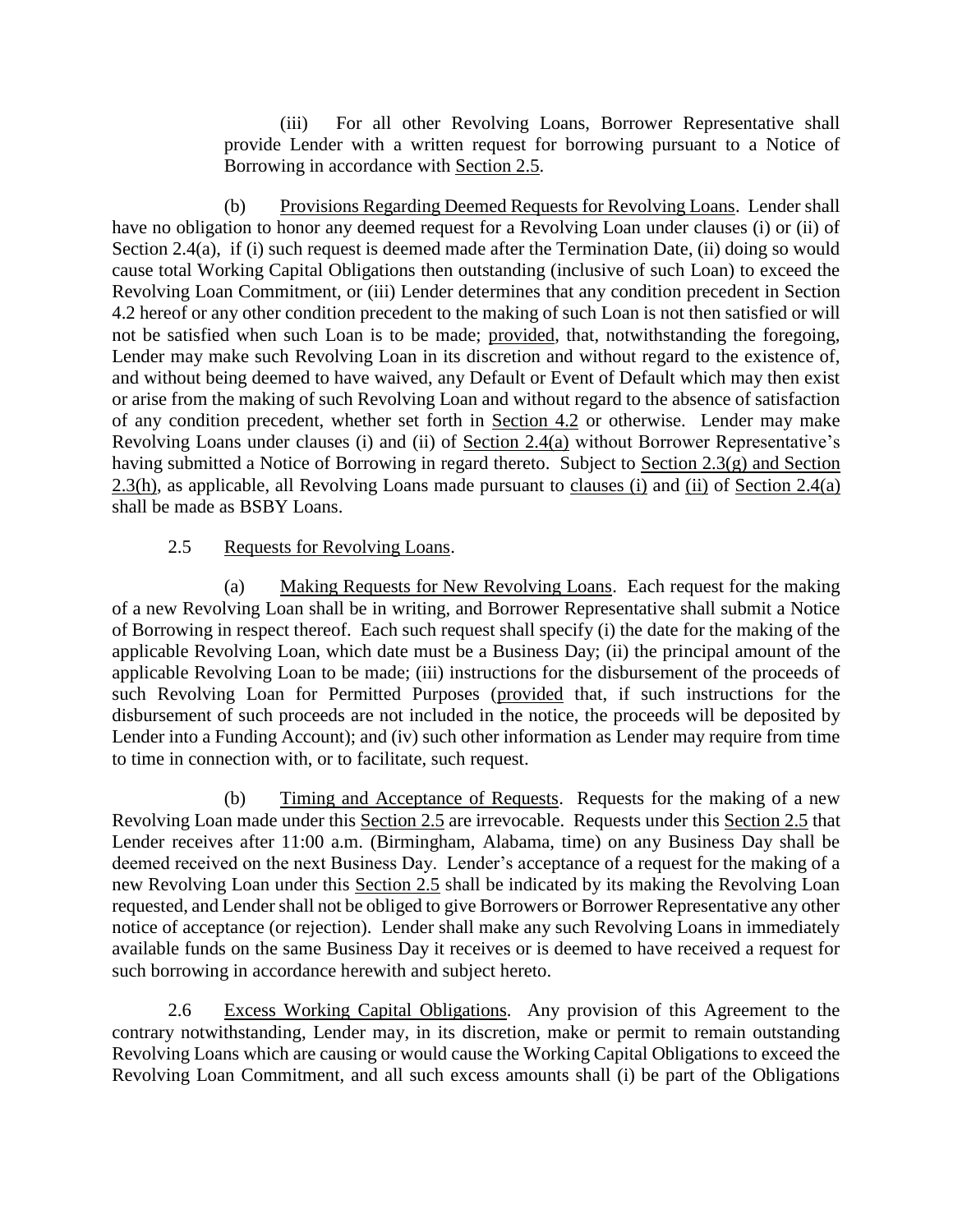evidenced by the Revolving Note, (ii) bear interest as provided herein, and (iii) be payable on demand.

#### 2.7 Repayment of Loans.

(a) Repayment of Obligations Generally. Borrowers shall pay all outstanding principal amounts and accrued interest under each Note and all other Obligations in accordance with the terms of such Note, this Agreement and the other Loan Documents, provided that Lender shall have the continuing right to apply or reverse and re-apply any payment to any portion of the Obligations; provided, further, that, to the extent Borrowers make a payment or Lender receives any payment for Borrowers' benefit which is subsequently invalidated, declared to be fraudulent or preferential, set aside or required to be paid over to a trustee, debtor in possession, receiver, custodian or any other party under any Debtor Relief Law, common law or equitable cause, then, to such extent, the Obligations or part thereof intended to be satisfied shall be revived and continue as if such payment or Proceeds had not been received by Lender.

#### (b) Repayment of Revolving Loans.

(i) All outstanding principal of the Revolving Loans shall be due and payable on the Termination Date. Prior thereto, and in addition to the mandatory prepayments required hereby, Borrowers may also voluntarily prepay any Revolving Loans, without premium or penalty, in accordance with and subject to the terms hereof.

(ii) Interest accrued on the Revolving Loans shall be due and payable, (A) in arrears, on the first day of each calendar month for the immediately preceding calendar month or portion thereof, computed through the last calendar day of the preceding month, commencing on the first day of the first calendar month following the Closing Date; (B) on the Termination Date; and (C) on demand after the Termination Date.

(c) Authorization to Debit. In addition to Lender's right to make a deemed Revolving Loan under Section 2.4(a), Lender may, without notice to, or the consent of, Borrowers, debit any Funding Account, Collections Account or Deposit Account and apply such amounts to the payment of Obligations which are then due and payable (whether as principal, accrued interest, fees, or other charges owed to Lender or any Affiliate of Lender and whether payable on demand or otherwise) in such order and manner as Lender, in its discretion, shall elect.

(d) Time and Location of Payment. Except for payments made pursuant to Section 2.8 and Section 2.4(a)(i), Borrowers shall make each payment of principal of and interest and other Obligations which are due and payable not later than 12:00 noon (Birmingham, Alabama, time) on the date due, without set-off, counterclaim, charge back, discount or other deduction, in immediately available funds to Lender at its address referred to in Section 10.4. If any payment of any Obligations shall be due on a day which is not a Business Day, such payment shall be due and payable the next Business Day, and interest shall accrue during such time.

(e) Excess Over Revolving Loan Commitment. At any time the Working Capital Obligations exceed the Revolving Loan Commitment, Borrowers shall immediately pay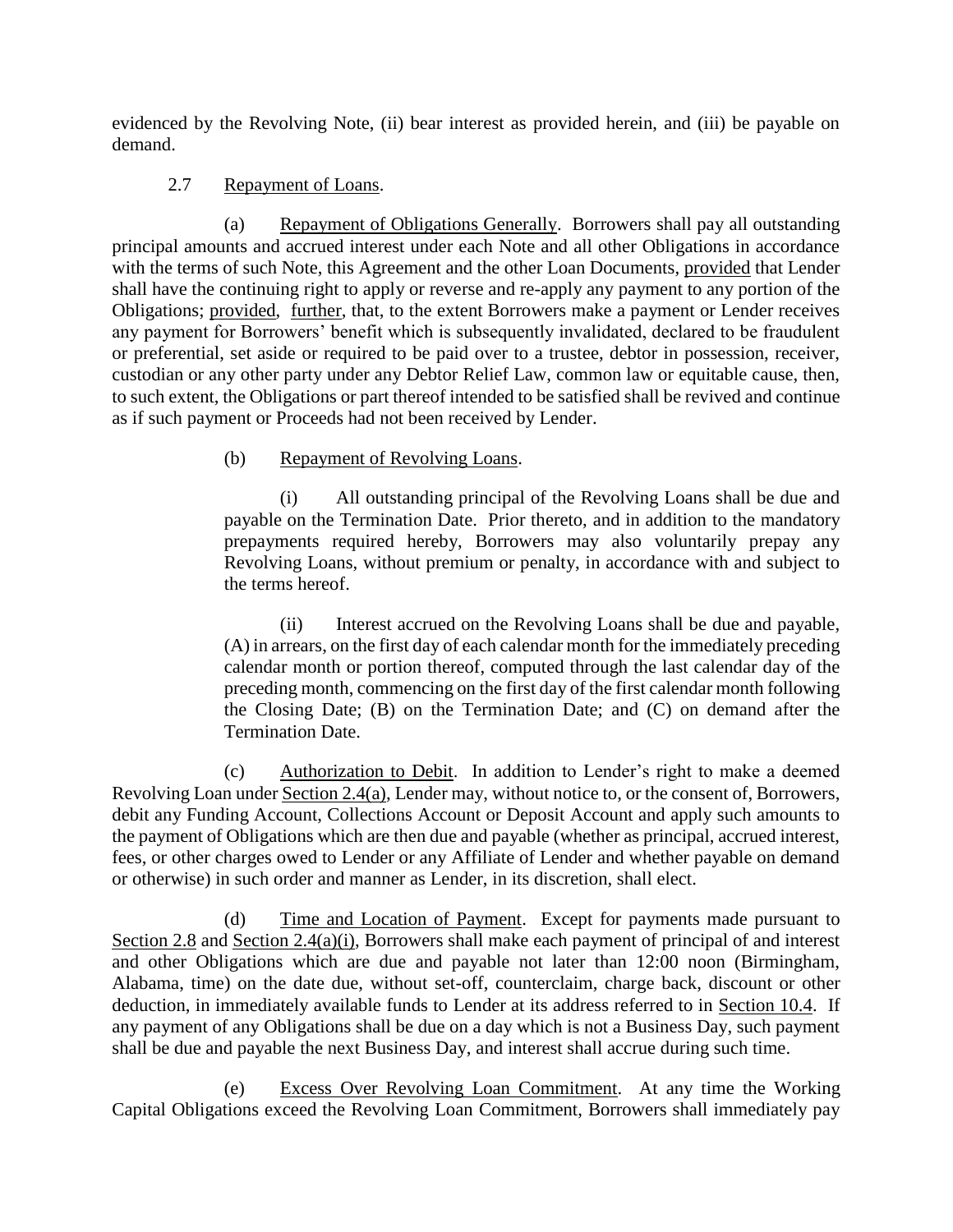the amount of such excess to Lender (without necessity of Lender making demand for such payment).

(f) Swap Agreements Are Independent. Prepayment of any Loans shall not affect Borrowers' obligation to continue making payments under any Swap Agreement between Borrowers, or any of them, and Lender or any of its Affiliates, which shall remain in full force and effect notwithstanding such prepayment, subject to the terms of such Swap Agreement.

(g) Capital or Liquidity Requirements; Increased Costs. If (i) the introduction of, or any change in, or in the interpretation of, any Applicable Law or (ii) compliance with any guideline or request from any central bank or comparable agency or other Governmental Entity (whether or not having the force of law), in respect of capital or liquidity ratios or requirements has or would have the effect of reducing the rate of return on the capital of, or has affected or would affect the amount of capital required to be maintained by Lender or any Person owning or Controlling Lender as a consequence of, or with reference to, the Revolving Loan Commitment and other Commitments of this type, below the rate which Lender or such other Person could have achieved but for such introduction, change, or compliance, then within five (5) Business Days after Lender's written demand for payment, Borrowers shall pay Lender from time to time as specified by Lender additional amounts sufficient to compensate Lender or such other Person for such reduction. Lender's accounting of such amounts submitted in writing to Borrower Representative shall be presumed conclusive absent manifest error. Borrowers agree that Lender's determination of such additional amounts and increased costs will be made in Lender's discretion and shall be conclusive absent manifest error. Without limitation of the foregoing, each of the following shall be deemed to be a "change in, or in the interpretation of, Applicable Law" for purposes hereof, regardless of the date enacted, adopted or issued: (i) the Dodd-Frank Wall Street Reform and Consumer Protection Act, and all requests, rules, guidelines and directives thereunder; (ii) all requests, rules, guidelines or directives promulgated by the Bank for International Settlements, the Basel Committee on Banking Supervision (or any successor or similar authority) of the United States or any foreign regulatory authorities pursuant to Basel III, and (iii) all requests, rules, guidelines or directives issued by a Governmental Entity in connection with Lender's submission or re-submission of a capital plan under 12 CFR Section 225.8 or a Governmental Entity's assessment thereof.

#### 2.8 Letters of Credit.

(a) Issuance of Letters of Credit. Subject to the terms and conditions of this Agreement, Lender from time to time may issue, extend, or renew Letters of Credit for the account of Borrowers; provided that, (i) before any such issuance, extension or renewal will be considered, Borrower Representative shall have given Lender not less than five (5) Business Days' written notice thereof (unless a shorter notice period is approved by Lender from time to time); (ii) Lender shall have no obligation to issue any Letter of Credit, if (A) doing so would cause (1) the Working Capital Obligations to exceed the Revolving Loan Commitment or (2) the aggregate amount of LC Obligations to exceed the LC Sublimit; or (B) the expiration date of such requested Letter of Credit would occur after (1) the date specified in clause (a) of the definition of Termination Date, (2) in the case of a standby Letter of Credit, that date which is three hundred sixty-five (365) days after the issuance date of such Letter of Credit, or (3) in the case of a commercial Letter of Credit, that date which is one hundred twenty (120) days after the date of issuance of such Letter of Credit;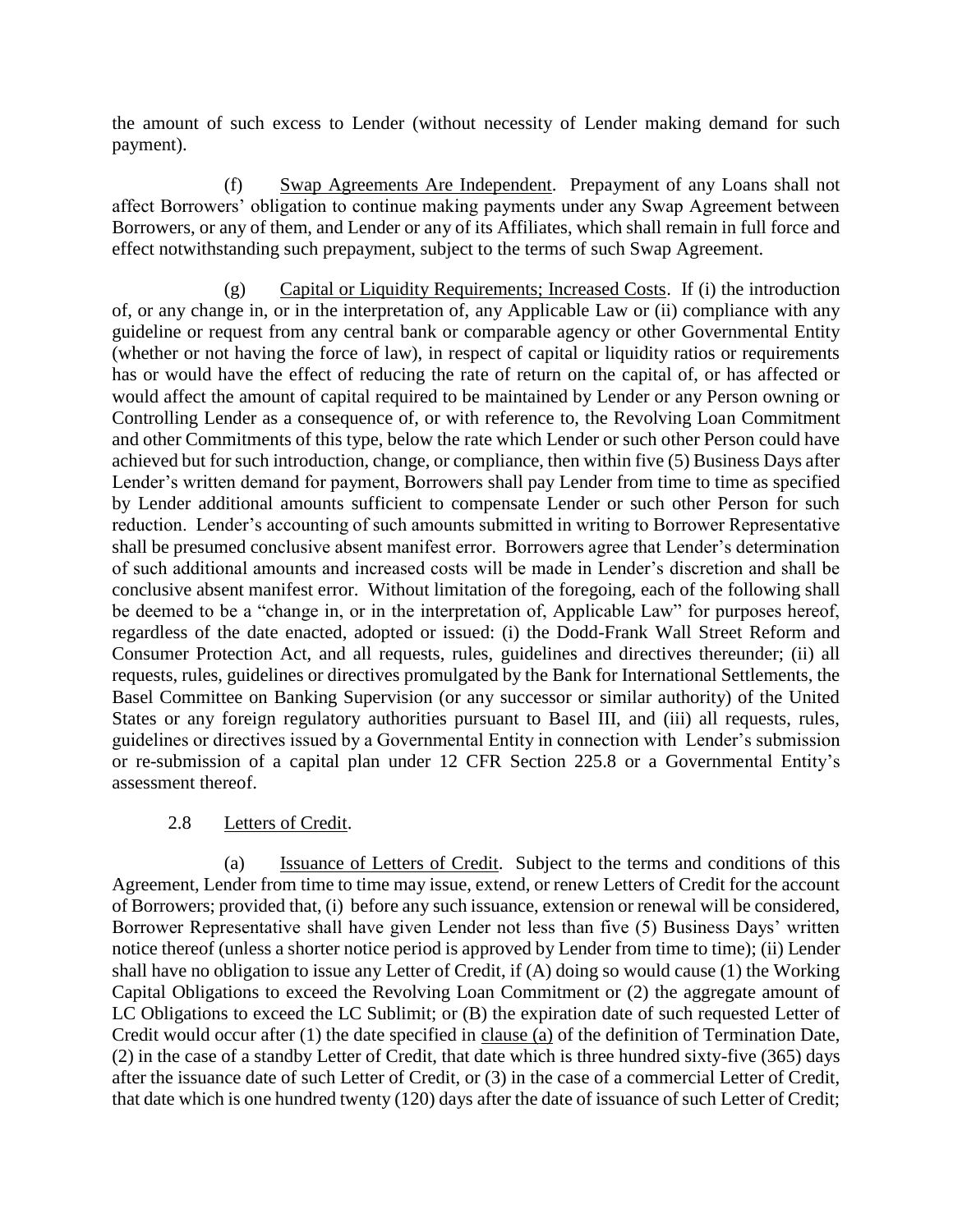or (C) the date of issuance of such Letter of Credit is later than the thirtieth (30th) day prior to the date specified in clause (a) of the definition of Termination Date; (iii) all other conditions precedent to the issuance of each such Letter or Credit set forth in this Agreement or in any LC Document shall have been satisfied unless waived in writing by Lender; and (iv) such Letter of Credit shall be requested for, and once issued shall be used only for, Permitted Purposes. All payments made by Lender under any Letter of Credit (whether or not a Borrower is the account party) and all fees, commissions, discounts, and other amounts owed or to be owed to Lender in connection therewith, shall be paid by Borrowers on demand, unless (x) Borrower Representative instructs Lender to make a Revolving Loan to pay such amount, and (y) Lender agrees to do so, a Borrower Representative or, if requested by Lender, Borrowers, shall complete and sign such applications and supplemental agreements and provide such other documentation as Lender may require in respect to the issuance and administration of the Letters of Credit (together with the Letter of Credit, collectively, "LC Documents"). The form and substance of all Letters of Credit shall be subject to Lender's approval. Lender may charge certain fees or commissions for the issuance, handling, renewal or extension of a Letter of Credit, in addition to the fees payable pursuant to Section 2.10(c). Borrowers unconditionally guarantee the payment and performance of all obligations of any Subsidiary with respect to Letters of Credit issued for the account of such Subsidiary. Upon Lender's request, during the existence of an Event of Default, Borrowers shall immediately deliver to Lender immediately available funds in an amount equal to 105% of the LC Obligations, which shall hold as cash collateral of the payment of Obligations related to the Letters of Credit.

(b) Law Governing Letter of Credit. Each Letter of Credit issued hereunder shall be governed, as applicable, by (i) the Uniform Customs and Practice for Documentary Credits International Chamber of Commerce ("ICC"), Publication 600, or any subsequent revision or restatement thereof adopted by the ICC and in use by Lender or (ii) the International Standby Practices, ICC Publication No. 590, or any subsequent revision or restatement thereof adopted by the ICC and in use by Lender, except to the extent that the terms of such publication would limit or diminish rights granted to Lender hereunder or in any other Loan Document.

2.9 Fees.

(a) Upfront Fee. On the Closing Date, Borrowers shall pay Lender a nonrefundable, fully earned upfront fee in the amount of Seventy-Five Thousand Dollars (\$75,000).

(b) Unused Line Fee. Borrowers shall pay Lender a fee for each day of the Term equal to (A) one-quarter of one percent (0.25%), divided by (B) 360, times (C) the amount by which the Revolving Loan Commitment exceeded the Working Capital Obligations on such day. Borrowers shall pay this fee on the first day of each calendar month, commencing on the first of such days following the Closing Date, for each day in the preceding calendar month (or portion thereof), and on the Termination Date.

(c) Letter of Credit Fees. Borrowers shall pay to Lender, at such times as Lender shall require, Lender's standard fees, commissions, and charges in connection with Letters of Credit (including, without limitation, with respect to the initial issuance thereof and any amendments, extensions, or modifications with respect thereto), as in effect from time to time, and with respect to standby and commercial Letters of Credit, at the time of issuance of each Letter of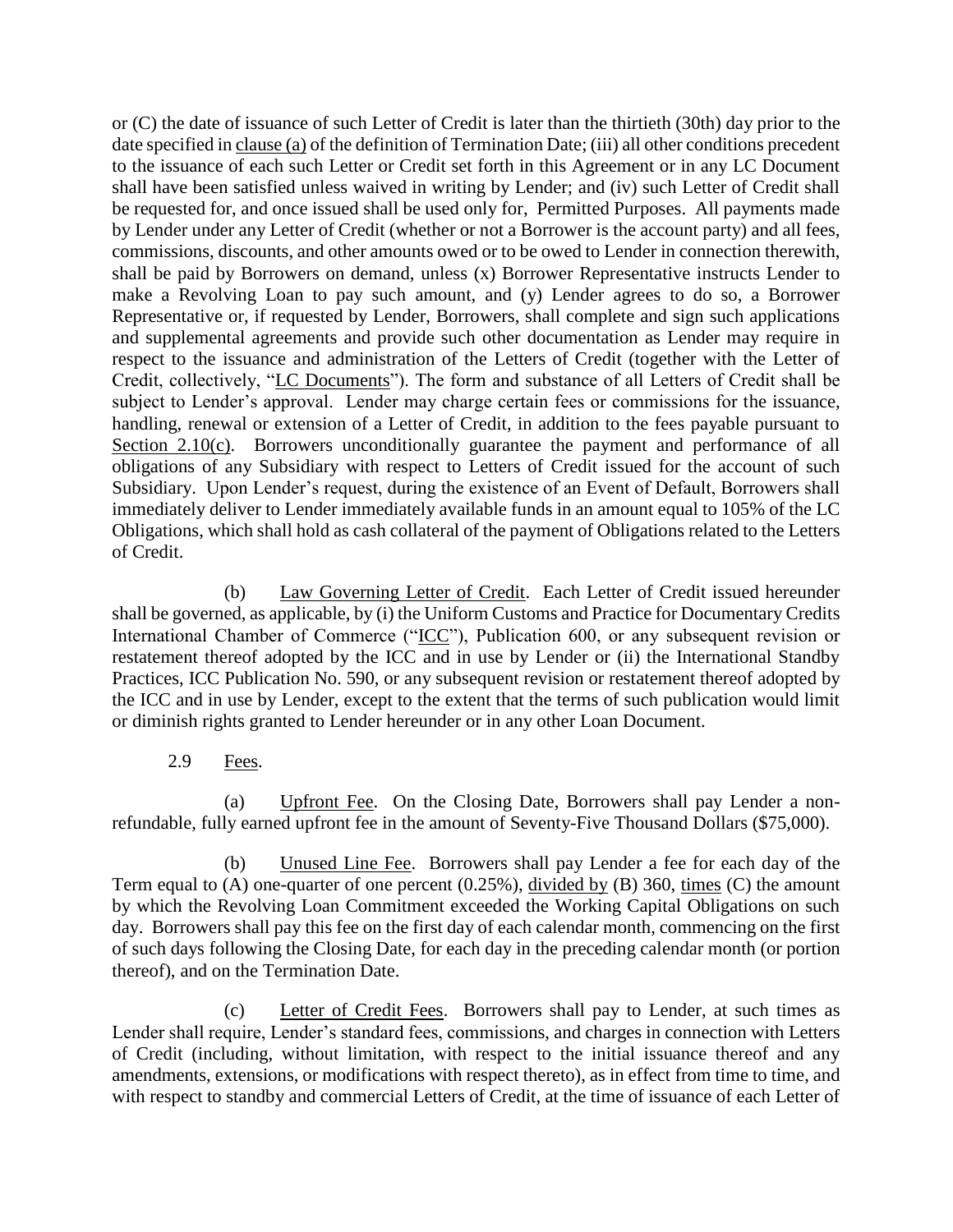Credit, or, at Lender's option, on such periodic basis as determined by Lender, a fee equal to the then effective Applicable Margin for Revolving Loans made as BSBY Loans (or, as the case may be, by virtue of Section 2.3(g), the then effective Applicable Margin for Revolving Loans made as Base Rate Loans) on the face amount of the Letter of Credit for the period of time the Letter of Credit will be outstanding, plus, in all instances in which Lender has invoked the Default Rate in accordance with Section  $2.3(g)$ , an additional issuance fee equal to two percent (2%) per annum for each Letter of Credit for the period of time during which the Default Rate is in effect and such additional issuance fee shall be payable on demand.

(d) Method of Calculation; Fees Fully Earned. Unless otherwise expressly provided herein or in any other Loan Document, all fees payable hereunder or with respect to any Obligations shall be calculated on the presumed basis of a year of 360 days, for the actual number of days elapsed. Unless otherwise expressly stated herein, all fees payable to Lender pursuant to this Agreement or the other Loan Documents shall be deemed fully earned when they become due and payable and, once paid, shall be deemed non-refundable, in whole or in part; and, to the extent of Applicable Law, all such fees shall be deemed compensation to Lender for services rendered and not interest or any other charge for the use, forbearance to collect or detention of money.

2.10 Statement of Account. If Lender provides Borrower Representative with a statement of account in respect of any sums owing hereunder or under any other Loan Documents, on a periodic basis, each such statement shall be final, conclusive and binding on Borrowers for all purposes (absent manifest error), unless, within forty-five (45) days of its receipt of such statement, Borrower Representative objects to Lender in writing and with specificity to such statement.

2.11 Termination of Commitments. Borrowers may terminate this Agreement and the Commitments before the Termination Date, in whole but not in part, by Borrower Representative giving Lender at least thirty (30) days prior written notice; provided, however, that no termination by Borrowers shall be effective unless and until: (a) Lender shall have received cash collateral equal to 105% of all Obligations which remain contingent (e.g., LC Obligations and pending indemnification payments) or an irrevocable direct-pay letter of credit naming Lender as beneficiary, which letter of credit shall be in form and substance satisfactory to Lender, be issued by a bank satisfactory to Lender, and be in an original face amount equal to one hundred five percent (105%) of all such Obligations, (b) all other Obligations have been fully and finally paid and performed, and (c) Borrowers shall have complied in full to Lender's satisfaction with all other requirements specified in the last sentence of Section 1.4 in regard hereto. Any notice of termination shall be irrevocable. Lender may terminate this Agreement and the Commitments at any time, without notice, during the existence of an Event of Default. This Agreement and the Commitments shall terminate in any event on the Termination Date.

2.12 Reduction of Commitments. Borrowers may upon prior written notice from Borrower Representative to Lender, from time to time permanently reduce the Revolving Loan Commitment by an aggregate amount not to exceed, however, twenty percent (20%) of the original Revolving Loan Commitment (unless otherwise approved by Lender in its discretion); provided, however, that (a) any such notice shall be received by Lender not later than 11:00 a.m. (Birmingham, Alabama time) five (5) Business Days prior to the date of any such reduction, (b) any such reduction shall be in an aggregate amount of at least One Million Dollars (\$1,000,000)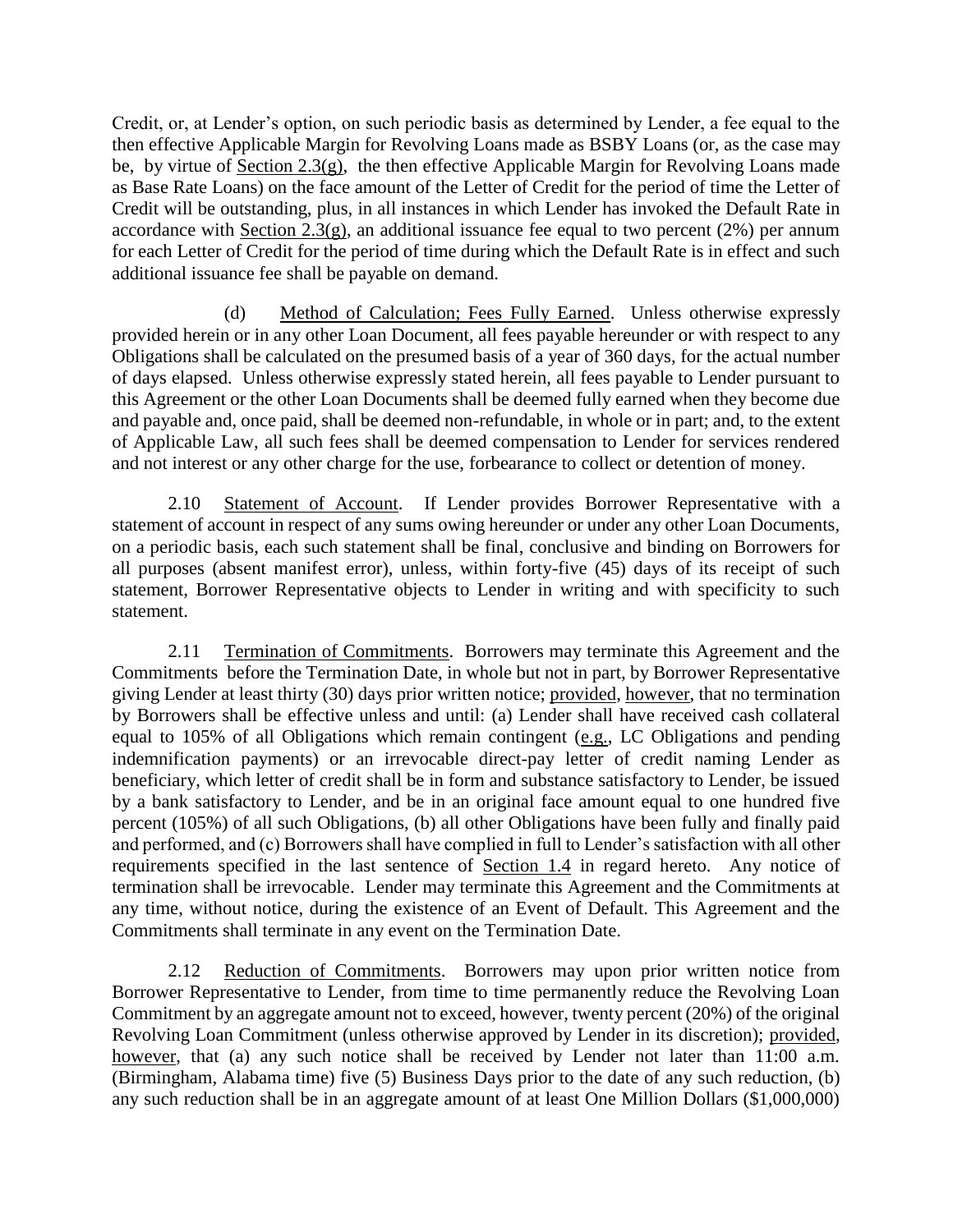or any whole multiple of Five Hundred Thousand Dollars (\$500,000) in excess thereof, and (b) after giving effect to any reduction of the Revolving Loan Commitment, the Revolving Loan Commitment shall not be less than the total amount of Working Capital Obligations then outstanding. All fees accrued with respect thereto until the effective date of any reduction of the Revolving Loan Commitment shall be paid on the effective date of such reduction. Any such reduction, once becoming effective, shall be irrevocable. No such reduction may be requested, or if requested, shall be granted, if a Default or Event of Default then exists (unless otherwise approved by Lender in its discretion).

2.13 Increase of Commitments. The Revolving Loan Commitment may be increased by Borrowers by an aggregate amount of up to Twenty Million Dollars (\$20,000,000) (the "Revolving Commitment Increase"), provided that: (a) Borrower Representative shall have given to Lender at least thirty (30) days' notice of Borrowers' intention to seek a Revolving Commitment Increase and the desired amount of such Revolving Commitment Increase; (b) such Revolving Commitment Increase shall not increase the amount of the Revolving Loan Commitment of Lender without the written consent of Lender, in Lender's discretion; (c) to the extent requested by any lender participating in such Revolving Commitment Increase, Borrowers shall execute a new Revolving Note with respect to such lender reflecting the amount of, or increase in, such Lender's Revolving Commitment, (d) to the extent requested by Lender, Credit Parties shall execute any additional documents, instruments or agreements that Lender deems necessary or desirable in connection therewith (including, without limitation, secretary's certificates and authorizing resolutions and, to the extent required by Lender, an amendment to, or amendment and restatement of, this Agreement to add additional lenders); (e) as of the date of such Revolving Commitment Increase, both before and immediately after giving effect thereto, (i) no Default or Event of Default shall exist, (ii) on a pro forma basis, Credit Parties shall remain in compliance with each Financial Covenant, and (iii) each of the conditions set forth in Section 4.2 shall be satisfied; and (f) any such Revolving Commitment Increase shall be in a minimum amount of at least Ten Million Dollars (\$10,000,000) (or such lesser amount which shall be approved by Lender) and in integral multiples of One Million Dollars (\$1,000,000) in excess thereof, and no more than two (2) Revolving Commitment Increases shall be permitted in total. A Revolving Commitment Increase may be effected by Lender by increasing its Revolving Loan Commitment or one or more new lenders that are satisfactory to Lender in its discretion joining this Agreement and providing a Revolving Commitment. After any Revolving Commitment Increase, all of the terms and conditions of this Agreement and the other Loan Documents shall apply to the increased amount of the Revolving Loan Commitment (including (i) being on a *pari passu* basis in right of payment and Guarantees with the other Revolving Loans, (ii) having the same maturity date as the Revolving Loan Commitment prior to such increase, and (iii) having the same Applicable Margin as the other Revolving Loans); provided that Borrowers agree to pay to Lender and any new lenders such arrangement, commitment and other fees and expenses to be agreed between Borrowers, Lender and any new lenders in connection with such Revolving Commitment Increase. Lender shall have no liability to any Borrower or any other Credit Party or to any other new lender in connection with any syndication of any Revolving Commitment Increase. Borrowers shall prepay any Revolving Loans on the date of any such increase in the Revolving Loan Commitment to the extent necessary to keep the outstanding Revolving Loans ratable with any revised Revolving Loan Commitment arising from any non-ratable increase in the Revolving Loan Commitment under this Section.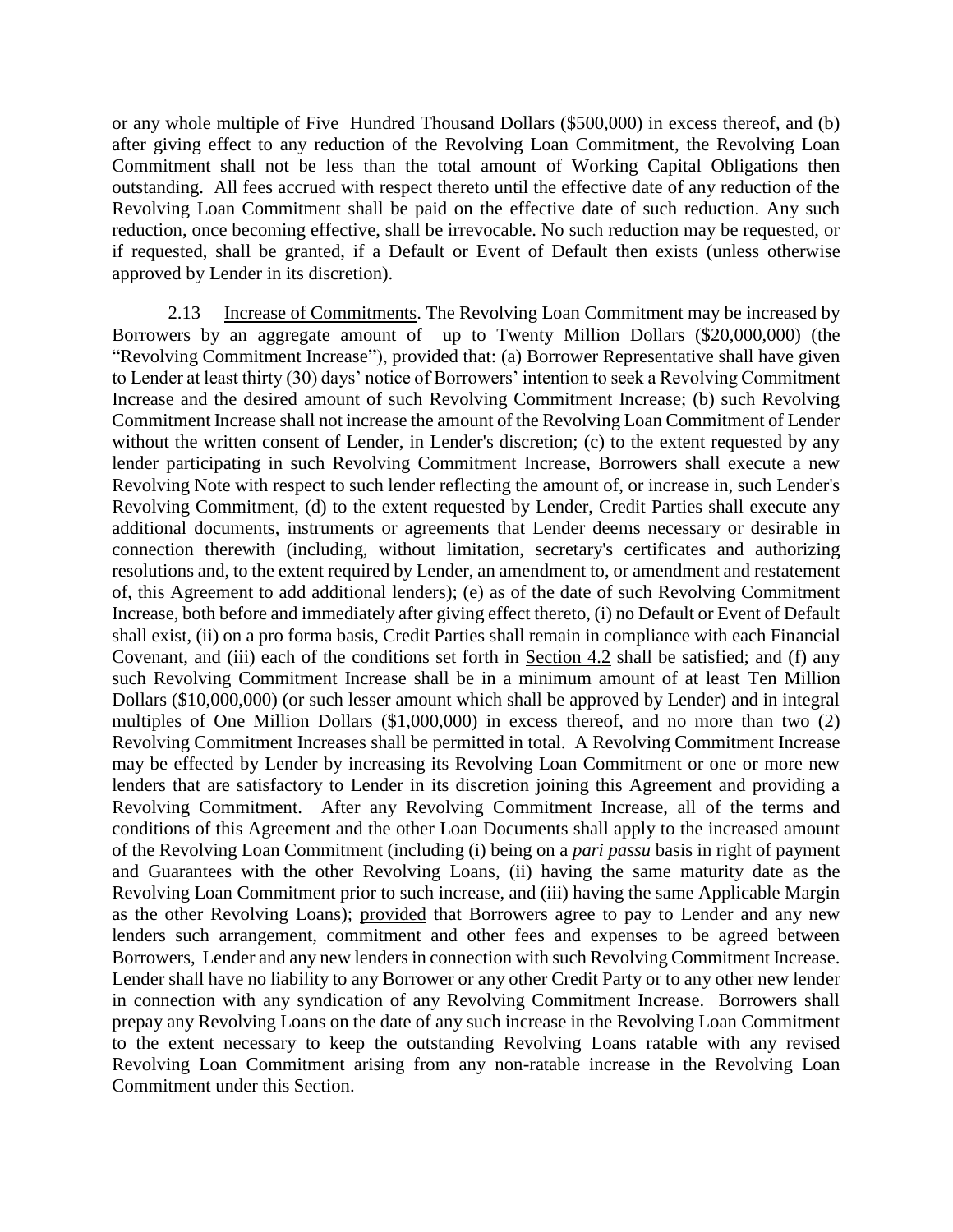2.14 USA PATRIOT Act Notice. Lender hereby notifies each Borrower that pursuant to the requirements of the USA PATRIOT Act, Lender is required to obtain, verify, and record information that identifies each Borrower, Guarantor or other Credit Party, including its legal name, address, tax ID number, and other information that will allow Lender to identify it in accordance with the USA PATRIOT Act, and pursuant thereto, Lender may also require information regarding each Credit Party's management and Shareholders, such as legal names, addresses, social security numbers, and dates of birth..

#### **3. CONDITIONS PRECEDENT TO EXTENSIONS OF CREDIT**.

3.1 Conditions Precedent to Initial Loans. In addition to any other requirement set forth in this Agreement, Lender shall not be required to fund any Loan or issue any Letter of Credit hereunder unless and until the following conditions shall have been satisfied, in the sole opinion of Lender and its legal counsel:

(a) Execution and Delivery of Documents. Each Credit Party and each other party to any Loan Document, as applicable, shall have executed and delivered each of the following documents, each of which shall be in form and substance satisfactory to Lender and its legal counsel in their discretion:

- (i) This Agreement;
- (ii) Each Note;
- (iii) Each Guaranty (if any) required by Lender as of the Closing Date;

(iv) A certificate in substantially the form of Exhibit 4.1(a)(v), or a substantively similar document acceptable to Lender, for each Credit Party that is an Entity from a Senior Officer thereof (or other knowledgeable and duly authorized officer or other representative) which shall include, either directly or by incorporated attachments, (A) certifications as to the incumbency of each of such Credit Party's officers, together with specimen signatures of those of those officers who will have the authority to execute documents on behalf of such Credit Party; (B) true and complete copies of (1) such Credit Party's articles or certificate of incorporation, organization, or formation; (2) such Credit Party's bylaws, operating agreement, partnership agreement or other constitutional documents; and (3) resolutions of the appropriate Governing Board authorizing the transaction contemplated herein; and (C) certifications as to such other matters as Lender may require;

(v) An authorization agreement in substantially the form of Exhibit 4.1(a)(vi), or a substantively similar document acceptable to Lender in respect of, among other things, Lender's reliance on borrowing instructions from certain representatives of Borrowers;

(vi) Reserved;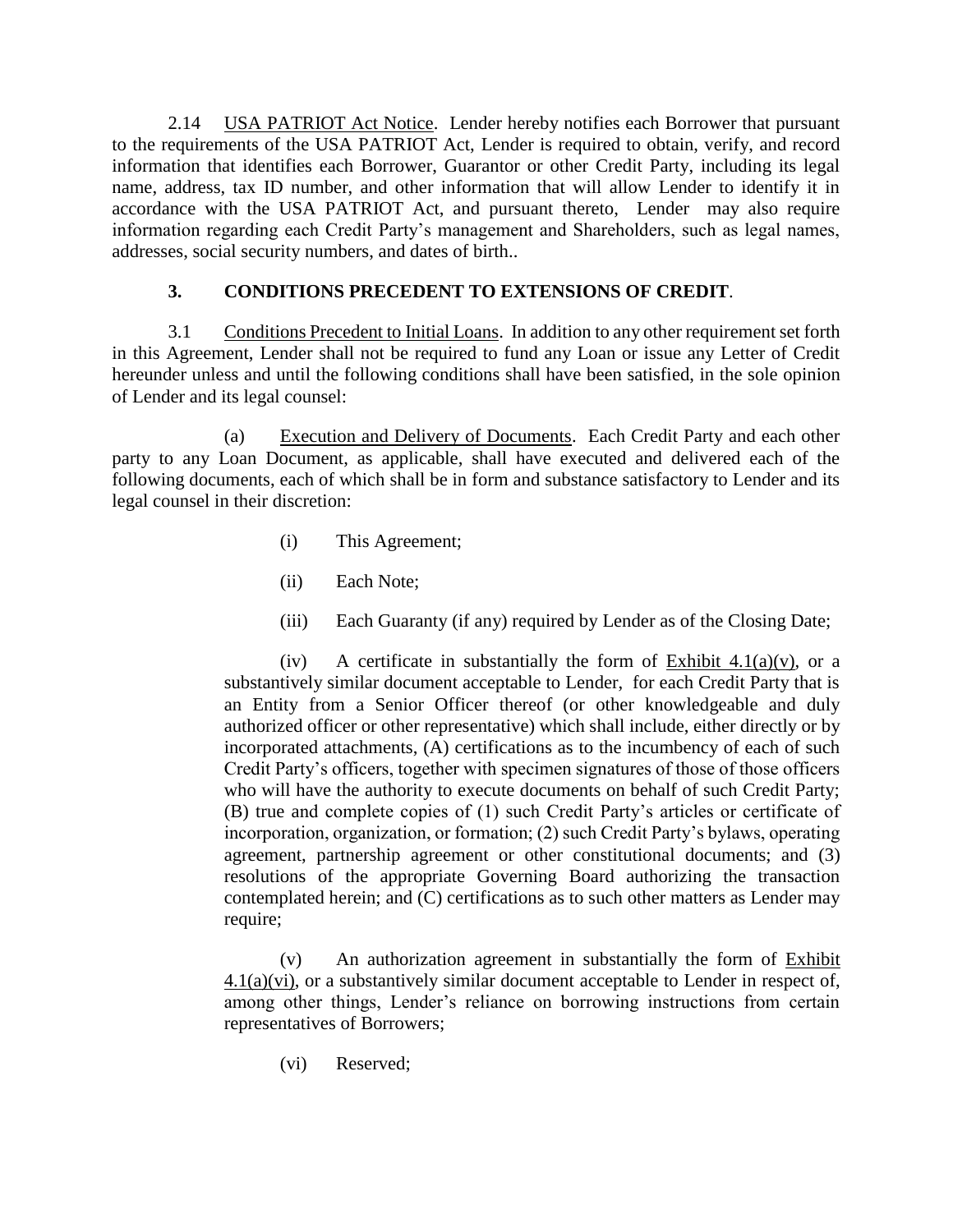(vii) A closing certificate in substantially the form of Exhibit 4.1(a)(ix), or a substantively similar document acceptable to Lender, from a knowledgeable Senior Officer of Borrower Representative certifying that, after giving effect to the initial Loans made, any Letters of Credit issued and all other transactions contemplated to occur on the Closing Date, (i) each Borrower will be Solvent; (ii) no Default or Event of Default will exist; (iii) no Material Adverse Effect shall have occurred since the effective date of Borrower's most recently reported audited financial statements; (iv) all conditions precedent set forth in Section 4.1 and Section 4.2 will have been satisfied; (v) reserved; and (vi) all representations and warranties set forth in Section 5 are true and correct;

(viii) As applicable, (i) an initial Notice of Borrowing, duly completed by Borrower Representative, detailing the uses of the proceeds of the initial disbursements of the Loans (which shall all be for Permitted Purposes only) and (ii) all LC Documents in regard to any initial Letter of Credit (which, likewise, shall be for Permitted Purposes only);

- (ix) Reserved;
- (x) Reserved; and

(xi) Any and all additional opinions, documents, certificates, and other assurances that Lender or its legal counsel may require.

(b) Supporting Documents and Other Conditions. Borrowers shall cause to be delivered to Lender the following documents (each of which must be in form and substance satisfactory to Lender and its legal counsel in their discretion) and shall satisfy the following conditions:

> (i) Good standing certificates (or certificates of similar import and substance) for each Credit Party that is an Entity from the state or other jurisdiction in which such Credit Party was incorporated, organized, or formed and from each state or other jurisdiction in which such Credit Party is authorized to do business, each of which shall be certified by the appropriate official of each such jurisdiction;

> (ii) Certificates of, evidence of, copies of all policies of, and other documents regarding the insurance required by Section 6.3,

> (iii) Lender shall be satisfied in all respects with each Borrower's, each Subsidiary's and each other Credit Party's capital structure (both before and after giving effect to the transactions contemplated in this Agreement and the other Loan Documents) and the terms of each Borrower's, each Subsidiary's and each other Credit Party's Debt and equity;

> (iv) All fees due to Lender from Borrowers shall have been paid, and all costs incurred by Lender to be reimbursed by Borrowers pursuant hereto shall have been reimbursed, and Lender shall have received satisfactory evidence of payment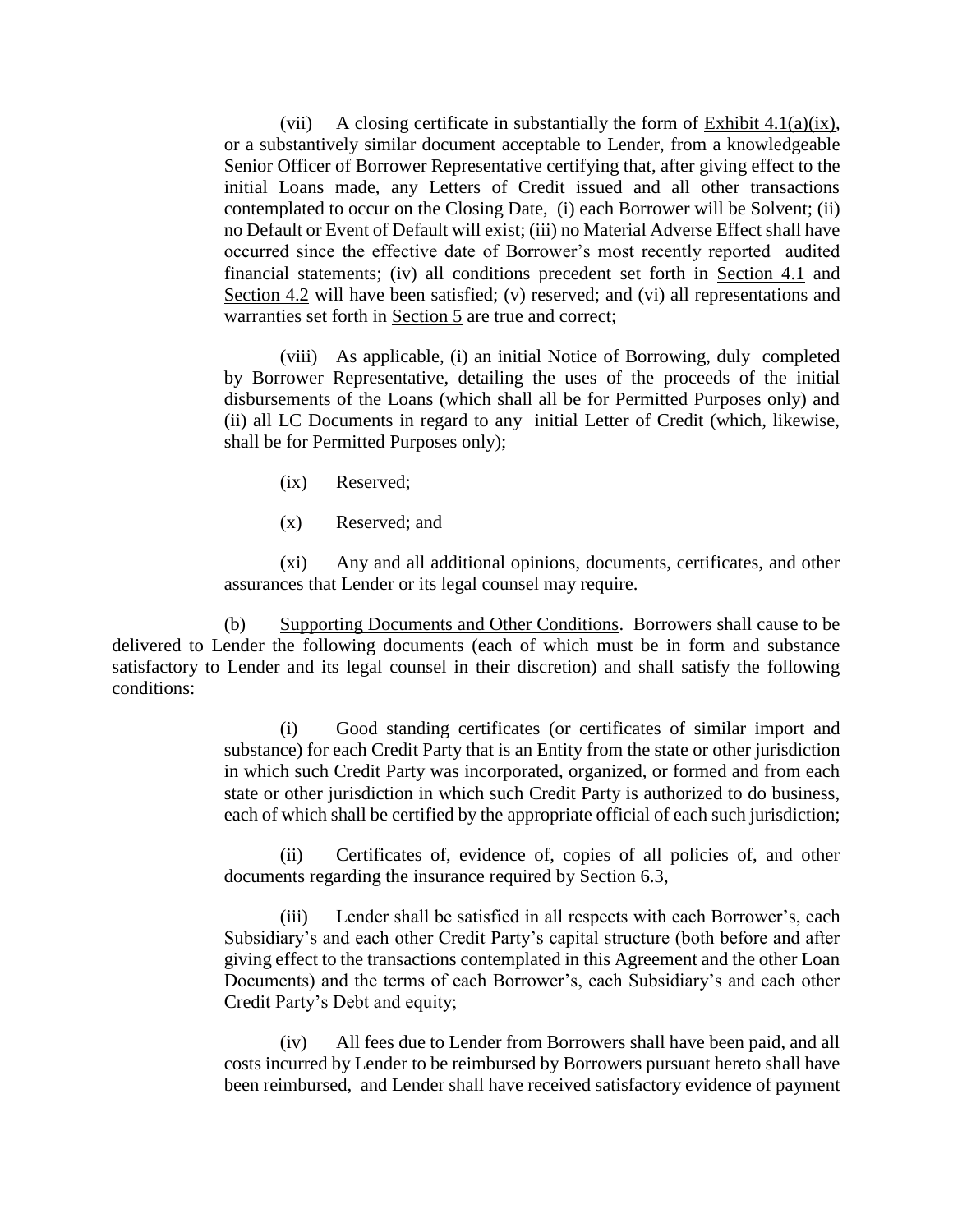to other parties of all fees or costs that any Credit Party is required under the Loan Documents to pay by the date of the initial Loan or Letter of Credit;

(v) Except as set forth on Schedule 4.4 attached hereto, there shall be no litigation in which any Credit Party or Subsidiary is a party defendant, that Lender determines may have a Material Adverse Effect;

(vi) Lender shall have received each Borrower's and its Subsidiaries,' the Consolidated Companies' and any Guarantor's financial statements for its and their respective most recently completed Fiscal Year ending and most recently completed Fiscal Quarter and Fiscal Month together with such other financial reports and information concerning such Persons as Lender shall request;

(vii) Lender shall have received Projections for the one (1) year period ending on the first anniversary of the Closing Date prepared on a month-to-month basis and Projections for the following two (2) years, prepared on an annual basis;

(viii) Lender shall have completed, in all respects, its due diligence, including the results of all credit investigations and Know-Your-Customer inquiries, and obtained internal credit approval to enter into the transactions contemplated hereby; and

(ix) Lender shall have received all documentation, certifications and other information required by bank regulatory authorities under applicable "know your customer" (KYC) and anti-money laundering rules and regulations, including the USA PATRIOT Act.

3.2 Conditions Precedent to Each Loan and Letter of Credit. In addition to any other requirements set forth in this Agreement, Lender shall not be required to fund any Loan or issue any Letter of Credit (including those made or issued on the Closing Date) unless and until each of the following conditions shall have been satisfied, in Lender's sole opinion, and each request for a Loan or the issuance of a Letter of Credit shall be deemed to be a representation that all such conditions have been satisfied:

(a) Notice of Borrowing; Letter of Credit Request. If required by this Agreement or by Lender, Borrower Representative shall have delivered to Lender a Notice of Borrowing (for the making of Loans) or a request for the issuance of a Letter of Credit (in accordance with Section 2.9), together with, in each case, such other information Lender may request, including any as set forth in any LC Documents;

(b) No Default. No Default or Event of Default shall have occurred and be continuing or would result from the making or issuance of the requested Loan or Letter of Credit;

(c) Correctness of Representations. All representations and warranties made to Lender by any Credit Party in any Loan Document or otherwise in writing shall be true and correct in all material respects with the same effect as though such representations and warranties had been made on and as of the date of the requested Loan or Letter of Credit (provided that any representation or warranty that is qualified as to "materiality," "Material Adverse Effect" or similar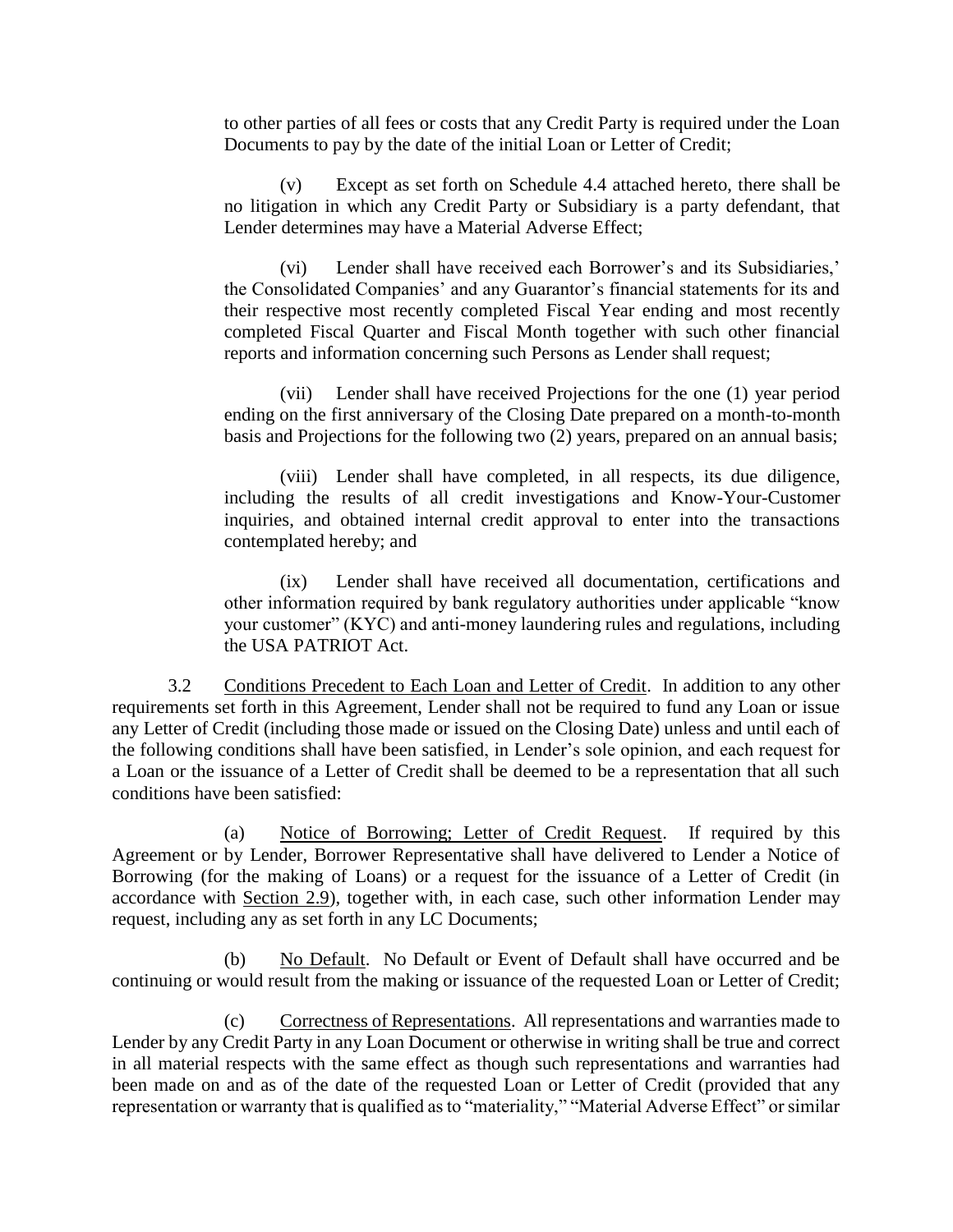language shall be true and correct (after giving effect to such qualification therein) in all respects on and as of such date), except those that are expressly specified to be made as of an earlier date;

(d) No Material Adverse Effect. There shall have been no change that reasonably could be expected to have a Material Adverse Effect on Borrowers, or any of them, any Credit Party or any Subsidiary of Borrowers since the date of the most recent financial statements of such Person delivered to Lender from time to time, as determined by Lender in its discretion;

(e) Limitations Not Exceeded. Any making or issuance of any requested Revolving Loan or Letter of Credit would not cause the Working Capital Obligations to exceed the Revolving Loan Commitment; and

(f) Further Assurances. Each Credit Party shall have delivered such further documentation or assurances as Lender may require, in its discretion, including pursuant to Section 6.11.

#### **4. REPRESENTATIONS AND WARRANTIES**.

To induce Lender to enter into this Agreement and to make Loans or issue Letters of Credit as provided herein, each Borrower makes the following representations and warranties, all of which shall survive the execution and delivery of this Agreement and the other Loan Documents. Unless otherwise specified, each of such representations and warranties shall be deemed made as of the Closing Date and as of the date of each request for the making of a Loan or the issuance of a Letter of Credit:

4.1 Valid Existence and Power. Each Borrower and each Subsidiary are corporations, limited liability companies or partnerships (including limited partnerships), as applicable, duly incorporated, organized, or formed, validly existing, and in good standing under the laws of their respective jurisdiction of incorporation, organization, or formation and are duly qualified or licensed to transact business in all places where the failure to be so qualified could reasonably be likely to have a Material Adverse Effect. Each Borrower, each Subsidiary and each other Person that is a party to any Loan Document (including any Guarantor or other Credit Party, but excluding Lender) has the power to make and perform the Loan Documents executed by it and all Loan Documents will constitute the legal, valid, and binding obligations of such Person, enforceable in accordance with their respective terms, subject only to the Bankruptcy Code and other Debtor Relief Laws affecting creditors' rights generally, and general principles of equity. Each Borrower is organized under the laws of the jurisdiction set forth in the preamble to this Agreement, and has not changed the jurisdiction of its organization within the five (5) year period preceding the Closing Date.

4.2 Authority. The execution, delivery, and performance of this Agreement and each other Loan Document by each Borrower and each other Person (other than Lender) party hereto or thereto have been duly authorized, ratified and approved by all necessary actions of such Person; do not and will not violate any provision of law or regulation, or any writ, order, or decree of any Governmental Entity or any provision of the Governing Documents of such Person; and do not and will not, with the passage of time or the giving of notice, result in a breach of, or constitute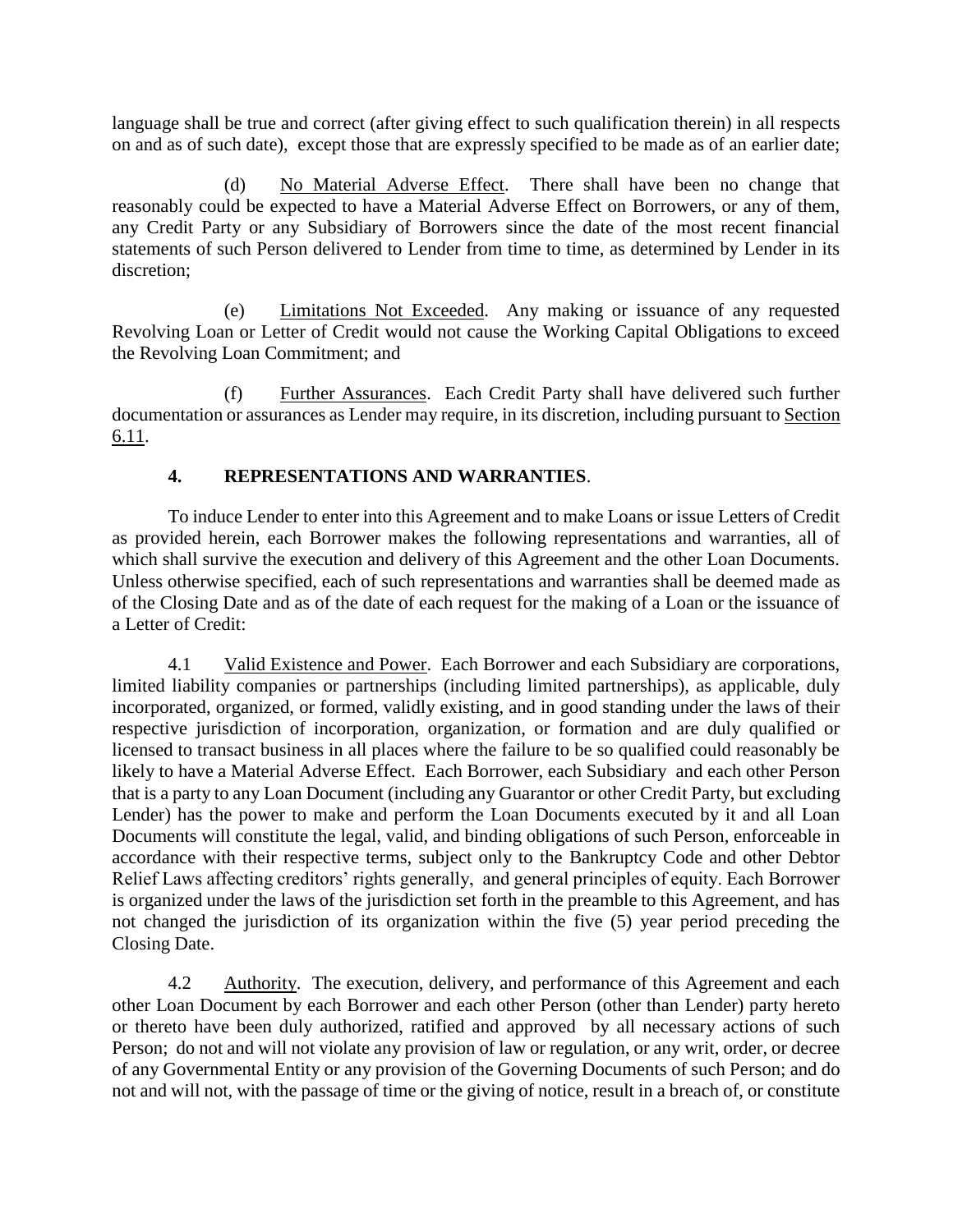a default or require any consent under, or result in the creation of any Lien (other than a Permitted Lien) upon any property or assets of such Person pursuant to, any law, regulation, instrument, or agreement to which any such Person is a party or by which any such Person or its respective properties may be subject, bound, or affected, other than in favor of Lender.

4.3 Financial Condition. Other than as disclosed in any financial statements delivered to Lender on or before the Closing Date or on Schedule 4.3, attached hereto and made a part hereof, none of any Borrower, any Subsidiary, or (to the knowledge of any Borrower) any Guarantor or other Credit Party has any material direct or contingent obligations or liabilities or any material unrealized or anticipated losses from any commitments of such Person. As of the Closing Date, all operating and Capital Leases under which a Borrower, any Subsidiary, or (to the knowledge of each Borrower) any Guarantor or other Credit Party is lessee are disclosed in the financial statements delivered to Lender on or before the Closing Date or on Schedule 4.3. All financial statements from time to time delivered to Lender by Borrowers or any other Person (including any Guarantor) shall have been prepared in accordance with GAAP and fairly present the financial condition of such Person as of the date thereof. All Projections are and shall be based on Borrowers' Good Faith assessment of the future of its business at such time and Borrowers shall have had a reasonable basis for such assessment at the time made. No Borrower is aware of any material adverse fact (other than facts that are generally available to the public and not particular to such Borrower, such as general economic trends) concerning the condition (financial or otherwise) or future prospects of such Borrower or any Subsidiary or any Guarantor that has not been fully disclosed to Lender, including any adverse change in the operations or financial condition of such Person since the date of the most recent financial statements delivered to Lender. Each Borrower and each other Credit Party is Solvent and, after consummation of the transactions set forth in this Agreement and the other Loan Documents, including the initial disbursements of Loans and application of the proceeds thereof, each will be Solvent. No transfer of any property is being made by any Borrower or any other Credit Party, and no Debt is being incurred by any Borrower or any other Credit Party, in connection with the transactions set forth in this Agreement and the other Loan Documents with the intent to hinder, delay or defraud either present or future creditors of such Borrower or other Credit Party.

4.4 Litigation. Except as disclosed on Schedule 4.4 attached hereto and made a part hereof, as of the date hereof, (i) there are no Commercial Tort Claims existing in favor of any Borrower or any Subsidiary or (to Borrowers' knowledge) any Guarantor or other Credit Party, and (ii) there are no suits or proceedings pending or threatened (in writing) by or before any Governmental Entity against or affecting such Borrower, any Subsidiary or (to Borrowers' knowledge) any Guarantor or other Credit Party, or their respective assets, that if adversely determined could reasonably be expected to have a Material Adverse Effect.

4.5 Judgment Liens. Neither any Borrower nor any Subsidiary, nor any of their respective assets, are subject to any unpaid judgments (whether or not stayed) or any judgment Liens in any jurisdiction, in each case, (a) that were not disclosed to Lender in writing on or before the Closing Date or (b) of which any Borrower has not given notice to Lender in accordance with Section 6.4

4.6 Investment Company Act. Neither any Borrower nor any of its Subsidiaries is an "investment company" as defined in the Investment Company Act of 1940, as amended.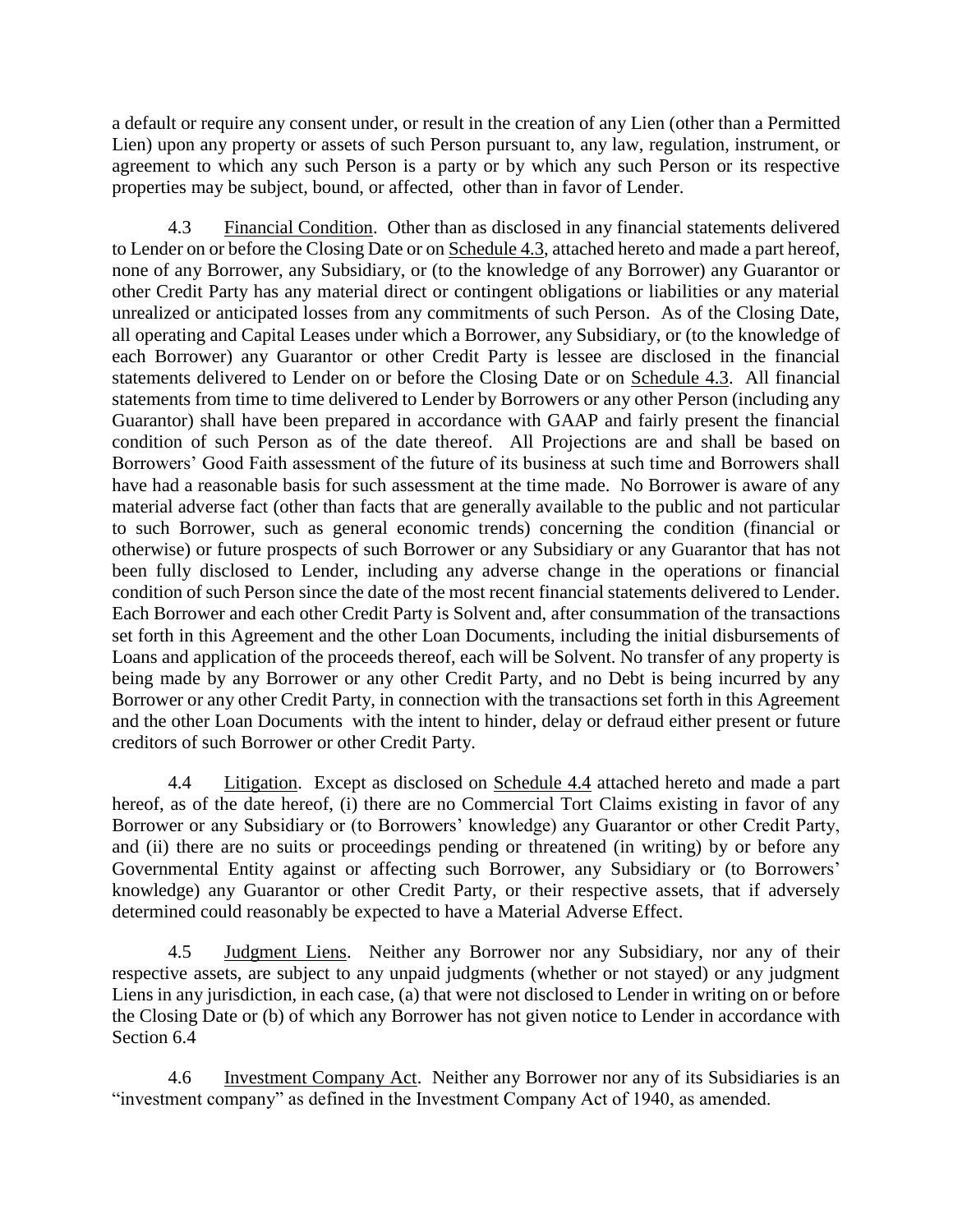4.7 Insider. No Borrower is, and no Person having "control" (as that term is defined in U.S.C. § 375(b)(5) or in regulations promulgated pursuant thereto) of a Borrower, including any Guarantor or other Credit Party is, an "executive officer," "director," or "principal shareholder" (as those terms are defined in 12 U.S.C. § 375(b) or in regulations promulgated pursuant thereto) of Lender, of a bank holding company of which Lender is a subsidiary, or of any subsidiary of a bank holding company of which Lender is a subsidiary.

4.8 Sanctioned Persons; Sanctioned Countries. None of any Borrower, its Subsidiaries, or its Affiliates, or any Guarantor or other Credit Party or any of its respective Affiliates (a) is a Sanctioned Person or (b) does business in a Sanctioned Country or with a Sanctioned Person in violation of the economic sanctions of the United States administered by OFAC. No Borrower will use the proceeds of any extension of credit hereunder to fund any operation in, finance any investments or activities in, or make any payments to, a Sanctioned Person or a Sanctioned Country.

4.9 Compliance with Covenants; No Default. Each Borrower is, and upon the making of the initial extensions of credit on the Closing Date will be, in compliance with all of the covenants in this Agreement and each other Loan Document. No Default or Event of Default is in existence on the Closing Date, and the execution, delivery, and performance of this Agreement and the other Loan Documents, and the making of the initial extensions of credit on the Closing Date. will not cause a Default or Event of Default to exist

4.10 Anti-Corruption Laws. Each of Borrower and each of its Subsidiaries and to Borrower's knowledge, each other Credit Party and its Subsidiaries, is in compliance with all Anti-Corruption Laws. No Borrower or any Subsidiary nor, to Borrowers' knowledge, any other Credit Parties and its Subsidiaries has made a payment, offering, or promise to pay, or authorized the payment of, money or anything of value (a) in order to assist in obtaining or retaining business for or with, or directing business to, any foreign official, foreign political party, party official or candidate for foreign political office, (b) to a foreign official, foreign political party or party official or any candidate for foreign political office, and (c) with the intent to induce the recipient to misuse his or her official position to direct business wrongfully to such Borrower or such Subsidiary or to any other Person, in violation of any Anti-Corruption Laws.

4.11 Senior Debt. The obligations of each Credit Party under this Agreement and any other Loan Documents to which it is party do rank and will rank at least pari passu in priority of payment with all other Debt of such Credit Party except Debt of such Credit Party to the extent secured by Permitted Liens

4.12 Compliance with Laws Generally. Borrower is in compliance in all material respects with all Applicable Law.

#### **5. AFFIRMATIVE COVENANTS**.

Each Borrower covenants and agrees that from the date hereof until the full and final payment and performance of the Obligations and the termination of this Agreement, each such Borrower and each Subsidiary: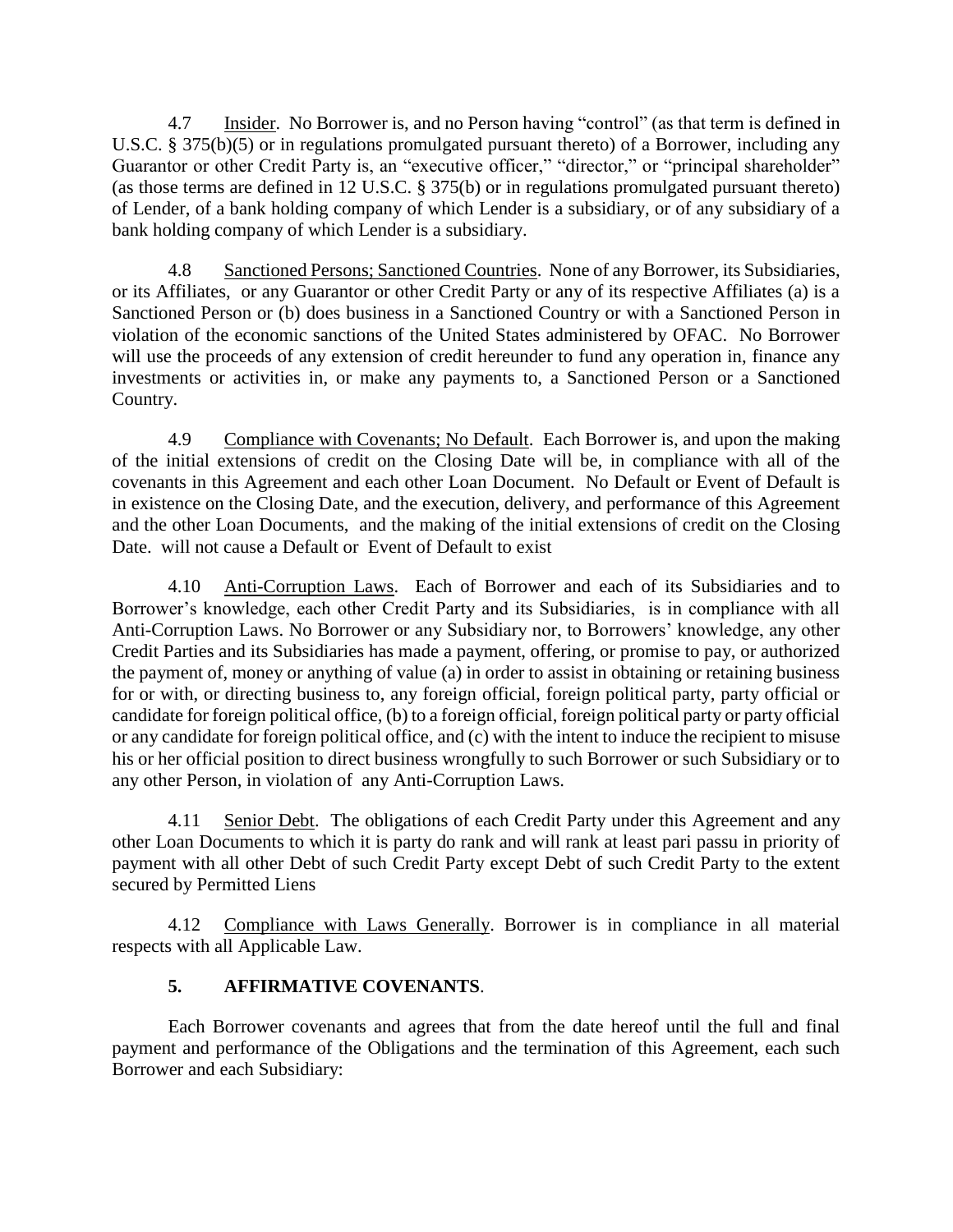5.1 Use of Loan Proceeds. Shall use the proceeds of the Loans and any Letters of Credit only in accordance with the Permitted Purposes and shall furnish Lender all evidence that it may request from time to time to confirm such uses.

5.2 Insurance. Shall (i) maintain (A) liability insurance, workers' compensation insurance, business interruption insurance, D&O insurance, larceny, embezzlement and other criminal misappropriation insurance, and casualty insurance in amounts equal to the greatest of (1) such amounts that may be required by Applicable Law, or (2) such amounts that are customary and usual for prudent businesses in its industry, or (3) such amounts as otherwise may be required or permitted by Lender in its discretion from time to time; and (B) any other, like insurance that may be required by Lender, in its discretion, from time to time, and (ii) insure and keep insured all of its properties against casualty, hazard or other loss with insurance companies acceptable to Lender, in its discretion. All property, casualty, hazard and other insurance policies shall be in amounts acceptable to Lender, and, unless otherwise approved in writing by Lender, shall not be terminable by the insurer except upon fifteen (15) days' written notice to Lender (reduced to ten (10) days' written notice by the insurer or termination due to nonpayment). All policies of liability insurance shall be in amounts acceptable to Lender and shall name Lender as an "additional insured" thereunder pursuant to one or more endorsements in form and substance satisfactory to Lender.

5.3 Certain Notices. Shall provide Lender written notice promptly after its receipt of knowledge or notice thereof (but, in any event, within five (5) Business Days), of (a) the occurrence of a Default or Event of Default and what action (if any) Borrowers are taking to correct the same; (b) any litigation where a Borrower or any Subsidiary is a party defendant involving an amount at issue in excess of the Applicable Threshold or material changes in existing litigation or any judgment against it or its assets in excess of the Applicable Threshold; (c) any damage or loss to property in excess of the Applicable Threshold; (d) any notice from taxing authorities as to claimed deficiencies or any tax Lien or any notice relating to alleged ERISA violations; (e) any ERISA Event, and what action (if any) Borrowers are taking with respect thereto, and when known what action has been taken or threatened (in writing) by any Governmental Entity in regard thereto; (f) any rejection, return, offset, dispute, loss, or other circumstance in an amount equal to or greater than the Applicable Threshold or otherwise having a Material Adverse Effect; (g) the cancellation or termination of, or any default under, any Material Agreement, or any material amendment, restatement, supplement or other modification thereto; (h) any acceleration of the maturity of any Debt of any Credit Party or the occurrence or existence of any event or circumstances that gives the holder of such Debt the right to accelerate; (i) any loss or threatened (in writing) loss of any material license or permit; (j) any information that, if existing or occurring at the Closing Date, would have been required to be set forth or described in any of the Schedule attached hereto or as an exception thereto, or that is necessary to correct any information in such Schedule that has been rendered inaccurate thereby, and, in each case such Schedule shall be appropriately marked to show the changes made therein; provided that (A) such supplement to any Schedule or representation or warranty shall not be deemed to amend, supplement or otherwise modify such Schedule or representation or warranty, or be deemed a waiver of any Default or Event of Default resulting from the matters disclosed therein, except as consented to by Lender and (B) no supplement to any Schedule shall be required or permitted with respect to representations and warranties that relate solely to the Closing Date; and (k) any change to any information set forth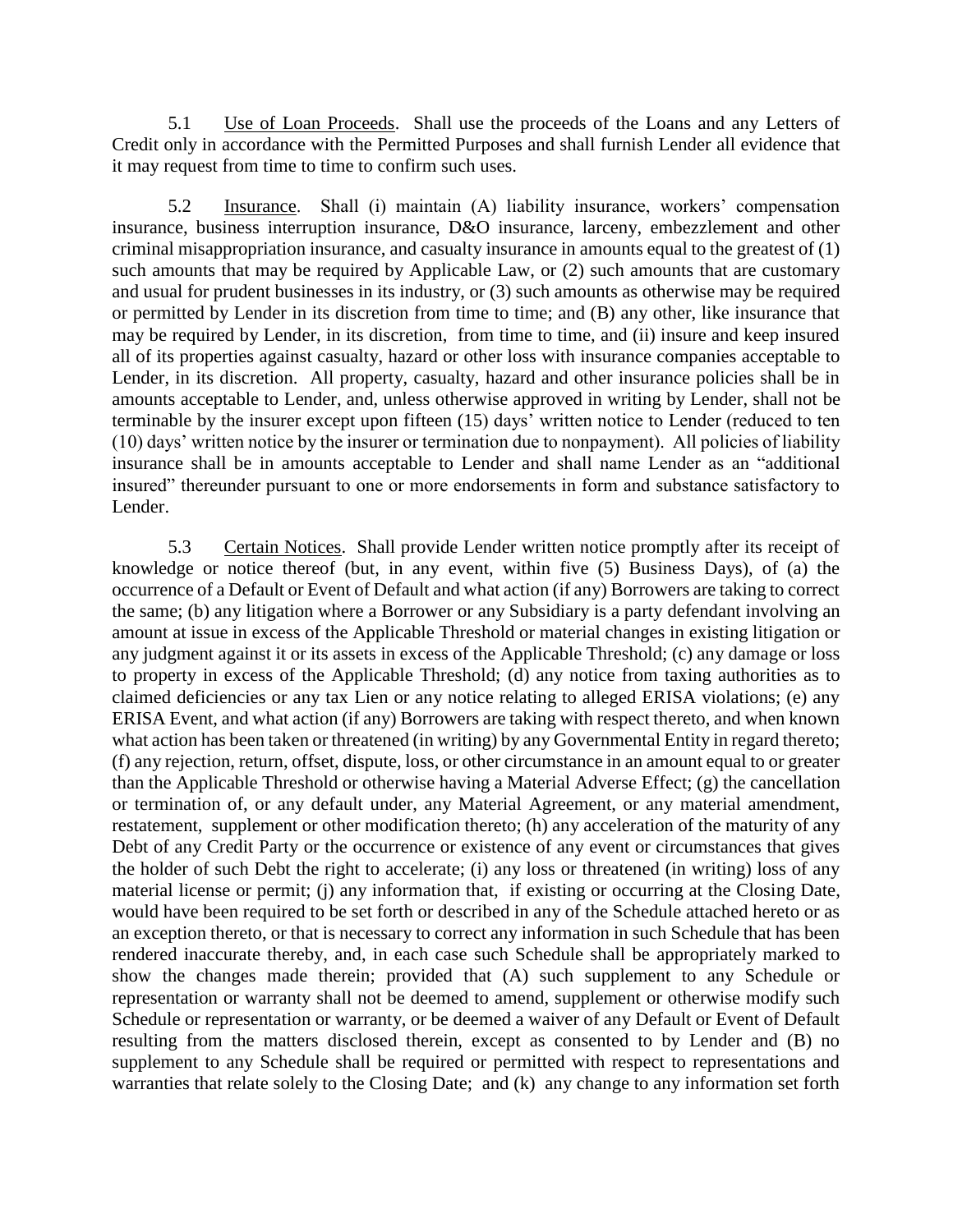in any Beneficial Ownership Certification or in any document made or delivered in connection therewith.

5.4 Financial Information. Shall maintain its books and records in accordance with GAAP, and Borrower Representative shall furnish to Lender the following periodic financial information:

(a) Interim Statements. As soon as available and in any event within forty-five (45) days after the end of each Fiscal Quarter, beginning with the first Fiscal Quarter ending immediately after the Closing Date, a Consolidated and Consolidating balance sheet of, respectively, the Consolidated Companies and, if requested by Lender, each Borrower and its Subsidiaries at the end of that period and a Consolidated and Consolidating income statement and statement of cash flows of such Person(s) for such period (and for the portion of the Fiscal Year ending with such period), together with all supporting schedules, setting forth in comparative form the figures for the same period of the preceding Fiscal Year. The foregoing statements and reports shall be certified by a Senior Officer of Borrower Representative as true and correct and fairly representing the financial condition of the Consolidated Companies and, as applicable, each Borrower and its Subsidiaries, individually, and that such statements are prepared in accordance with GAAP, except without footnotes and subject to normal year-end audit adjustments.

(b) Annual Statements. As soon as available and in any event within one hundred twenty (120) days after the end of each Fiscal Year, beginning with the first Fiscal Year ending immediately after the Closing Date, a detailed report of the Consolidated Companies and, if requested by Lender, each Borrower and its Subsidiaries, on an individual basis, containing a Consolidated and Consolidating balance sheet at the end of such period and a Consolidated and Consolidating income statement and statement of cash flows for such period, setting forth in comparative form the figures for the preceding Fiscal Year, together with all supporting schedules and footnotes, and containing an unqualified audit opinion of independent certified public accountants acceptable to Lender that the financial statements were prepared in accordance with GAAP (which opinion shall not in any case be subject to any "going concern" or similar assumption, qualification or exception or any assumption, qualification or exception as to scope of audit).

(c) Compliance Certificate. Together with each report required by subsections (b) and (c) above, and simultaneously therewith, a completed and signed Compliance Certificate.

(d) Auditor's Management Letters. Promptly upon receipt thereof, copies of each report submitted to Borrower Representative or Borrowers by independent public accountants in connection with any annual, interim, or special audit made by them of Borrowers' books including, without limitation, each report submitted to Borrower Representative or Borrowers concerning its or their accounting practices and systems and any final comment letter submitted by such accountants to management in connection with Borrowers' or the Consolidated Companies' annual audit. Borrower Representative shall also cause Borrowers' independent auditor (if applicable) to submit to Lender, together with its audit report, a statement that, in the course of conducting such audit, it discovered no circumstances that it believes would result in a Default or an Event of Default or, if it discovered any such circumstances, the nature and duration thereof.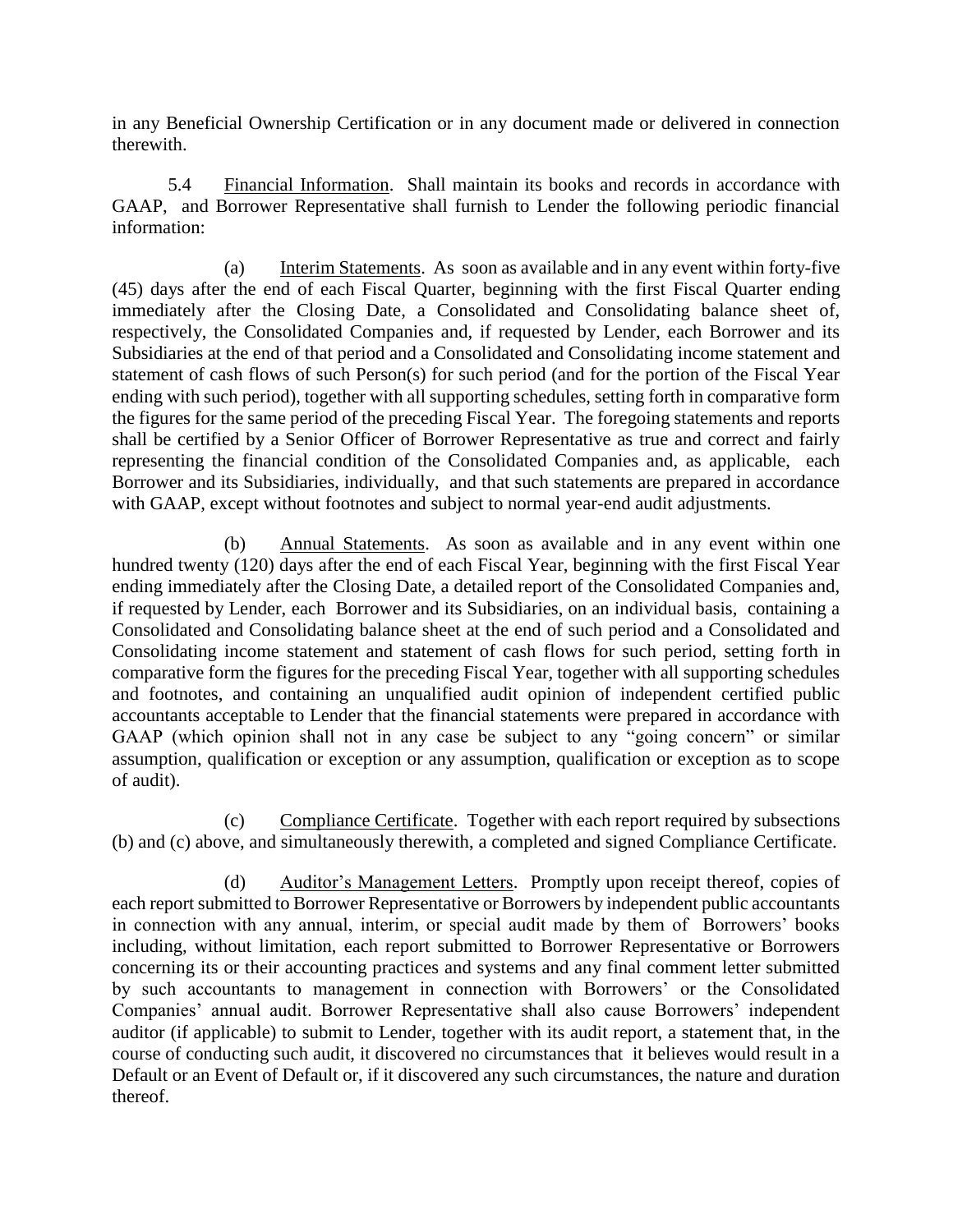(e) ERISA Reports. Promptly upon (and in any event not more than five (5) Business Days after), Lender request for same, copies of any annual report filed in accordance with or pursuant to ERISA with respect to any Plan together with such other financial or other information relating to any Plan that Lender, from time to time, may request in its discretion.

(f) Projections. As soon as available and in any event within thirty (30) days after the beginning of each Fiscal Year, beginning with the first Fiscal Year 2022, the Projections for the immediately following Fiscal Year, prepared on a quarterly basis.

(g) Other Information. As soon as available and in any event within ten (10) days following receipt of any request from Lender, such other information, documentation and certifications as may be requested by Lender from time to time concerning the business, properties, or financial condition of the Credit Parties and their respective Subsidiaries, including all documentation, certifications and other information required by bank regulatory authorities under applicable "know your customer" (KYC), Beneficial Ownership Regulation and anti-money laundering rules and regulations, including the USA PATRIOT Act, including any resulting from any notice given to Lender pursuant to Section 6.3(k).

5.5 Depository Bank. Shall maintain Lender as its principal depository bank, including for the maintenance of operation, administration, cash management, collection activity and other deposit accounts for the conduct of their business.

#### **6. NEGATIVE COVENANTS**.

Borrowers covenant and agree that from the date hereof and until the full and final payment and performance of all Obligations and the termination of this Agreement, each Borrower and each Subsidiary:

6.1 Liens. Shall not create or permit or suffer to exist any Liens on any of its assets or property, except the following Liens (herein, "Permitted Liens"):

(a) Obligations. Liens securing the Obligations (if any);

(b) Taxes. Liens for taxes, assessments, and charges or levies instituted or levied by any Governmental Entity (but not including any Lien imposed pursuant to ERISA or any Environmental Law) that are not yet due and payable or that are being Properly Contested;

(c) Deposits. Liens existing in respect of deposits or pledges made in the Ordinary Course in connection with workers' compensation, unemployment insurance, social security, and similar laws;

(d) Judgments. Subject to Section 8.1(i), judgment and other similar non-tax Liens arising in connection with court proceedings, but only to the extent and for so long as (i) the execution or enforcement of such Liens is and continues to be effectively stayed and bonded on appeal; (ii) the validity or amount of the claims secured thereby are being Properly Contested; and (iii) such Liens do not, in the aggregate, materially detract from the value of the assets of the Person whose assets are subject to such Lien or materially impair the use thereof in the operation of such Person's business;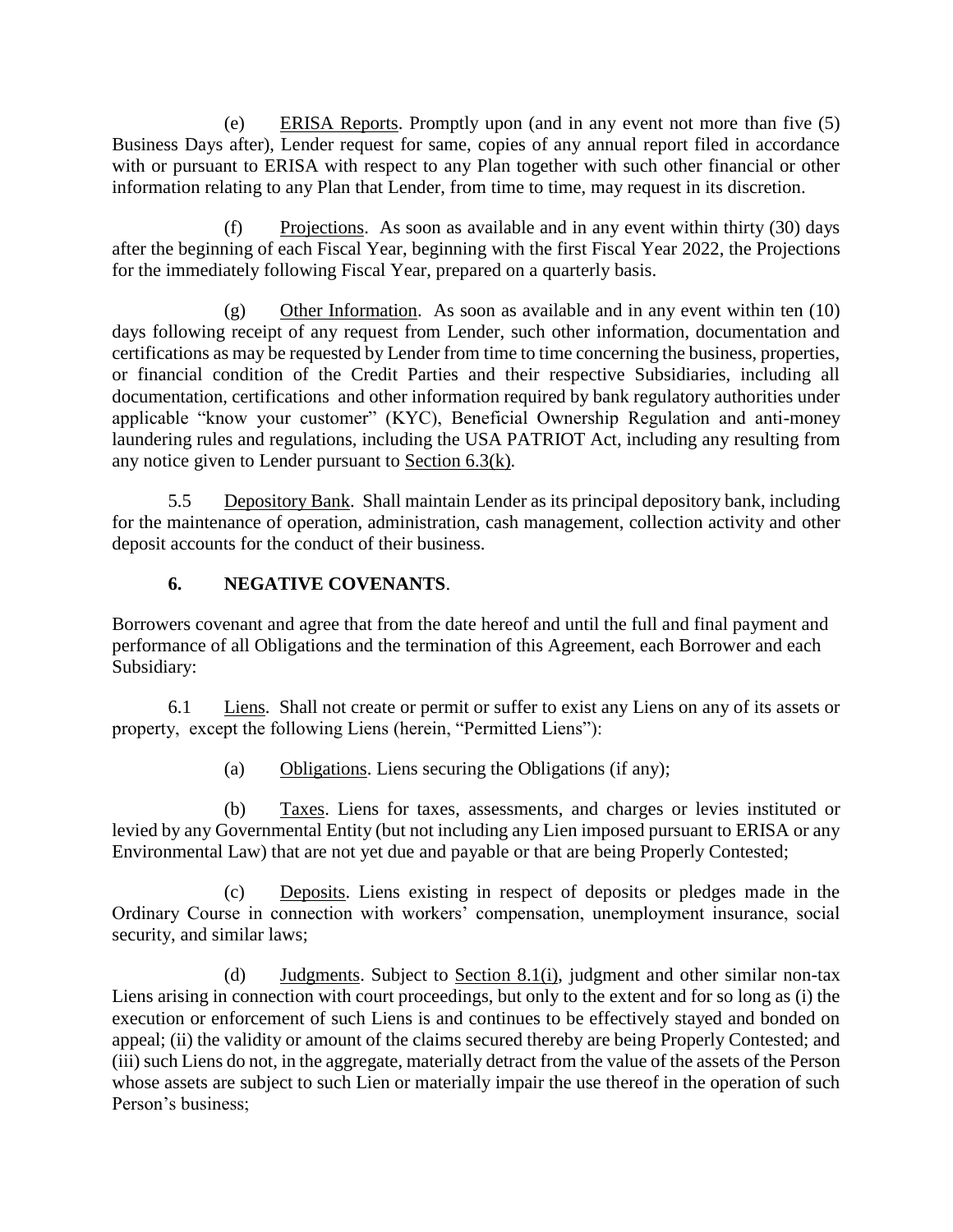(e) Purchase Money. Liens securing purchase money Debt incurred solely to purchase Equipment (and, for avoidance of any doubt, not Inventory) and precautionary UCC filings made by lessors of leased Equipment but only, in each case, to the extent that such Liens attach only to the Equipment purchased or, as applicable, leased and secure no more than the purchase price of or, as applicable, the lease payments for the lease of, such Equipment;

(f) Ownership Interests. Liens in the nature of ownership interests of lessors of real and personal property to a Borrower or any Subsidiary under leases where a Borrower or such Subsidiary are lessees, provided that the obligations arising under such leases are permitted to be incurred under this Agreement;

(g) Consignors. Liens in favor of a Consignor of Goods consigned to a Borrower (as Consignee), but only to the extent such Lien arises on account of Section 9-103(d) of the UCC, subject to its compliance with Section 9-324(b) and (c) of the UCC; and

(h) Other. Other Liens (if any) listed in Schedule 6.1 attached hereto and made a part hereof, to the extent such Liens exist as of the Closing Date and are not otherwise permitted by this Section 6.1.

6.2 Restricted Payments. Shall not make any Restricted Payment, except that (i) any Subsidiary of a Borrower may pay dividends or make other distributions to such Borrower, (ii) Borrowers may make Tax Distributions so long as, at the time of each such distribution and after giving effect thereto, (A) no Default or Event of Default exists; (B) each Borrower is Solvent; (C) such distribution is permitted under Applicable Law; and (D) Borrower Representative shall have given Lender ten (10) days prior written notice before making such distribution, (iii) Borrower may make a one-time special dividend of up to \$100,000,000 (the "Special Dividend") so long as (A) the Special Dividend is made before December 31, 2022; (B) no Default or Event of Default exists immediately after the making of the Special Dividend; and (C) Borrowers designate in writing to Lender that they will be making the Special Dividend prior to the making thereof and (iv) other dividends so long as no Default or Event of Default exists immediately prior to or after the making of any such dividend.

6.3 Change in Business. Shall not enter into any business that is substantially different from the business in which it is engaged on the Closing Date.

6.4 No Change in Name or Jurisdiction. Shall not change its legal name or the jurisdiction in which it is organized unless it shall have given sixty  $(60)$  days' advance written notice thereof to Lender.

6.5 Use of Proceeds. Shall not use any proceeds of any Loan or any Letter of Credit other than for Permitted Purposes and, in any event, for avoidance of any doubt, not directly or indirectly, (i) to purchase or carry any "Margin Stock" (as that term is defined in Regulation U of the Board of Governors of the Federal Reserve System as in effect from time to time), or for the purpose of reducing or retiring any debt that was originally incurred to purchase or carry a "Margin Stock" (as so defined) or for any other purpose that might constitute a "purpose credit" under said Regulation U, or in any manner that causes or might cause a violation of Regulation T, Regulation U or Regulation X of the Board of Governors of the Federal Reserve System as in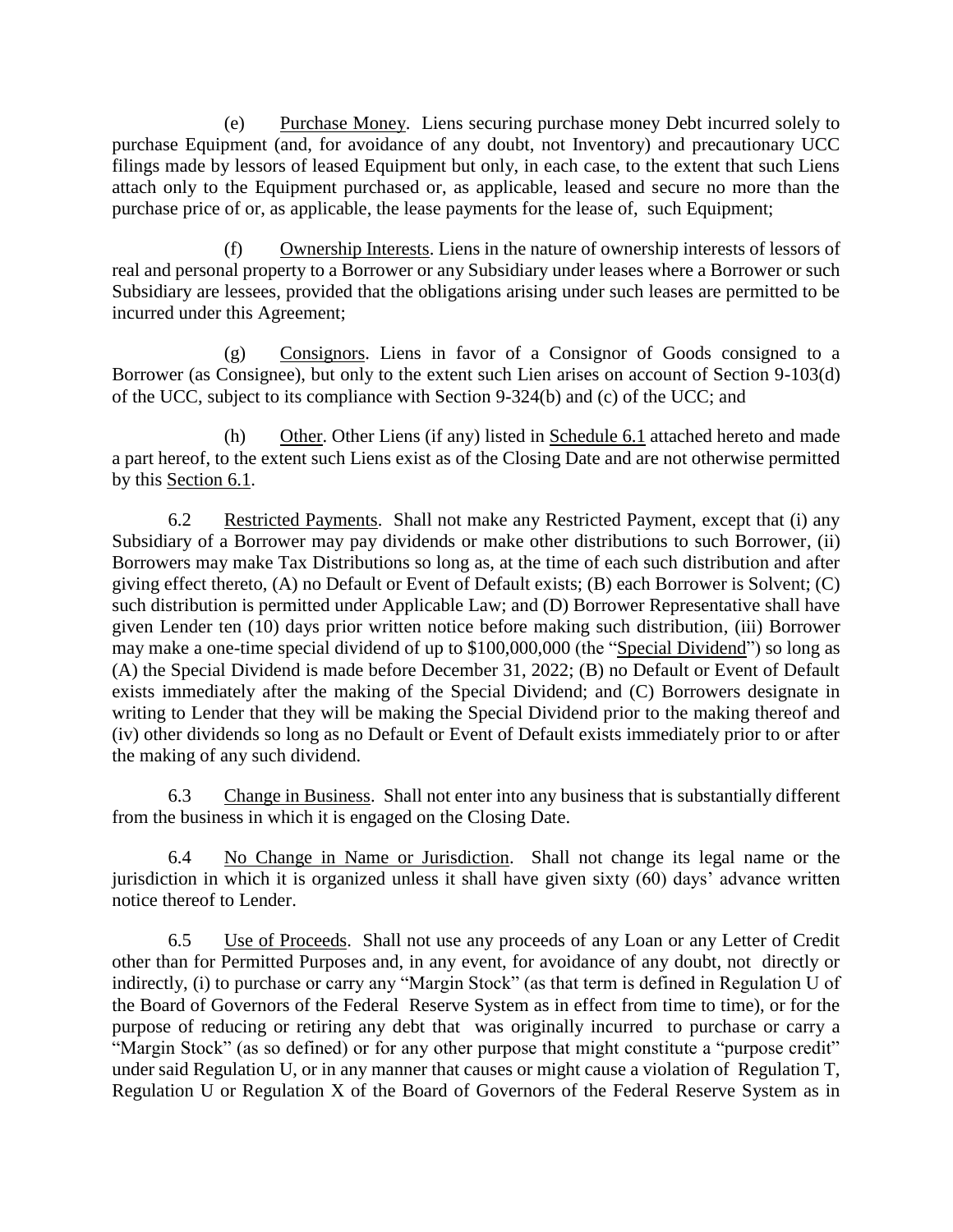effect from time to time, or to violate the Securities Exchange Act of 1934, (ii) to fund any operations in, finance any investments or activities in, or make any payments to, a Sanctioned Person or to a Sanctioned Country, or in any manner that would result in a violation of any Sanctions by any Credit Party or any Affiliate, (iii) in violation of any Anti-Corruption Laws, (iv) for the purpose of financing (or refinancing) (A) any commercial paper, including without limitation, any issued by any Borrower or any Subsidiary, any Guarantor or any other Credit Party, (B) any other Debt of any Borrower or any Subsidiary, any Guarantor or any other Credit Party, except for Debt incurred by it for general corporate (or company) or working capital purposes, or (v) otherwise in contravention of any terms or conditions of this Agreement, any other Loan Document or Applicable Law.

6.6 Subsidiaries. Shall not (a) acquire, create or form any Subsidiary, including by any Division thereof except for any Subsidiary acquired, created or formed in connection with an Acquisition made in accordance with the terms of this Agreement, (b) cause or permit any Subsidiary to dissolve, voluntarily or involuntarily, or (c) permit any Subsidiary to issue any Equity Interests, or, in each case of clauses (a), (b) or (c) above, file any certificate in respect thereof, adopt a plan in regard thereto, or otherwise take any action in connection therewith, except to a Borrower or the Subsidiary that is then the owner thereof. Without limitation of the foregoing, if and to the extent any Subsidiary is acquired, created or formed hereafter (including from a Division) in accordance with the terms of this Agreement, such Subsidiary must be joined as a Borrower hereunder or, with Lender's further and separate approval, become a Guarantor, in each case, on terms and conditions acceptable to Lender. Any such Subsidiary joined as a "Borrower" hereunder shall, as part thereof, (a) execute and deliver to Lender one or more Notes, if so requested by Lender; and (b) deliver such other documentation as Lender may request in connection with the foregoing, including evidence of insurance as required by this Agreement or the other Loan Documents, certified resolutions and other organizational and authorizing documents of such Subsidiary, and upon the request of Lender, favorable opinions of counsel to such Subsidiary (which shall cover, among other things, the legality, validity, binding effect and enforceability of the documentation referred to above, all in form, content, and scope satisfactory to Lender; provided, however, that any document, agreement, or instrument executed or issued pursuant hereto shall be a "Loan Document" for purposes of this Agreement.

6.7 Fundamental Changes. Shall not (a) merge, Divide, reorganize, consolidate, or amalgamate with any Person or, in any such case, file any certificate in respect thereof, adopt a plan in regard thereto, or otherwise take any action in connection therewith, except a merger, Division or consolidation between (or among) Subsidiaries or between one or more Subsidiaries and a Borrower where that Borrower is the survivor thereof; (b) liquidate, wind up its affairs or dissolve itself, or file any certificate in respect thereof, adopt a plan in regard thereto, or otherwise take any action in connection therewith; (c) make any Acquisition, or file any certificate in respect thereof, adopt a plan in regard thereto, or otherwise take any action in connection therewith, except for (i) the acquisition of Inventory and Equipment (to the extent not prohibited hereunder) in the Ordinary Course and (ii) Acquisitions so long as no Default or Event of Default exists immediately prior to or after any such Acquisition and the disposition consideration with respect thereto does not exceed \$25,000,000 for any single or individual Acquisition or (d) change its Federal Employer Identification Number.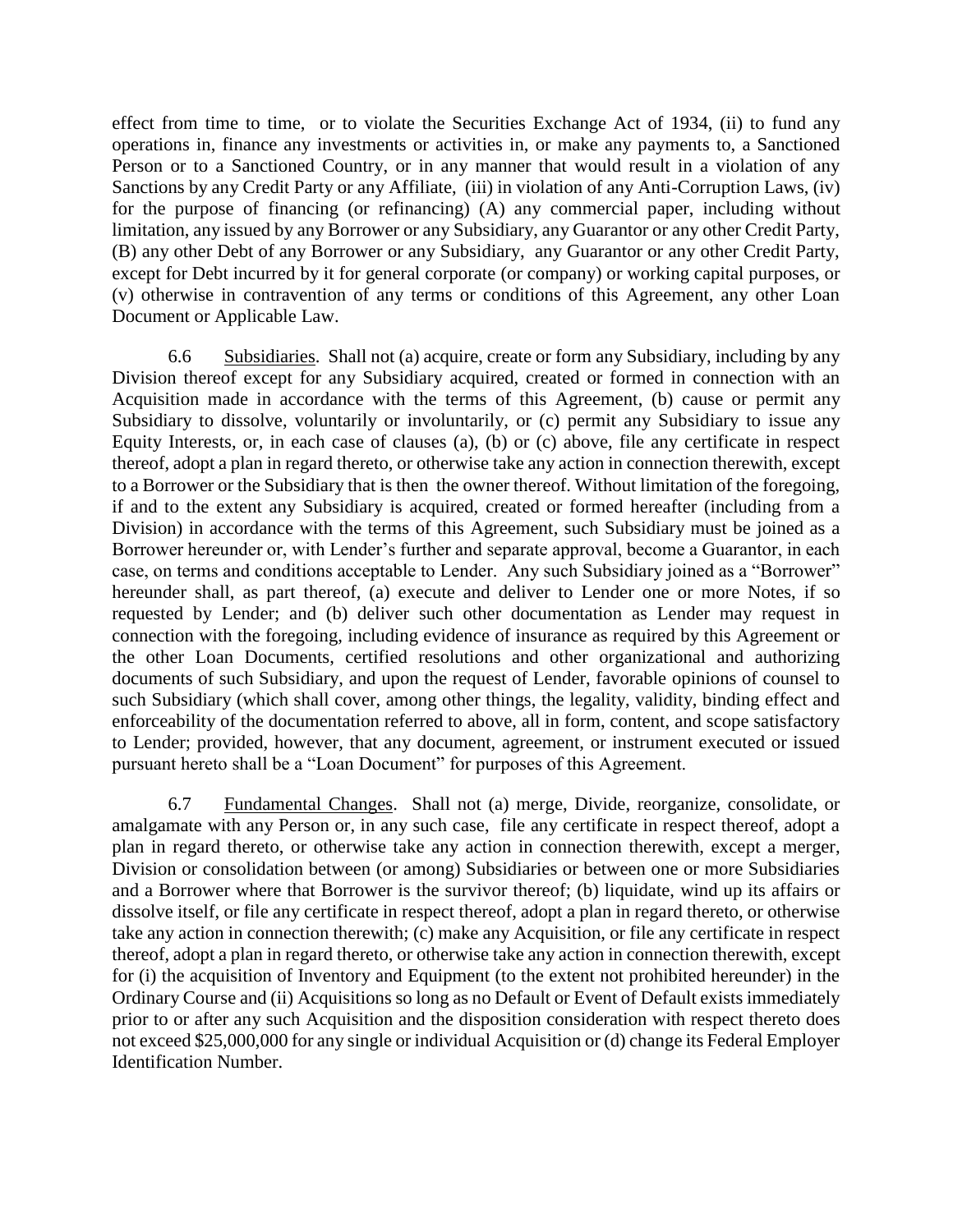6.8 Dispositions of Assets. Shall not make any Asset Disposition, or file any certificate in respect thereof, adopt a plan in regard thereto, or otherwise take any action in connection therewith, except for (i) the sale of Inventory in the Ordinary Course, (ii) the voluntary termination of Swap Agreements to which a Borrower or such Subsidiary is a party and (iii) other Asset Dispositions so long as no Default or Event of Default exists immediately prior to or after any such Asset Disposition and the disposition consideration with respect thereto does not exceed \$25,000,000 for any single or individual Asset Disposition.

6.9 Change of Fiscal Year or Accounting Methods. Shall not change its Fiscal Year (and Fiscal Months and Fiscal Quarters corresponding thereto) or its accounting methods from those in effect on the Closing Date. As of the Closing Date, Borrowers' Fiscal Year ends on December 31 of each calendar year.

6.10 No Further Negative Pledge. Shall not enter into or suffer to exist any agreement (other than any in favor of Lender) prohibiting or conditioning (i) the creation or incurrence of any Debt, or the guaranty thereof, or the prepayment of any Debt; (ii) the creation or assumption of any Lien, (iii) the payment of any dividend or distribution or the making of any other Restricted Payment or (iv) the amendment, modification, extension or renewal of any agreement evidencing any Funded Debt, including this Agreement and the other Loan Documents

### **7. FINANCIAL COVENANTS**.

7.1 Financial Covenants. Borrowers covenant and agree that, from the date hereof and until the full and final payment and performance of all Obligations and the termination of this Agreement, Borrowers shall comply, or cause the Consolidated Companies to comply, with each of the following covenants:

(a) Book Net Worth. As of any Fiscal Quarter end on which there is an outstanding principal balance of Revolver Loans, Borrowers shall not permit the Book Net Worth to be less than \$275,000,000 (provided, however, such amount shall be reduced by the amount of the making of such Special Dividend).

(b) Capital Expenditures. Borrowers shall not permit Capital Expenditures during any Fiscal Year, beginning with the Fiscal Year ending December 31, 2022, to exceed Fifty Million Dollars (\$50,000,000) (calculated on a non-cumulative basis).

#### **8. DEFAULT**.

#### 8.1 Events of Default. Each of the following shall constitute an Event of Default:

(a) Payment. Any Borrower, any Subsidiary or any Credit Party shall fail to pay when due any principal of or interest on any Note, any fee or other amount due to Lender (or any Affiliate of Lender) whether hereunder or under any other Loan Document, or any of the other Obligations, and such failure shall continue for five (5) days; or

(b) Covenant Defaults/No Grace. Any Borrower, any Subsidiary or any Credit Party shall default in the observance or performance of any agreement, covenant, or obligation contained in Section 6.2, Section 6.3, Section 7 or Section 8.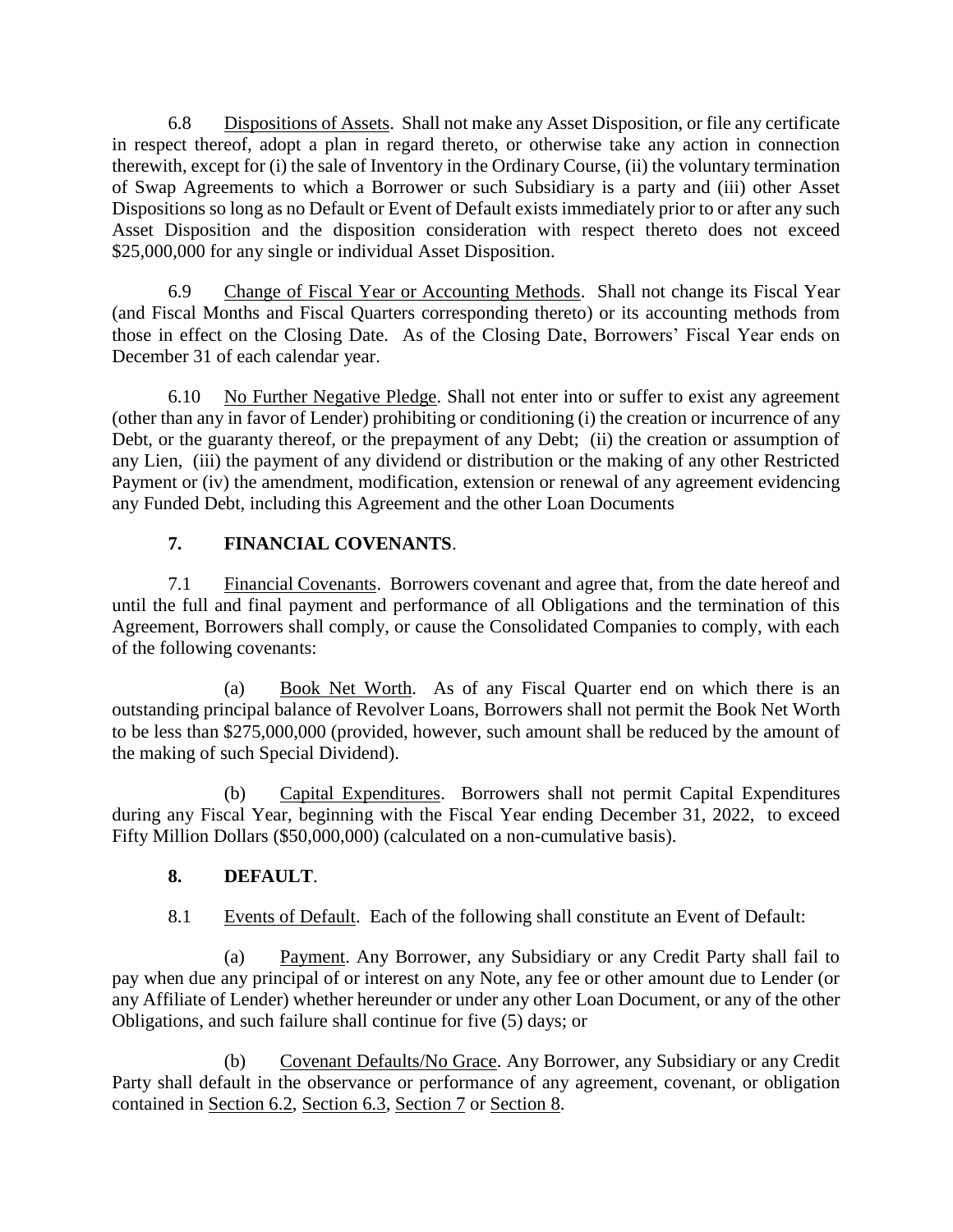(c) Covenant Defaults/Grace. Any Borrower, any Subsidiary or any Credit Party shall default in the observance or performance of any other agreement, covenant, or obligation contained in this Agreement or any other Loan Document, to the extent that such default is not otherwise specified elsewhere in this Section 9, and the breach of such agreement, covenant, or obligation shall not have been cured to Lender's satisfaction within thirty (30) days after the sooner to occur of (i) any Senior Officer's receipt of notice of such breach from Lender or (ii) the date on which such breach first became known to any Senior Officer; provided, however, that such notice and opportunity to cure shall not apply in the case of any default on an agreement, covenant, or obligation that is not capable of being cured at all or within such thirty (30) day period or that was a willful and knowing breach by a Borrower or such other party; or

(d) Misrepresentations. Any representation or warranty made by a Borrower, any Subsidiary or any Credit Party in this Agreement or any other Loan Document, or in any certificate or report furnished in connection with this Agreement or any other Loan Document, shall prove to have been untrue, misleading or incorrect in any material respect when made; or

(e) Other Defaults to Lender. Any Borrower, any Subsidiary or any Credit Party shall default in the observance or performance of any agreement, covenant, or any obligation that (i) is owed to Lender or any of Lender's Affiliates and (ii) arose under any agreement other than a Loan Document, including any Hedge Agreement, but only if such default was not cured within any applicable cure period (if any) provided for such default in such agreement; or

(f) Cross-Default. Either: (i) Any Borrower, any Subsidiary or any Credit Party shall fail to make any payment in respect of outstanding Debt (other than as described in clauses (a) or (e) above) having an aggregate outstanding principal amount in excess of the Applicable Threshold (if other than owing to Lender or any Affiliate of Lender) when due or after the expiration of any applicable grace or cure period, or (ii) any event, circumstance or condition shall occur that results in the acceleration of the maturity of such Debt (including, without limitation, any required mandatory prepayment or "put" of such Debt to any such Person) or that enables (or, with the giving of notice or passing of time or both, would enable) the holder(s) of such Debt or a commitment related to such Debt (or any Person acting on such holders' behalf) to accelerate the maturity thereof or terminate any such commitment before its stated expiration (including, without limitation, any required mandatory prepayment or "put" of such Debt to such Person); or

(g) Voluntary Proceedings. Any Borrower or any Subsidiary or any Credit Party shall (i) voluntarily dissolve, liquidate, or terminate operations or apply for or consent to the appointment of, or the taking of possession by, a receiver, custodian, trustee, or liquidator of such Person or of all or of a substantial part of its assets, (ii) admit in writing its inability, or be generally unable, to pay its Debts as such Debts become due, (iii) make a general assignment for the benefit of its creditors, (iv) commence a voluntary case under the Bankruptcy Code, (v) file a petition seeking to take advantage of any other Debtor Relief Laws, or (vi) take any action for the purpose of effecting any of the foregoing; or

(h) Involuntary Proceedings. Either (i) an involuntary case under the Federal Bankruptcy Code shall be filed against any Borrower or any Subsidiary or any Credit Party or any other involuntary petition or complaint shall be filed against any Borrower or any Subsidiary or any Credit Party under any other Debtor Relief Law seeking reorganization or the appointment of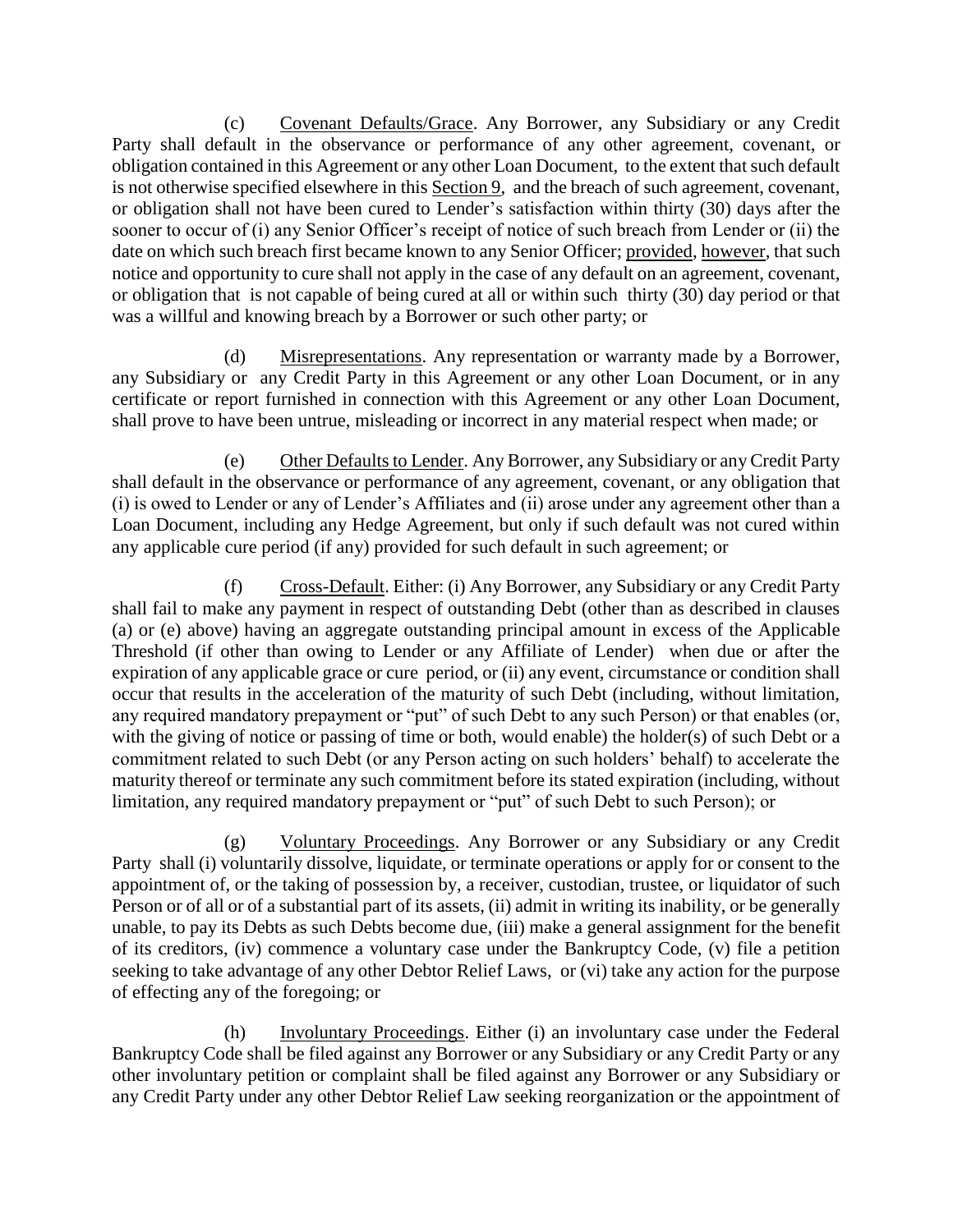a receiver, custodian, trustee, intervenor, or liquidator of any Borrower or any Subsidiary or any Credit Party, of all or substantially all of its assets, shall be filed and such petition or complaint shall not have been dismissed within sixty (60) days of the filing thereof; or (ii) an order, order for relief, judgment, or decree shall be entered by any competent Governmental Entity approving or ordering any of the foregoing actions that shall not have been dismissed within sixty (60) days after the entry thereof; or

(i) Judgments. As to any Borrower, any Subsidiary or any Credit Party, there shall have been instituted: (i) one or more final judgments or orders for the payment of money in an aggregate amount (as to all such judgments and orders) exceeding the Applicable Threshold, to the extent not covered by independent third-party insurance as to which (A) the insurer is rated at least "A" by A.M. Best Company (or if not, such insurer is otherwise acceptable to Lender in its discretion), (B) the insurer has been notified of the potential claim and (C) the insurer does not dispute coverage, or (ii) any one or more non-monetary final judgments that have, or could reasonably be expected to have, individually or in the aggregate, a Material Adverse Effect and, in either case, of clauses (i) or clause (ii) above, (A) enforcement proceedings are commenced by any claimant upon such judgment or order, or (B) there is a period of thirty (30) consecutive days during which a stay of enforcement of such judgment, by reason of a pending appeal or otherwise, is not in effect; or (iii) any levy upon, or attachment, garnishment, or other seizure of, any property of any Credit Party by reason of the issuance of any tax levy, judicial attachment, garnishment, levy of execution or like proceeding; or

(j) ERISA. (i) An ERISA Event shall occur with respect to a Pension Plan or Multiemployer Plan that has resulted or could reasonably be expected to result in liability of any Credit Party or any of its Subsidiaries or any ERISA Affiliate to a Pension Plan, Multiemployer Plan, or PBGC or that constitutes grounds for appointment of a trustee for or termination by the PBGC of any Pension Plan or Multiemployer Plan; (ii) any Credit Party or any of its Subsidiaries or any ERISA Affiliate shall fail to pay when due any installment payment with respect to its withdrawal liability under Section 4201 of ERISA under a Multiemployer Plan; (iii) any Plan or trust created under any Plan of any Credit Party or any of its Subsidiaries or any ERISA Affiliate shall engage in a non-exempt "prohibited transaction" (as such term is defined in Section 406 of ERISA or Section 4975 of the Code) that would subject any such Plan, any trust created thereunder, any trustee or administrator thereof, or any party dealing with any such Plan or trust to any material tax or penalty on "prohibited transactions" imposed by Section 502 of ERISA or Section 4975 of the Code; or

(k) Repudiation. Borrower, any Subsidiary or any Credit Party shall repudiate or revoke, or attempt to repudiate or revoke, its obligations (whether monetary or otherwise) under this Agreement, any Guaranty or other Loan Document, whether in whole or in part; or

(l) Disruption. There shall occur any disruption of any Borrower's, any Subsidiary's or any Credit Party's business (whether because of strike, work stoppage, natural event or otherwise) or any change in the condition (financial or otherwise) of any Borrower, any Subsidiary or any Credit Party that, in Lender's opinion, in its discretion, could be expected have a Material Adverse Effect; or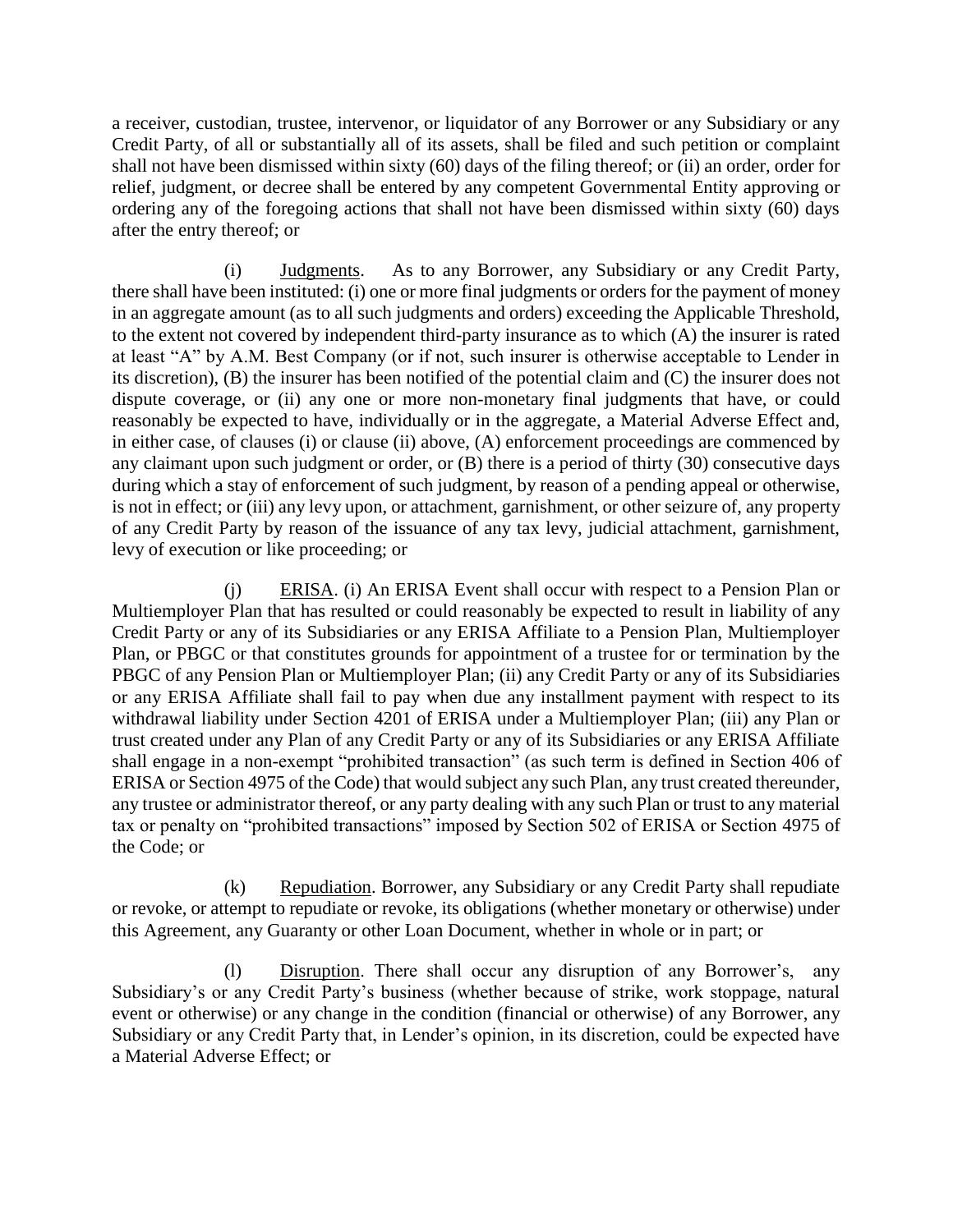(m) Impairment; Challenge. Either (i) This Agreement or any other Loan Document shall cease to be in full force or effect for any reason (other than by a written waiver or release signed by Lender); or (ii) any Borrower, any Subsidiary of Borrower, any Guarantor or any other Credit party, or any Affiliate of any of them, shall challenge or contest in any action, suit or proceeding the validity or enforceability of this Agreement, or any of the other Loan Documents, the legality or enforceability of any of the Obligations or the perfection or priority of any Lien granted to Lender; or any of this Agreement or the other Loan Documents is otherwise terminated or rendered unenforceable without Lender's prior written consent; or (iii) any Guarantor shall revoke or attempt to revoke the Guaranty Agreement signed by such Guarantor, or shall repudiate such Guarantor's liability thereunder or shall be in default under the terms thereof; or

(n) Crimes. Any Borrower, any Subsidiary, any Credit Party or any Senior Officer of any thereof is criminally indicted or convicted for (i) a felony committed in the conduct of such Person's business, or (ii) a violation of any state or federal law (including the Controlled Substances Act, the Money Laundering Control Act of 1986 or the Illegal Exportation of War Materials Act); or

(o) Change in Control. The occurrence of any change in control.

8.2 Remedies. During the existence of any Default or Event of Default, Lender may, without notice to Borrowers and at its option, refuse to make Loans, issue Letters of Credit, or make other extensions of credit to Borrowers. During the existence of any Event of Default, Lender may at its option, in addition, to the exercise of such other rights and remedies that may be available to it under this Agreement, the other Loan Documents and Applicable Law, all of which shall be cumulative, take any or all of the following actions either directly or through one or more agents or sub-agents or otherwise:

(a) Accelerate Payment. Lender may declare any or all Obligations (other than Obligations under any Swap Agreements between any Borrower and Lender or any Affiliate of Lender, all of which shall be due in accordance with and governed by the provisions of said Swap Agreements) to be immediately due and payable (if not earlier demanded) (provided, that, upon the occurrence of any Event of Default described in Sections 9.1(g) or 9.1(h), all Obligations shall automatically become immediately due and payable without necessity of any such demand or declaration), terminate its obligation to make Loans and other extensions of credit to Borrowers, bring suit against Borrowers, any Guarantor or any Credit Party to collect the Obligations, exercise any remedy available to Lender hereunder or at law, and take any action or exercise any remedy provided herein or in any other Loan Document or under Applicable Law.

8.3 Receiver. In addition to any other right or remedy available to it, Lender shall have the absolute right, during the existence of an Event of Default, to seek and obtain the appointment of a receiver to take possession of and operate and/or dispose of the business and assets of each Borrower and its Subsidiaries; and each Borrower hereby consents (for itself and on behalf of any Subsidiaries) to any such appointment and hereby waives any objection that such Borrower (or any such Subsidiary) may have thereto or the right to have a bond or other security posted by Lender in connection therewith.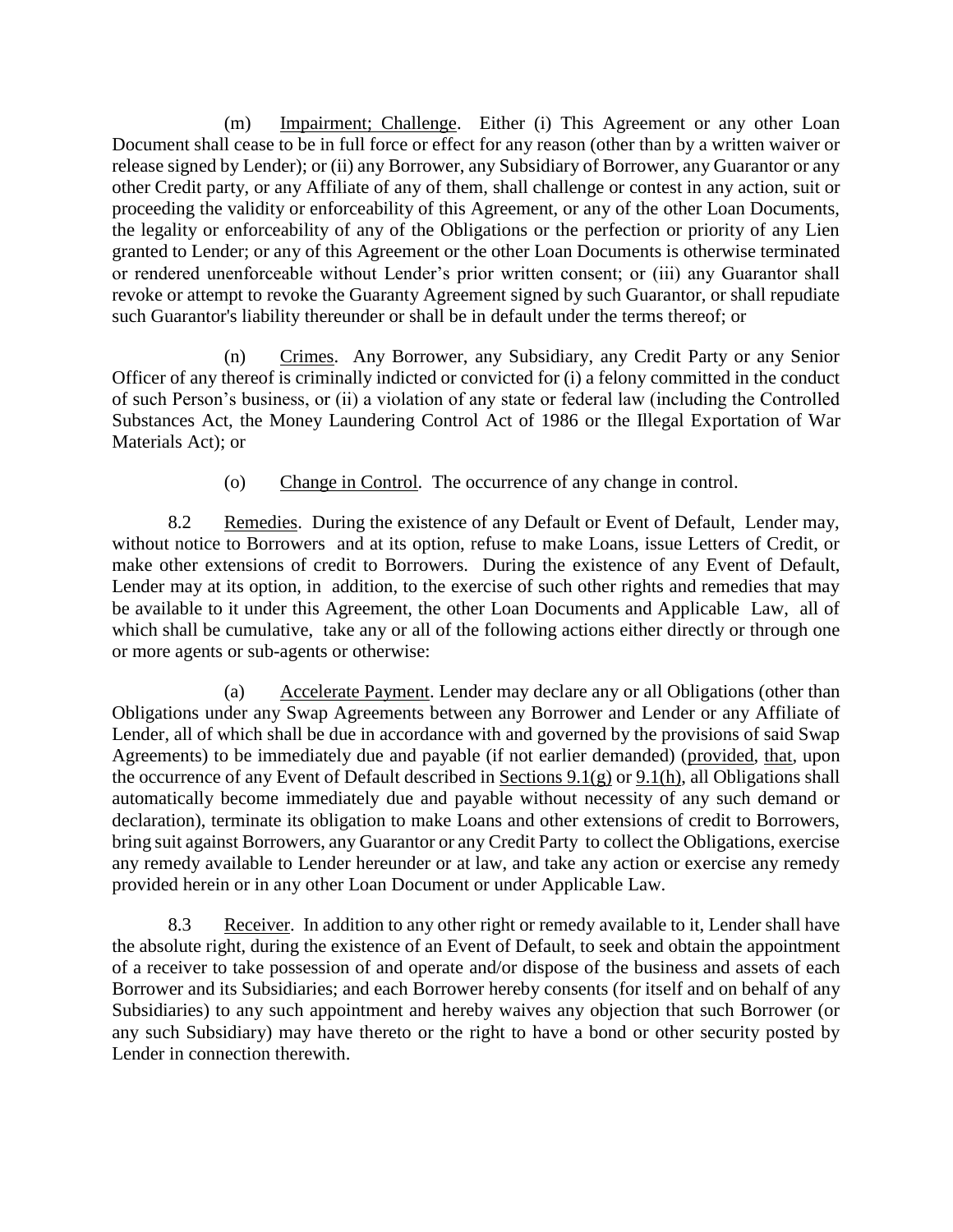8.4 Set Off. In addition to and not in limitation of all rights of set off or bankers lien that Lender or any of its Affiliates may have under Applicable Law, Lender and its Affiliates shall have the absolute right, during the existence of any Event of Default, to set off and apply any and all deposits of any type at such time held and any Debt owing by Lender or any of its Affiliates to or for the credit of or account of any Borrower against any and all of the Obligations.

#### **9. MISCELLANEOUS**.

9.1 No Waiver, Remedies Cumulative. No failure or delay on the part of Lender to exercise any right or remedy under this Agreement, any other Loan Document, or any Applicable Law shall operate as a waiver thereof, nor shall any single or partial exercise of any right or remedy hereunder, under any other Loan Document or under any Applicable Law preclude any other or further exercise thereof by Lender or the exercise of any other right or remedy by Lender. The rights and remedies herein provided to Lender are cumulative and are in addition to any other rights and remedies provided to Lender by Applicable Law, under any other Loan Document, or otherwise. If any part of this Agreement or any other Loan Document is contrary to, prohibited by, or deemed invalid under any Applicable Law, such provision shall be inapplicable and deemed omitted to the extent that it is contrary, prohibited or invalid, but the remainder hereof or, as applicable, any other Loan Document shall not be invalidated thereby and shall be given effect so far as possible.

9.2 Survival of Representations. All representations and warranties made in this Agreement and the other Loan Documents shall survive the making of any extension of credit hereunder and the delivery of any Note, and shall continue in full force and effect until the full and final payment and performance of all Obligations and the termination of this Agreement.

9.3 Indemnity By Borrowers; Expenses. In addition to all other Obligations, the obligations and liabilities described in this Section 10.3 shall constitute Obligations and shall be in addition to, and cumulative with, any other indemnification provisions set forth herein or in any other Loan Document. Each Borrower agrees to defend, protect, indemnify, and hold harmless Lender and its Affiliates and all of its and their respective officers, directors, employees, attorneys, consultants, and agents from and against any and all losses, damages, liabilities, obligations, penalties, fines, fees, costs, and expenses (including, without limitation, attorneys' fees, costs and expenses, and fees, costs and expenses for investigations and experts) incurred by such indemnitees, whether before or from and after the Closing Date, as a result of or arising from or relating to: (a) all legal, accounting, consulting, and other fees, costs, and expenses incurred by Lender or any of its Affiliates in connection with their due diligence effort and public records searches, recording fees, examinations, and investigations of the properties of the Credit Parties or any of their Subsidiaries and their respective operations), the negotiation, preparation, execution, performance of any of the Loan Documents or of any other document executed in connection with the transactions contemplated hereby or thereby, maintenance of the Loans and any Letters of Credit by Lender, and any and all amendments, modifications, waivers and supplements or additions of or to any of the Loan Documents, and any work-out or restructuring of the Obligations; (b) any suit, investigation, action, or proceeding by any Person (including a Borrower), whether threatened (in writing) or initiated, asserting a claim for any legal or equitable remedy against any Person under any statute, regulation, or common law principle, arising from or in connection with Lender's making extensions of credit or furnishing funds to a Borrower under this Agreement; (c)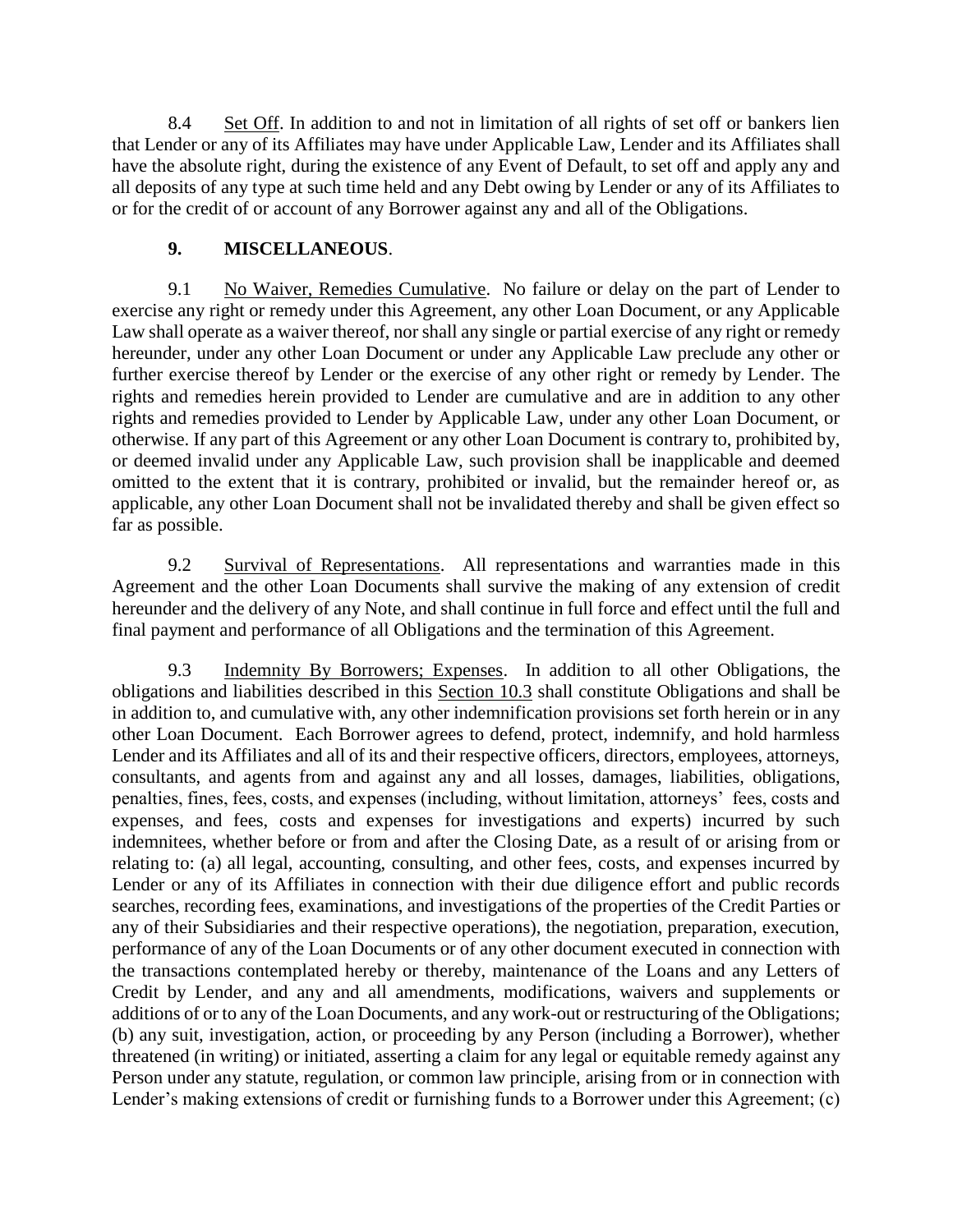Lender's preservation, administration, and enforcement of its rights and remedies under this Agreement, the other Loan Documents and Applicable Law, including, without limitation, (i) all fees, costs of collection, attorneys' fees and expenses of, or advances by, Lender that Lender pays or incurs (A) in discharge of any obligations of any Credit Party arising hereunder or under any other Loan Document, or (B) in connection with the appointment and administration of any receiver; (ii) the administration of and actions relating to this Agreement or the other Loan Documents and the transactions contemplated hereby and thereby; and (iii) subject to Section 6.5, as applicable, each inspection, with respect to any Borrower, any Guarantor, or any of their Subsidiaries, whether prepared by Lender's personnel or a third party; and (d) the fees and disbursements of legal counsel for Lender in connection with clauses (a), (b) and (c) above, whether any suit is brought or not and whether incurred at trial or on appeal; (e) any civil penalty or fine assessed by any Governmental Entity against Lender or any Affiliate of Lender and all costs and expenses (including, without limitation, attorneys' fees) incurred in connection with the defense thereof by Lender or such Affiliate, as a result of Lender's making extensions of credit hereunder, the acceptance of payments due under the Loan Documents or any Swap Agreement between any Credit Party and Lender or any of its Affiliates, or providing of any Bank Product; (f) any matter relating to the financing transactions contemplated by this Agreement and the other Loan, other than for such loss, damage, liability, obligation, penalty, fee, cost or expense arising from such indemnitee's gross negligence or willful misconduct, as determined by a court of competent jurisdiction by a final and non-appealable judgment binding on such indemnitee; (g) any liability for payment of any state documentary stamp taxes, intangible taxes, or similar taxes (including interest or penalties, if any) that may now or hereafter be determined to be payable in respect to the execution, delivery, or recording of any Loan Document or the making of any Loan, whether originally thought to be due or not, and regardless of any mistake of fact or law on the part of Lender (or its legal counsel) or any Borrower, any Guarantor, or any of their Subsidiaries with respect to the applicability of such tax; and (h) any payment made by Lender or any of its Affiliates with respect to any taxes or any other amount payable by any Borrower, any Guarantor, or any of their Subsidiaries required to be paid by the terms of this Agreement or any other Loan Document and that Lender in its discretion deems necessary to protect, preserve, insure or maintain the applicable Credit Party's or Lender's interests therein. Borrowers' obligation for indemnification and reimbursement for all of the foregoing losses, damages, liabilities, obligations, penalties, fees, costs, and expenses of Lender or any of its Affiliates or any other Indemnitees shall be part of the Obligations, shall be due and payable by Borrowers on demand and shall survive termination of this Agreement; provided, however, that, any payment made or other action by Lender pursuant hereto or under any other Loan Document shall be without prejudice to any right or remedy of Lender, including the right of Lender to assert a Default or Event of Default to exist and to proceed accordingly in accordance with Section 9.2. Notwithstanding the foregoing, the indemnity provisions contained in this Section 9.3 shall not apply with respect to losses, damages, liabilities, obligations, penalties, fines, fees, costs, or expenses (including, without limitation, attorneys' fees, costs and expenses, and fees, costs and expenses for investigations and experts described above) that (a) arise out of the conduct of parties other than Borrower or any Affiliate of Borrower and (b) do not result from any action or inaction of Borrower or any Affiliate of Borrower. For the avoidance of doubt, the act of entering into this Agreement does not constitute conduct of Borrower for purposes of Sections 9.3(b), 9.3(d) and 9.3(e) above.

9.4 Notices. Any notice or other communication hereunder or under any other Loan Document to any party hereto or thereto shall be by hand delivery, overnight delivery via nationally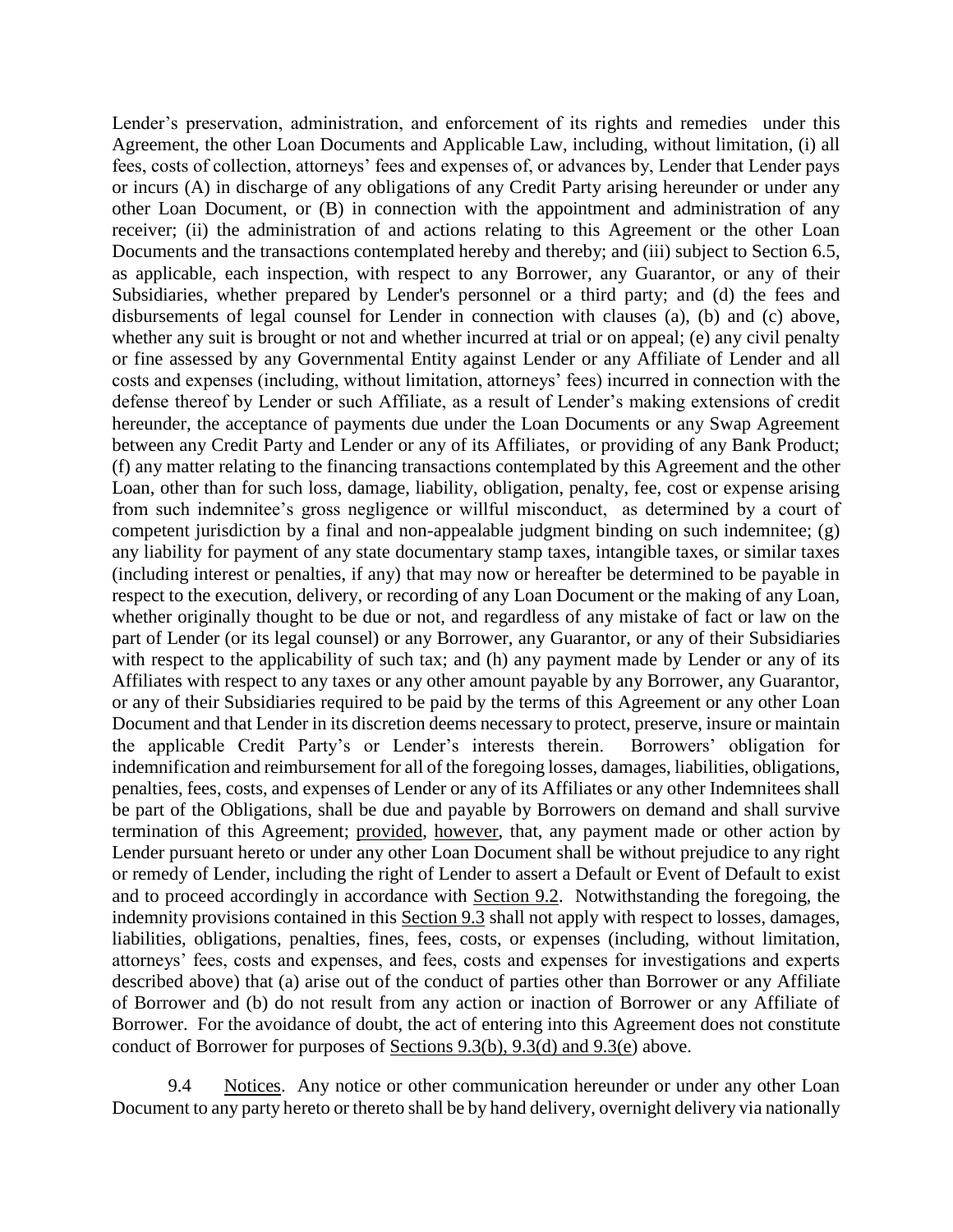recognized overnight delivery service, or registered or certified United States mail postage prepaid with return receipt requested, or by electronic communication, addressed to the party at its address specified below (or at any other address that any party may hereafter specify to the other parties in writing in accordance herewith):

Lender: Regions Bank

1180 West Peachtree St. NW Suite 1000 Atlanta, GA 30309 Attn: Assistant General Counsel E-Mail Address : gerald.woods@regions.com

Borrower Representative:

| Attn:                  |  |
|------------------------|--|
|                        |  |
| <b>E-Mail Address:</b> |  |

Any party hereto may change the address at which it is to receive notices hereunder, by notice made in writing in the foregoing manner given to the other parties. All notices or demands sent in accordance with this Section 10.4, shall be deemed received on the earlier of the date of actual receipt or five (5) Business Days after the deposit thereof in the United States mail; provided, that (a) notices sent by overnight courier service shall be deemed to have been given when received, (b) notices by electronic mail shall be deemed received upon the sender's receipt of an acknowledgment from the intended recipient (such as by the "return receipt requested" function, as available, return email or other written acknowledgment), and (c) if any notice is not sent during the normal business hours of the recipient (which, for purposes hereof, unless otherwise set by the recipient, by notice to each party hereto, shall be between the hours of 9:00 am. and 5:00 p.m. such notice shall be deemed to have been sent at the opening of business on the next Business Day for the recipient.

9.5 Governing Law. This Agreement and the other Loan Documents shall be deemed contracts made under the laws of the Jurisdiction and shall be governed by and construed in accordance with the laws of the Jurisdiction (excluding its conflict of laws provisions if such provisions would require application of the laws of another jurisdiction) except insofar as the terms of such Loan Document expressly state that the law of a different jurisdiction shall govern such Loan Document.

9.6 Successors and Assigns. This Agreement and each other Loan Document shall be binding upon, and shall inure to the benefit of, Lender (and each Affiliate of Lender) and their respective successors and assigns, and each Credit Party that is a party hereto and thereto, and their respective successors and permitted assigns; provided, however, that neither any Borrower nor any other Credit Party may assign any of its rights, duties or obligations hereunder or under any other Loan Document without the prior written consent of Lender, and any such assignment made without such consent will be void *ab initio* in all respects; provided, further, however, that Lender may assign its rights, duties and obligations hereunder and under the other Loan Documents in accordance with Section 10.11. Neither this Agreement nor any other Loan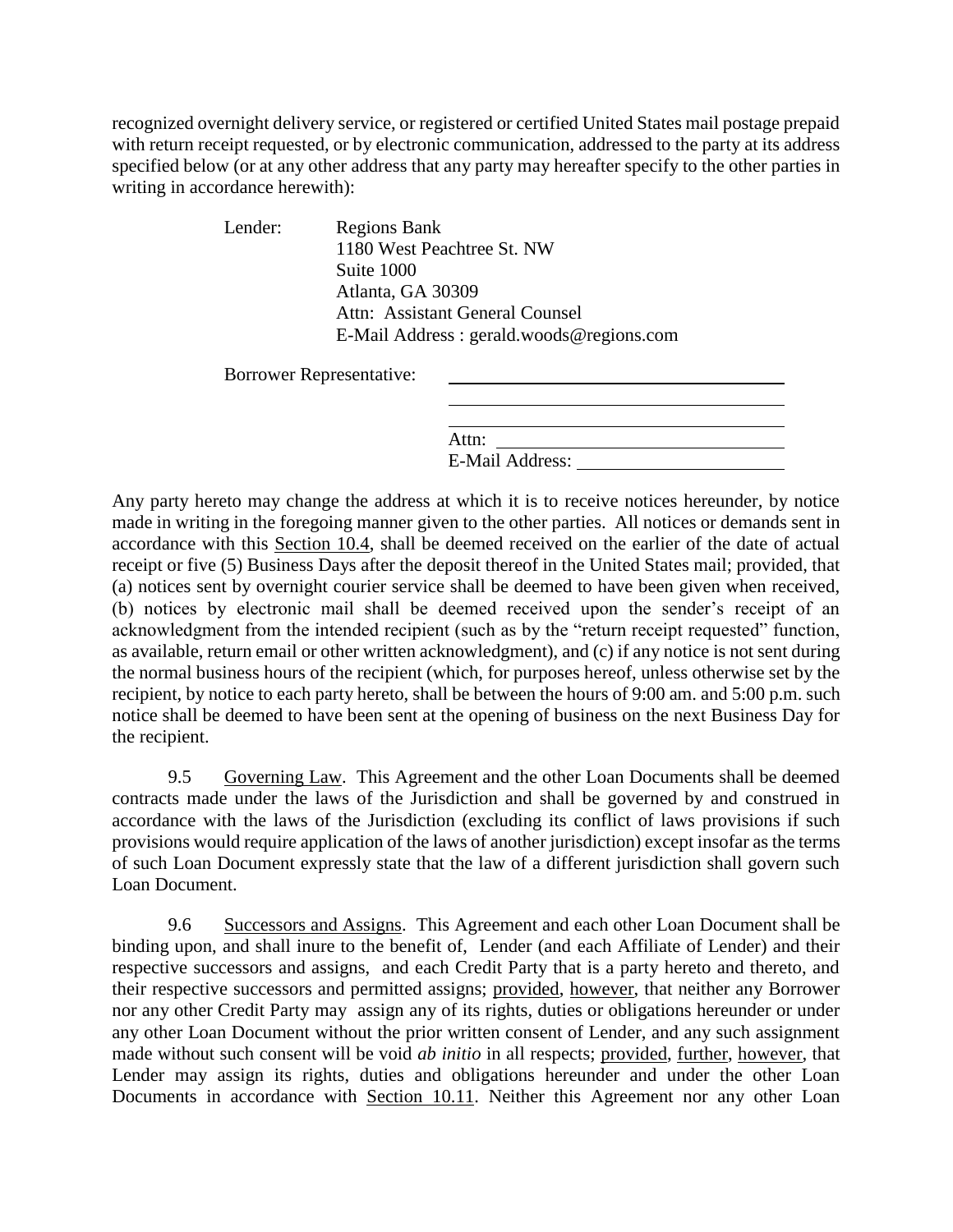Document is intended or shall be construed to confer any rights or benefits upon any Person other than the parties hereto and thereto and Lender's Affiliates, as applicable, and there shall be no third party beneficiaries hereof or thereof, except for Lender's Affiliates or as otherwise may be expressly so designated by Lender.

9.7 Counterparts; Electronic Signatures; Seals. This Agreement and any amendments, waivers and consents relating hereto, together with each of the Loan Documents, and any amendments, waivers or consents relating thereto, may be executed in any number of counterparts and by different parties hereto or thereto in separate counterparts, each of which when so executed and delivered shall be deemed an "original" and all of which when taken together shall constitute but one and the same instrument. Any signature delivered by a party hereto or to any amendment, waiver, or consent relating hereto or to any Loan Document by facsimile transmission or by electronic e-mail in Adobe Corporation's Portable Document Format (or PDF) shall be deemed to be an "original" signature hereto or thereto. Any party delivering an executed counterpart of this Agreement or any other Loan Document by facsimile transmission or other electronic method of transmission also shall deliver an original executed counterpart of this Agreement or such other Loan Document to each other party hereto or thereto but the failure to deliver an original executed counterpart shall not affect the validity, enforceability, and binding effect of this Agreement or such other Loan Document. If this Agreement or any other Loan Document provides for the imposition of a seal by any party hereto or thereto, the word "seal" placed adjacent to the party's name or signature shall by itself be sufficient evidence thereof.

9.8 No Usury. Regardless of any other provision of this Agreement, any Note, or any other Loan Document that may be to the contrary, if, for any reason the effective rate of interest payable hereunder or thereunder on any Obligation shall exceed the maximum lawful rate of interest under Applicable Law, the effective rate of interest payable hereunder or thereunder shall be deemed reduced to, and shall be, such maximum lawful rate of interest. Any amount paid to or collected by Lender as interest that would be in excess of the amount permitted by Applicable Law shall be deemed applied to the reduction of the principal balance of the Obligations in such order or manner as Lender shall determine consistent with the terms hereof or thereof and not to the payment of interest, but if such Obligations have been or are thereby paid in full, the excess shall be returned to the Person paying same, such application to the principal balance of the Obligations or the refunding of excess to constitute a complete settlement thereof. In determining whether the interest contracted for or charged or received by Lender in respect of any Obligation exceeds the maximum rate, Lender may, to the extent permitted by Applicable Law, (a) characterize any payment that is not principal as an expense, fee, or premium rather than interest; (b) exclude voluntary prepayments of principal, interest or fees and the effects thereof; and (c) amortize, prorate, allocate, and spread in equal or unequal parts the total amount of interest throughout the contemplated term of the Obligations.

9.9 Powers. All powers of attorney granted to Lender hereunder or under any other Loan Document are coupled with an interest and are irrevocable whether or not expressly so provided in the granting thereof.

9.10 Approvals; Amendments. If this Agreement or any other Loan Document calls for Lender's approval or consent, such approval or consent may be given or withheld in the discretion of Lender unless otherwise specified herein. This Agreement and the other Loan Documents may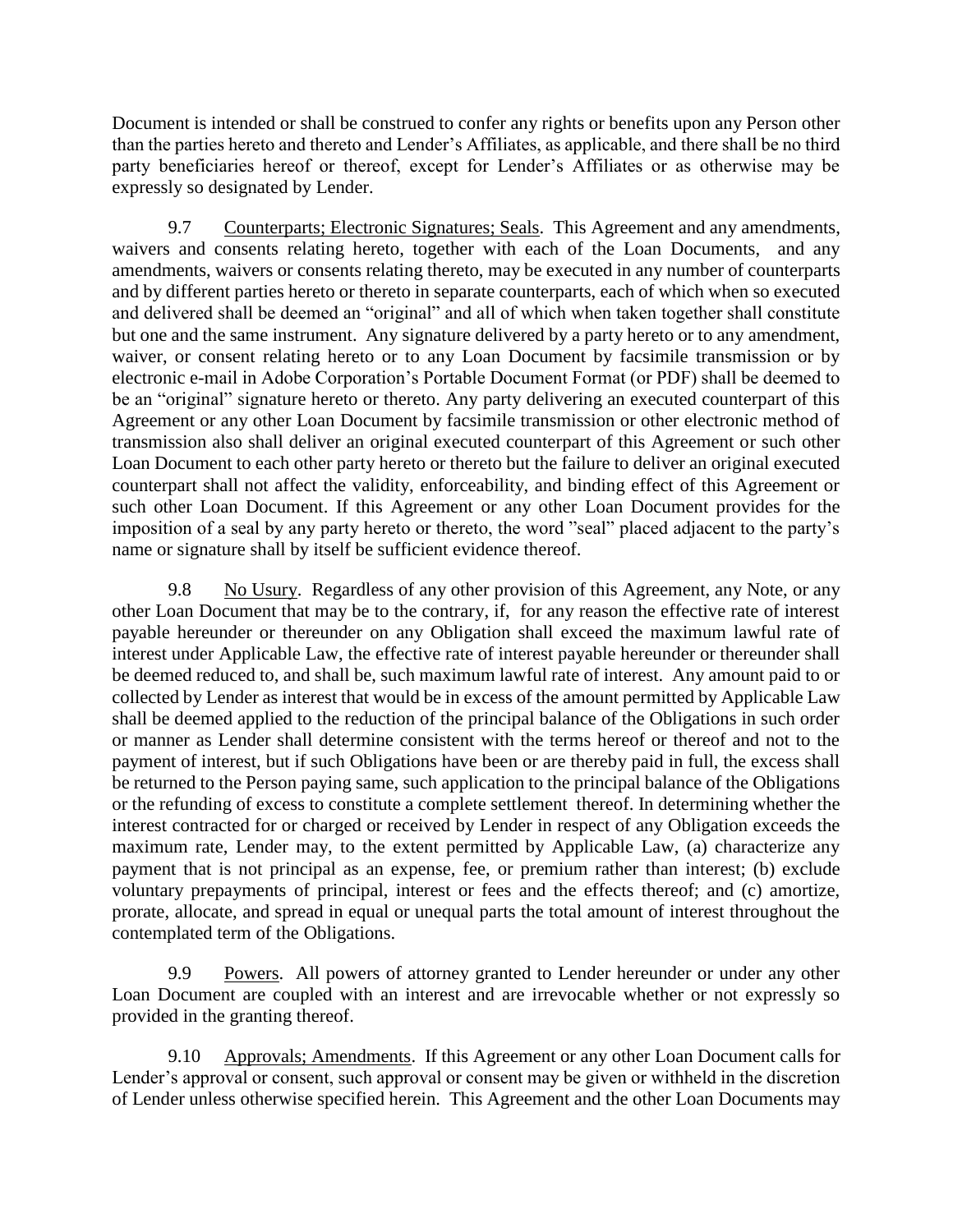not be modified, altered, waived or amended, except by an agreement in writing signed by each Borrower (or by Borrower Representative on behalf of each Borrower or Borrowers, collectively) and Lender, and may not be modified in any manner adverse to a counterparty to any secured or guaranteed Swap Agreement between any Borrower and Lender or any of its Affiliates without that provider's prior written consent. In respect of this Agreement and each other Loan Document, each Borrower certifies that it has the right, power and authority to act as agent for its Subsidiaries and bind each of them accordingly hereto and thereto.

9.11 Participations and Assignments. Each Borrower, each Subsidiary and each other Credit Party acknowledges and agrees that Lender may at any time and from time to time sell participating interests in its rights hereunder and under the other Loan Documents in respect of one or more Loans to any one or more Persons (each, a "Participant"). Each Participant may exercise all rights of payment (including without limitation rights of set-off) with respect to the portion of such Loans or other Obligations payable hereunder held by it as fully as if such Participant were the direct holder thereof. In addition to the sale by Lender of participating interests, as provided hereinabove, each Borrower, each Subsidiary and each other Credit Party further acknowledges and agrees that Lender may sell, assign or transfer all or any part of its rights under this Agreement and the other Loan Documents to one or more Persons and one or more Persons may commit to make Loans or other financial accommodations hereunder as Lender's assignee (each, a "Purchasing Lender"). Each Borrower, each Subsidiary and each other Credit Party hereby consents to the addition of such Purchasing Lender and the transfer of all or a portion of the rights, duties and obligations of Lender under this Agreement and the other Loan Documents in connection therewith and acknowledges and agrees that from and after the time on which such assignment is made, and to the extent thereof, each Borrower, each Subsidiary and each other Credit Party shall attorn directly to such Purchasing Lender, and Lender shall have no further duty or obligations to any Borrower, Subsidiary and other Credit Party in respect hereof or of any assigned Loan Document to the extent of such assignment. Each Borrower, each Subsidiary and each other Credit Party agrees to execute and deliver to Lender (or its designee) or such Purchasing Lender, as the case may be, such further documents and do such further acts and things as Lender or Purchasing Lender may request in order to effectuate the foregoing. Each Borrower, Subsidiary and other Credit Party authorizes Lender to disclose to any Participant or Purchasing Lender and any prospective Participant or Purchasing Lender any and all financial information in Lender's possession concerning Borrowers, Subsidiaries and other Credit Parties that has been delivered to Lender by or on behalf of any Borrower, Subsidiary or other Credit Party pursuant to this Agreement or any other Loan Document or otherwise generated in connection with Lender's credit evaluation of Borrowers, Subsidiaries and other Credit Parties, and ongoing loan administration pursuant hereto. Nothing contained herein, however, shall limit in any way the right of Lender to assign all or a portion of the Loans owing to it from time to time to any Federal Reserve Bank or the United States Treasury as collateral security pursuant to Regulation A of the Board of Governors of the Federal Reserve System and any Operating Circular issued by such Federal Reserve Bank in regard thereto.

9.12 Waiver of Certain Defenses. To the fullest extent permitted by Applicable Law, upon the occurrence of any Event of Default, and during its continuation, neither any Borrower nor any Subsidiary nor any other Credit Party or anyone else claiming by or under such Borrower or any such Subsidiary or any such Credit Party will claim or seek to take advantage of any Applicable Law requiring Lender to attempt to realize upon any collateral offered by any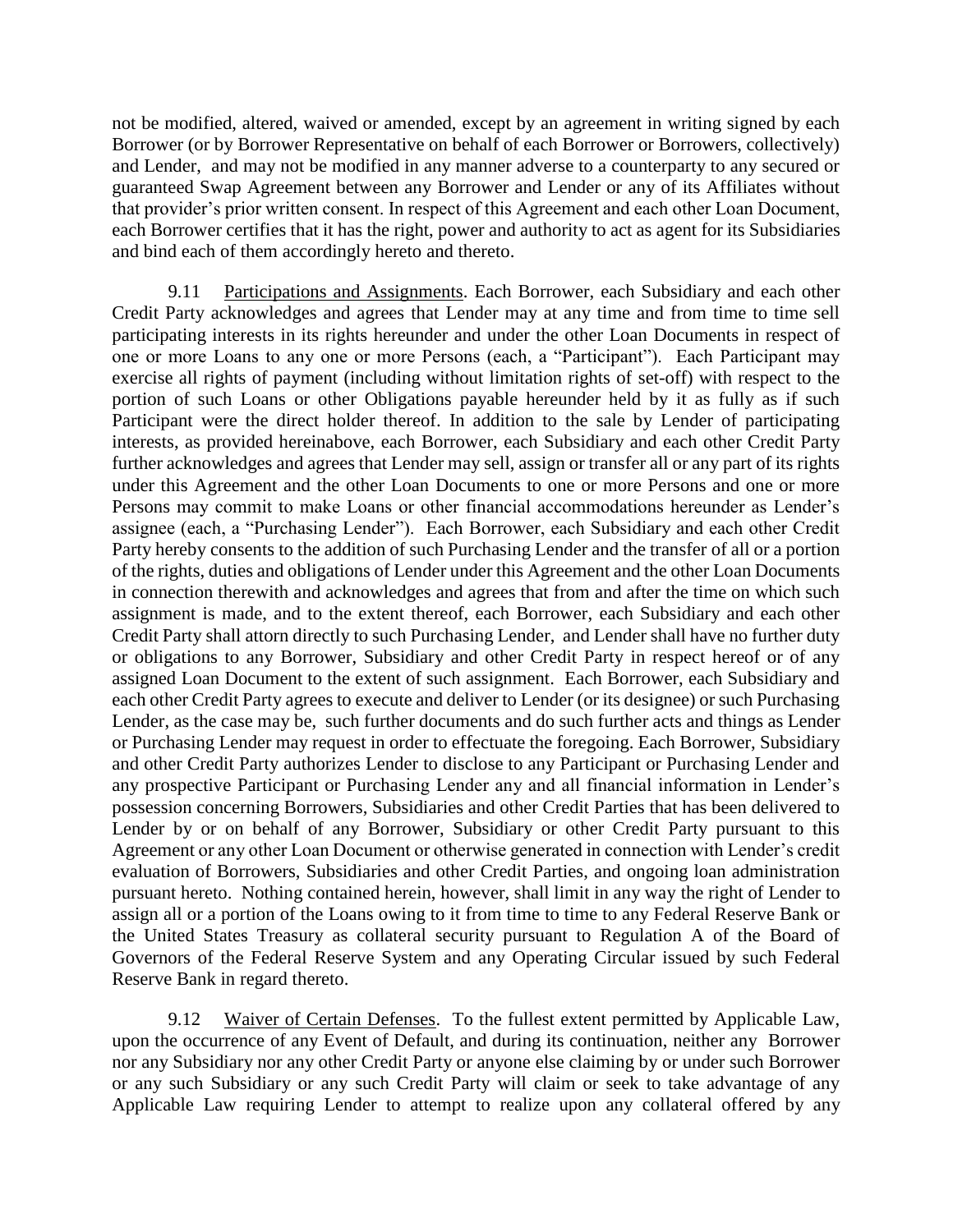Guarantor, or any appraisement, evaluation, stay, extension, homestead, redemption, or exemption laws now or hereafter in force to prevent or hinder the enforcement of this Agreement or any other Loan Document. Each Borrower, for itself and each Subsidiary, each other Credit Party and all other Persons who may at any time claim through or under such Borrower or any such Subsidiary, such Credit Party or such other Person hereby expressly waives to the fullest extent permitted by Applicable Law the benefit of all such laws. All rights of Lender and all obligations of each Borrower and its Subsidiaries and all other Credit Parties hereunder and under the other Loan Documents shall be absolute and unconditional, irrespective of (a) any change in the time, manner, or place of payment of, or any other term of, all or any of the Obligations, or any other amendment or waiver of or any consent to any departure from any provision of the Loan Documents, (b) any exchange, release, or non-perfection of any other collateral given as security for the Obligations, or any release or amendment or waiver of or consent to departure from any guaranty for all or any of the Obligations, or (c) any other circumstance that might otherwise constitute a defense available to, or a discharge of, a Borrower, any Subsidiary, any other Credit Party or any third party, other than payment and performance in full of the Obligations and the termination of this Agreement in connection therewith.

9.13 Additional Provisions. Time is of the essence of this Agreement and the other Loan Documents. No provision of this Agreement or any of the other Loan Documents shall be construed against or interpreted to the disadvantage of any party hereto by reason of such party having or being deemed to have structured, drafted or dictated such provision. If this Agreement or any other Loan Document contains any blank spaces, such as for amounts or dates, Borrowers hereby authorize Lender to complete any such blank spaces according to the terms upon which the transactions contemplated hereby or thereby were contemplated. Borrowers acknowledge that they have been advised by legal counsel (or were provided the opportunity to do so, but elected otherwise) in connection with the execution of this Agreement and the other Loan Documents and, in any event, may not rely, and they are not relying, upon any advice of any legal counsel representing Lender. If any payment is made by Lender (or its Affiliates) in error (whether known to the recipient or not) or if a Borrower or other Credit Party is not otherwise entitled to receive such funds at such time of such payment or from such Person in accordance with the Loan Documents, then, such Borrower or other Credit Party shall forthwith on demand repay to Lender the portion of such payment that was made in error (or otherwise not intended (as determined by Lender) to be received) in the amount made available by Lender (or its Affiliate) to such Borrower or other Credit Party. Each Borrower and each Credit Party waives the "discharge for value" defense in respect of any such payment.

9.14 Integration; Final Agreement. This Agreement and the other Loan Documents, together with all other instruments, agreements, and certificates executed by the parties in connection therewith or with reference thereto, embody the entire understanding and agreement between the parties hereto and thereto with respect to the subject matter hereof and thereof and supersede all prior agreements, understandings and inducements, whether express or implied, oral or written. There are no unwritten oral agreements between the parties. Any promises, representations, warranties or guarantees not herein contained or in any other Loan Document and hereinafter made shall have no force and effect unless in writing, and signed by the respective officers of the party making such promises, representations, warranties, or guarantees. Neither this Agreement nor any other Loan Document nor any portion or provisions hereof or thereof may be changed, modified, amended, waived, supplemented, discharged, cancelled or terminated orally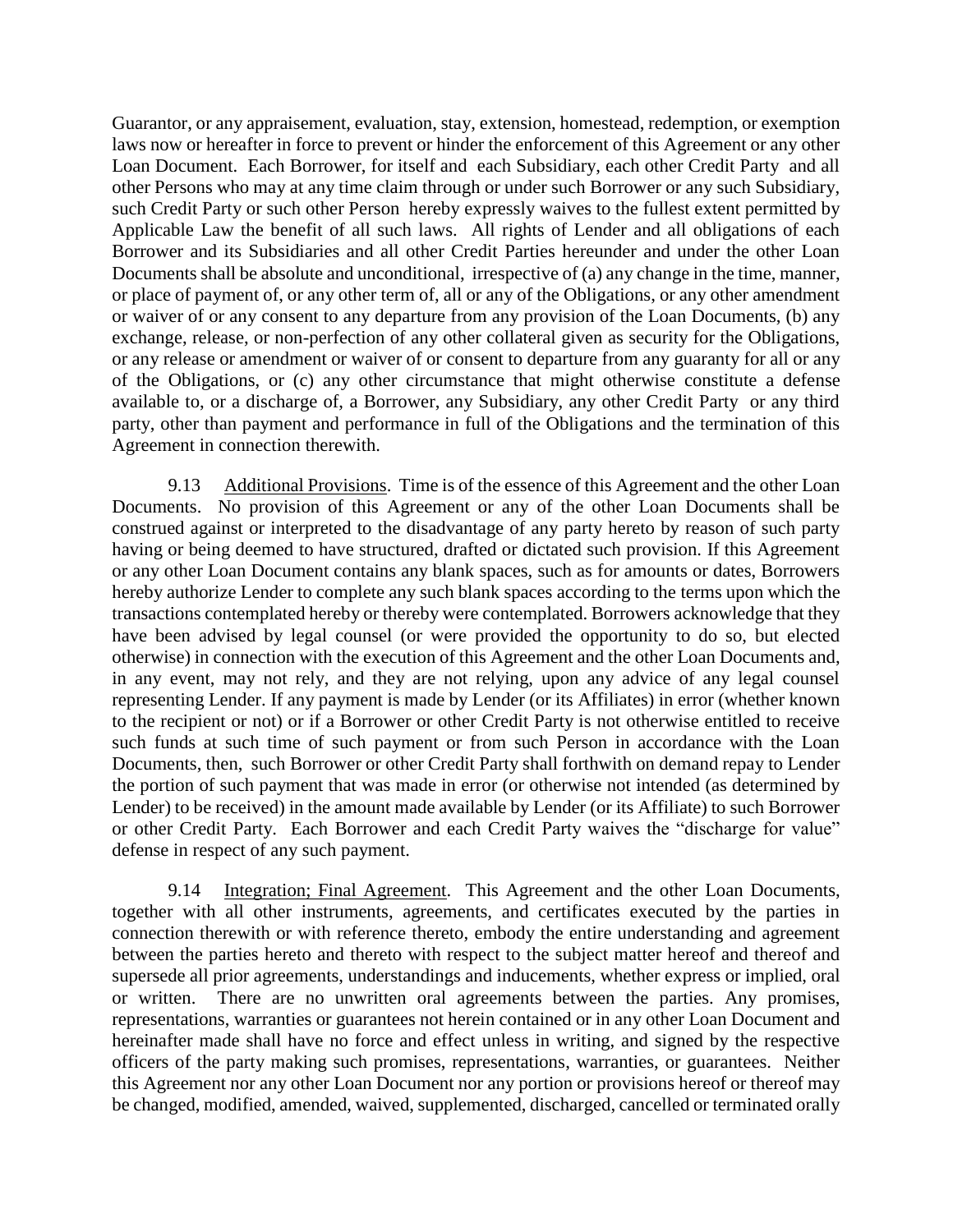or by any course of dealing, or in any manner other than by an agreement in writing, signed by the party to be charged, as provided in Section 10.10.

9.15 LIMITATION ON LIABILITY; WAIVER OF PUNITIVE DAMAGES. TO THE FULLEST EXTENT PERMITTED BY APPLICABLE LAW, EACH BORROWER, FOR ITSELF AND ON BEHALF OF EACH SUBSIDIARY, AND EACH OTHER CREDIT PARTY, BY ITS EXECUTION HEREOF OR OF ANY OTHER LOAN DOCUMENT LENDER BY ITS ACCEPTANCE HEREOF, AND ANY AFFILIATE OF LENDER, AGREES THAT, IN ANY JUDICIAL, MEDIATION, OR ARBITRATION PROCEEDING OR ANY CONTROVERSY, CLAIM, DISAGREEMENT OR DISPUTE BETWEEN OR AMONG THEM THAT MAY ARISE OUT OF OR BE IN ANY WAY CONNECTED WITH THIS AGREEMENT, THE LOAN DOCUMENTS, OR ANY OTHER AGREEMENT OR DOCUMENT BETWEEN OR AMONG THEM OR THE OBLIGATIONS EVIDENCED HEREBY OR RELATED HERETO, OR ANY BREACH THEREOF OR DEFAULT THEREUNDER, OR ANY COURSE OF CONDUCT, COURSE OF DEALING, STATEMENTS (WHETHER ORAL OR WRITTEN) OR ACTIONS (OR INACTION) OF ANY PARTY WITH RESPECT HERETO (EACH OF THE FOREGOING CALLED HEREIN AND IN SECTION 10.17 A "**DISPUTE**"), IN NO EVENT SHALL ANY PARTY HAVE A REMEDY OF, OR BE LIABLE TO THE OTHER FOR, (A) INDIRECT, SPECIAL, OR CONSEQUENTIAL DAMAGES OR (B) PUNITIVE OR EXEMPLARY DAMAGES. EACH OF THE PARTIES HERETO HEREBY EXPRESSLY WAIVES ANY RIGHT OR CLAIM TO (A) INDIRECT, SPECIAL, OR CONSEQUENTIAL DAMAGES OR (B) PUNITIVE OR EXEMPLARY DAMAGES THEY MAY HAVE OR WHICH MAY ARISE IN THE FUTURE IN CONNECTION WITH ANY DISPUTE, REGARDLESS OF WHETHER THE DISPUTE IS RESOLVED BY ARBITRATION, MEDIATION, JUDICIALLY, OR **OTHERWISE** 

9.16 WAIVER OF JURY TRIAL. TO THE FULLEST EXTENT PERMITTED BY APPLICABLE LAW, EACH BORROWER, FOR ITSELF AND ON BEHALF OF EACH SUBSIDIARY, AND EACH OTHER CREDIT PARTY, BY ITS EXECUTION HEREOF OR OF ANY OTHER LOAN DOCUMENT, AND LENDER, BY ITS ACCEPTANCE HEREOF, AND EACH AFFILIATE OF LENDER KNOWINGLY, VOLUNTARILY AND INTENTIONALLY WAIVES ANY RIGHT EACH MAY HAVE TO A TRIAL BY JURY IN RESPECT OF ANY LITIGATION BASED ON, OR ARISING OUT OF, UNDER OR IN CONNECTION WITH ANY DISPUTE. THIS PROVISION IS A MATERIAL INDUCEMENT TO LENDER TO ENTER INTO AND ACCEPT THIS AGREEMENT. EACH OF THE PARTIES AGREES THAT THE TERMS HEREOF SHALL SUPERSEDE AND REPLACE ANY PRIOR AGREEMENT RELATED TO ARBITRATION OF DISPUTES BETWEEN THE PARTIES CONTAINED IN ANY LOAN DOCUMENT OR ANY OTHER DOCUMENT OR AGREEMENT HERETOFORE EXECUTED IN CONNECTION WITH, RELATED TO OR BEING REPLACED, SUPPLEMENTED, EXTENDED OR MODIFIED BY, THIS AGREEMENT.

#### 9.17 Submission to Jurisdiction; Venue.

(a) UNLESS AND EXCEPT TO THE EXTENT OTHERWISE INSTITUTED OR APPROVED BY LENDER, ANY LEGAL ACTION OR PROCEEDING WITH RESPECT TO THIS AGREEMENT OR ANY OTHER LOAN DOCUMENT SHALL BE BROUGHT IN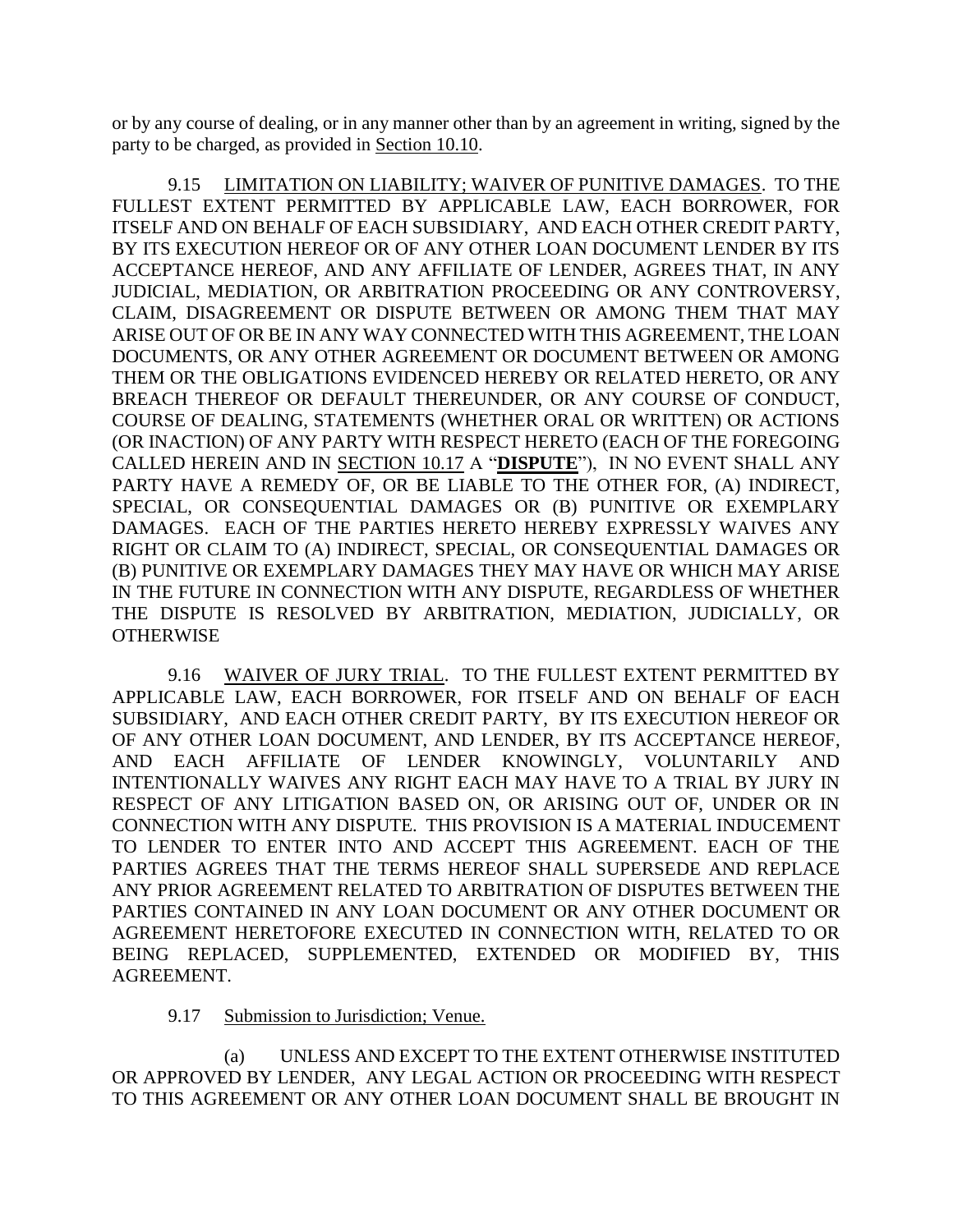THE COURTS OF THE STATE OF GEORGIA IN COBB COUNTY OR THE STATE OF ALABAMA IN JEFFERSON COUNTY OR OF THE UNITED STATES FOR THE NORTHERN DISTRICT OF GEORGIA OR THE NORTHERN DISTRICT OF ALABAMA, AND, BY EXECUTION AND DELIVERY OF THIS AGREEMENT, EACH BORROWER IRREVOCABLY ACCEPTS FOR ITSELF AND EACH SUBSIDIARY AND IN RESPECT OF ITS AND EACH SUBSIDIARY'S PROPERTY, AND EACH OTHER CREDIT PARTY BY ITS EXECUTION OF THIS AGREEMENT OR ANY OTHER LOAN DOCUMENT IRREVOCABLY ACCEPTS FOR ITSELF AND IN RESPECT OF ITS PROPERTY, IN EACH CASE, GENERALLY AND UNCONDITIONALLY, THE NONEXCLUSIVE JURISDICTION OF SUCH COURTS, AND AGREES TO BE BOUND BY THE OTHER PROVISIONS SET FORTH IN THIS SECTION 10.18. EACH BORROWER FURTHER IRREVOCABLY CONSENTS TO THE SERVICE OF PROCESS OUT OF ANY OF THE AFOREMENTIONED COURTS IN ANY SUCH ACTION OR PROCEEDING BY THE MAILING OF COPIES THEREOF BY REGISTERED OR CERTIFIED MAIL, POSTAGE PREPAID, TO IT AT THE ADDRESS SET OUT FOR NOTICES PURSUANT TO SECTION 10.4, SUCH SERVICE TO BECOME EFFECTIVE FIVE (5) BUSINESS DAYS AFTER THE DATE OF SUCH MAILING. NOTHING HEREIN SHALL AFFECT THE RIGHT OF LENDER TO SERVE PROCESS IN ANY OTHER MANNER PERMITTED BY APPLICABLE LAW OR TO COMMENCE LEGAL PROCEEDINGS OR TO OTHERWISE PROCEED AGAINST ANY BORROWER OR ANY OTHER CREDIT PARTY IN ANY OTHER JURISDICTION.

(b) EACH BORROWER FOR ITSELF AND EACH SUBSIDIARY AND EACH OTHER CREDIT PARTY HEREBY IRREVOCABLY WAIVES ANY OBJECTION THAT IT OR SUCH SUBSIDIARY OR SUCH CREDIT PARTY MAY NOW OR HEREAFTER HAVE TO THE LAYING OF VENUE OF ANY OF THE AFORESAID ACTIONS OR PROCEEDINGS ARISING OUT OF OR IN CONNECTION WITH THIS AGREEMENT OR ANY OTHER LOAN DOCUMENT BROUGHT IN THE COURTS REFERRED TO IN SUBSECTION (A) ABOVE AND HEREBY FURTHER IRREVOCABLY WAIVES AND AGREES FOR ITSELF AND EACH SUBSIDIARY NOT TO PLEAD OR CLAIM IN ANY SUCH COURT THAT ANY SUCH ACTION OR PROCEEDING BROUGHT IN ANY SUCH COURT HAS BEEN BROUGHT IN AN INCONVENIENT FORUM.

9.18 Credit Inquiries. Each Borrower, for itself and on behalf of each Subsidiary, hereby authorizes and permits Lender, at its discretion and without any obligation to do so, to respond to credit inquiries from third parties concerning such Borrower or any of its Subsidiaries.

9.19 Information. Nothing in this Agreement or in any other Loan Document shall prevent Lender from disclosing confidential information provided by any Borrower, any Subsidiary or any other Credit Party from time to time (a) to any of Lender's Affiliates, or any of Lender's or any of its Affiliates' officers, directors, employees, agents, or advisors, (b) to any other Person if incidental to the administration of the agreements made herein, (c) as required by any law, rule, or regulation, (d) upon the order, request or demand of any Governmental Entity; (e) that is or becomes available to the public or that is or becomes available to Lender other than as a result of a disclosure by Lender otherwise prohibited by this Agreement, (f) in connection with any litigation to which Lender or any of its Affiliates may be a party, whether to defend itself, reduce its liability, protect or exercise any of its claims, rights, remedies or interests under or in connection with the Loan Documents or any Swap Agreements, or otherwise, (g) to the extent necessary in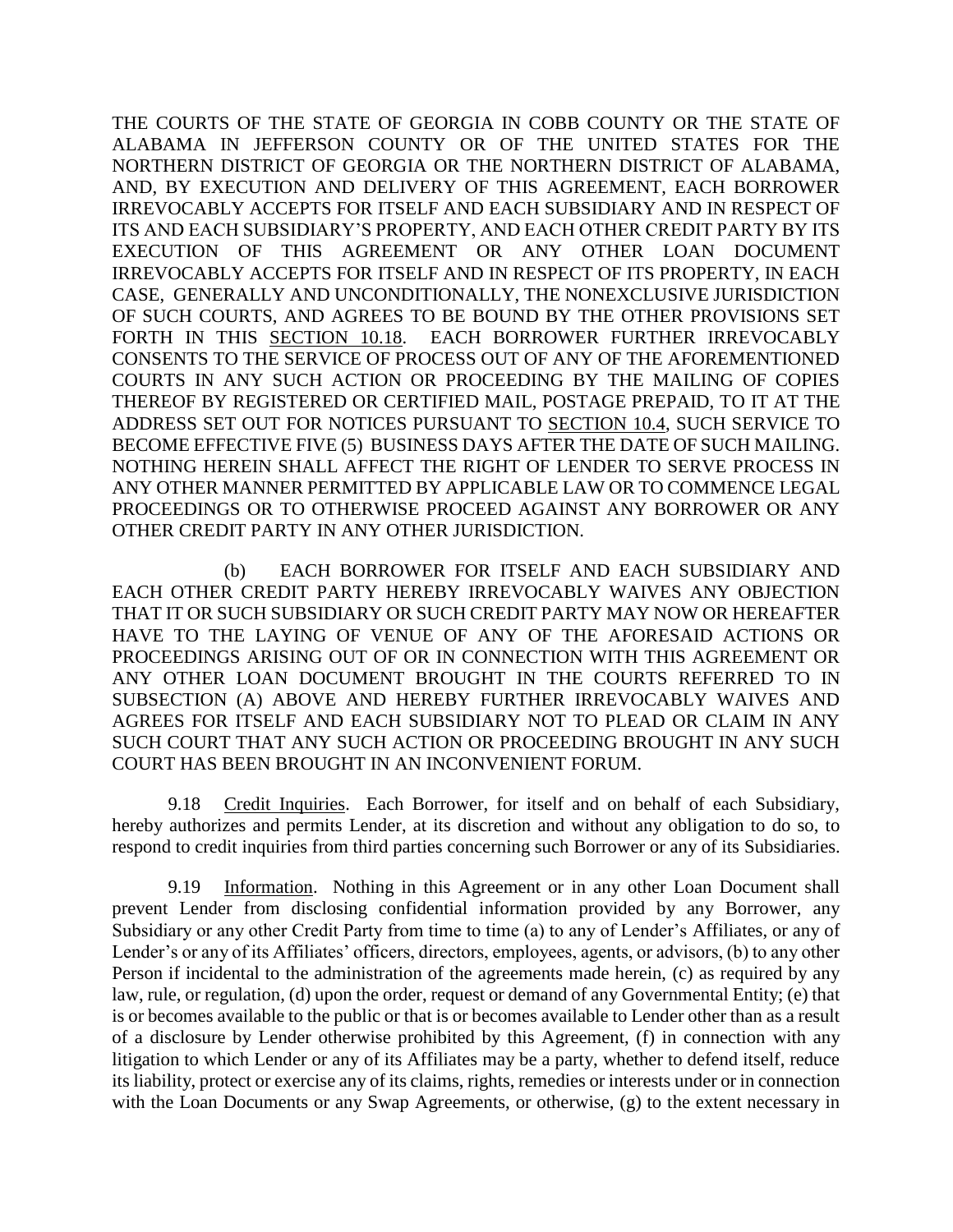connection with the exercise of any right or remedy under this Agreement or any other Loan Document, and (h) to any actual or proposed Participant or Purchasing Lender, including any potential Participant or Purchasing Lender. Each Borrower, for itself and each Subsidiary, hereby authorizes Lender to use such Borrower's and/or such Subsidiary's name, trade name, logos and other insignia and the type, amount and purpose of any Credit Facility provided hereunder in any "tombstone" or comparable advertising, on its website or in other of Lender's marketing materials.

9.20 No Tax Advice. Each Borrower hereby acknowledges and agrees that, with respect to all tax and accounting matters relating to this Agreement, the other Loan Documents, or the transactions contemplated herein and therein, it has not relied on any representations made, consultation provided by, or advice given or rendered by Lender or Lender's representatives (including Lender's legal counsel), agents, or employees; and, instead, each Borrower has sought, and relied upon, the advice of its own tax and accounting professionals (including legal counsel) with respect to all such matters, or otherwise elected to proceed without the benefit of such advice.

9.21 No Advisory or Fiduciary Responsibility. In connection with all aspects of each transaction contemplated hereby and by any Loan Document, each Borrower and each other Credit Party acknowledges and agrees that (a) (i) the Credit Facility evidenced by this Agreement and any related arranging or other services by Lender, any of its Affiliates, or any arranger are arm'slength commercial transactions between such Borrower and such Persons; (ii) each Borrower and other Credit Party has consulted its own legal, accounting, regulatory, and tax advisors to the extent such Borrower and other Credit Party has deemed appropriate; and (iii) each Borrower and other Credit Party is capable of evaluating and understanding, and understands and accepts, the terms, risks, and conditions of the transactions contemplated by this Agreement and the other Loan Documents; (b) Lender, its Affiliates, and any arranger is and has been acting solely as a principal in connection with this Credit Facility, is not the financial advisor, agent, or fiduciary of, to, or for each Borrower or any other Credit Party or any other Person and has no obligation with respect to the transactions contemplated by this Agreement and the other Loan Documents except as expressly set forth herein or therein; and (c) Lender, its Affiliates, and any arranger may be engaged in a broad range of transactions that involve interests that differ from the Credit Parties and their Affiliates and have no obligation to disclose any of such interests to any Credit Party or any such Affiliate. To the fullest extent permitted by Applicable Law, each Borrower for itself and on behalf of each Subsidiary, and each other Credit Party hereby waives and releases any claims that it may have against Lender, its Affiliates, and any arranger with respect to any breach or alleged breach of agency or fiduciary duty in connection with any aspect of any transaction contemplated by this Agreement or any other Loan Document.

9.22 Revival and Reinstatement of Obligations. If the incurrence or payment of the Obligations by or on behalf of Borrower or any other Credit Party, or the transfer to Lender of any property of Borrower or any other Credit Party (including through setoff) should for any reason subsequently be declared to be void or voidable under any state or federal law relating to creditors' rights, including provisions of the Bankruptcy Code relating to fraudulent conveyances, preferences, or other voidable or recoverable payments of money or transfers of property (collectively, a "Voidable Transfer"), or if Lender or any Affiliate of Lender is otherwise required to repay or restore, in whole or in part, any such Voidable Transfer, or elects to do so upon the advice of its legal counsel, then, as to any such Voidable Transfer, or the amount thereof that such Persons, or any of them, is required or elects to repay or restore, and as to all costs, expenses, and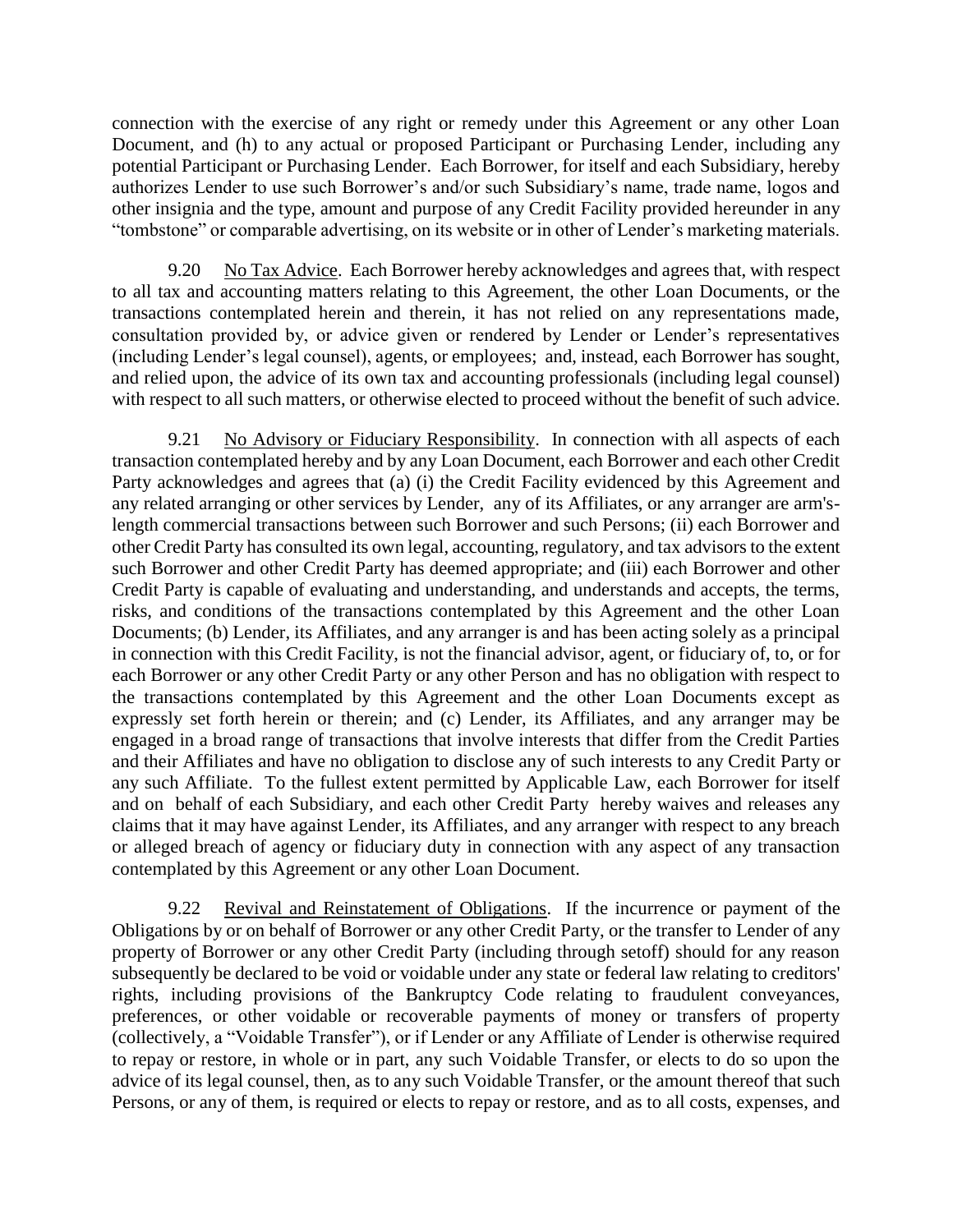attorneys' fees of such Persons related thereto, the liability of Borrowers and each other Credit Party automatically shall be revived, reinstated, and restored and shall exist as though such Voidable Transfer had never been made, to the extent thereof. If, prior to any of the foregoing, any provision of this Agreement or any other Loan Document shall have been terminated or cancelled, Lender's Liens, or such provision of this Agreement or any other Loan Document, shall be reinstated in full force and effect and such prior release, termination, cancellation or surrender shall not diminish, release, discharge, impair or otherwise affect the obligation of any Borrower or other Credit Party in respect of such liability .

9.23 Injunctive Relief. Each Borrower and each other Credit Party recognizes that if such Borrower or such Credit Party fails to perform, observe or discharge any of its obligations or liabilities under this Agreement or any other Loan Document, any remedy at law may prove to be inadequate relief to Lender and, therefore, Lender, if Lender so requests, shall be entitled to temporary and permanent injunctive relief in any such case without the necessity of proving that actual damages to Lender are not an adequate remedy.